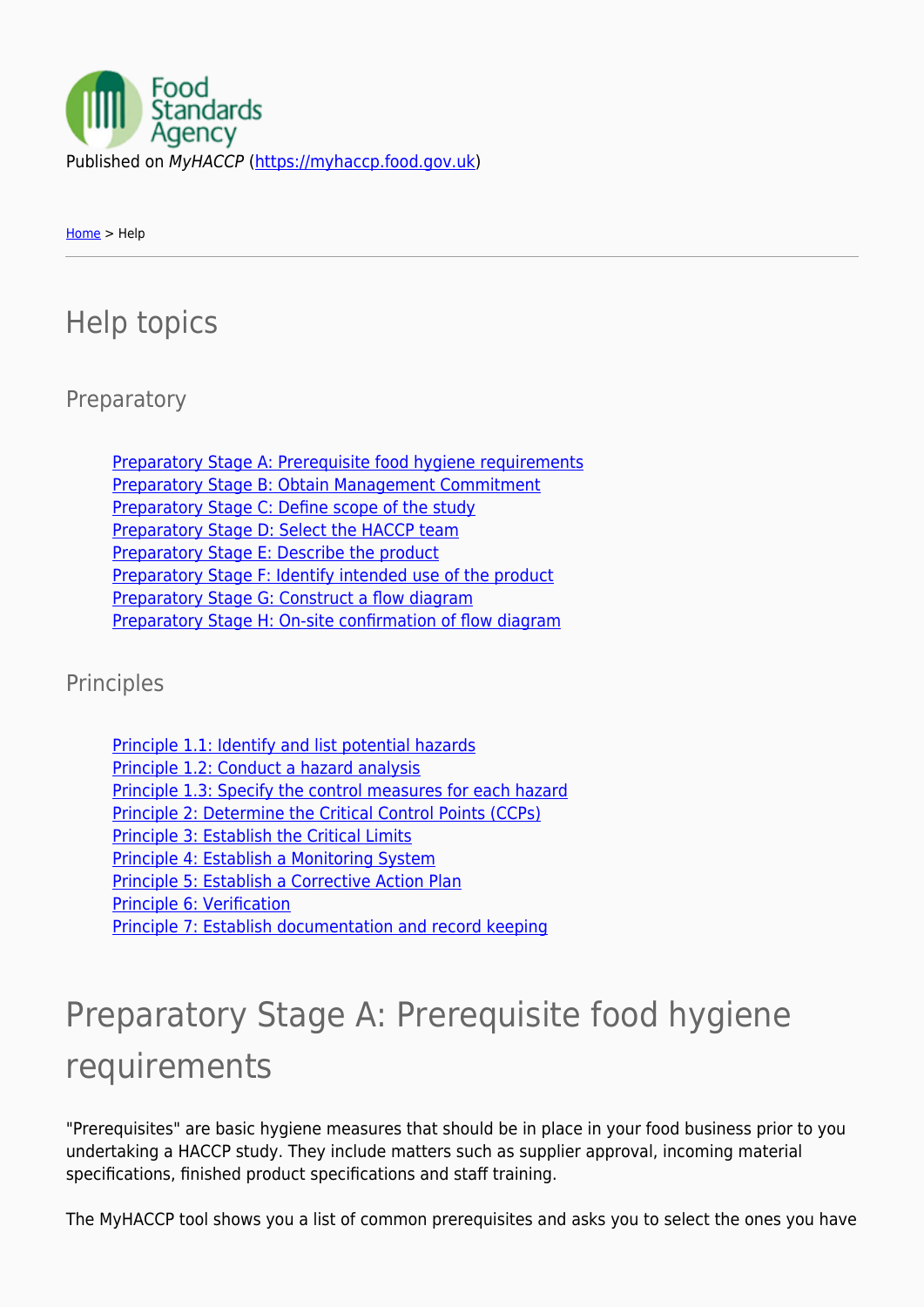properly considered and for which you have put in place adequate controls. You will then be invited to identify the location of documents such as policies and procedures where further details of these prerequisite controls may be found. It is common for food businesses to place all these documents into a "prerequisite manual" for ease of reference, but this is not a requirement.

The list of prerequisites in MyHACCP is not exhaustive and there may be other matters, such as temperature control, which are relevant for your business.

Once you have identified which prerequisites are relevant to your business, you should develop procedures, or review existing documentation, to ensure that adequate control measures are in place. For each prerequisite you may wish to include the following points in your procedure:

- The title of the document. For example "Policy for glass and plastic management."
- A brief statement on the purpose of the prerequisite measure. For example "To prevent contamination of products from glass or plastic from the factory environment."
- What measures are necessary to achieve the desired outcome. For example, "No glass containers to be taken into production area."
- Who will be responsible for ensuring that the requirements are met. For example, "Production supervisors must ensure that no glass containers are taken onto the production floor."
- The nature and frequency of any checks that are to be made and by whom. For example, "Production supervisors must check the production area for any glass containers prior to commencing production each day."
- What should happen if something goes wrong. For example, "Glass bottle found in production area. All staff provided with refresher training on glass policy to prevent recurrence."
- How, where and by whom these checks are recorded. For example, "Production supervisors must record each pre-production glass check on form X1."
- When and by whom the procedure must be reviewed for example, "This policy to be reviewed every 12 months by the Operations Manager."

Top tip: Use the list of common prerequisites in MyHACCP as a checklist to ensure that you have properly considered all the relevant hygiene measures that should be in place before you start your HACCP study.

[Read about the general requirements for each prerequisite listed in the MyHACCP Web Tool.](https://myhaccp.food.gov.uk/help/guidance/general-requirements-be-considered-each-prerequisite) [1]

### Operational Prerequisites

Most prerequisites are general in nature and their purpose is to ensure the general hygiene conditions of the food business. However, some prerequisites may be identified through the HACCP study as being critical to food safety to control a specific hazard. These are referred to as "Operational Prerequisites" or "OPR" and they should be carefully identified and managed.

[Find out more about Operational Prerequisites](https://myhaccp.food.gov.uk/help/guidance/operational-prerequisite-programmes-oprps) [2].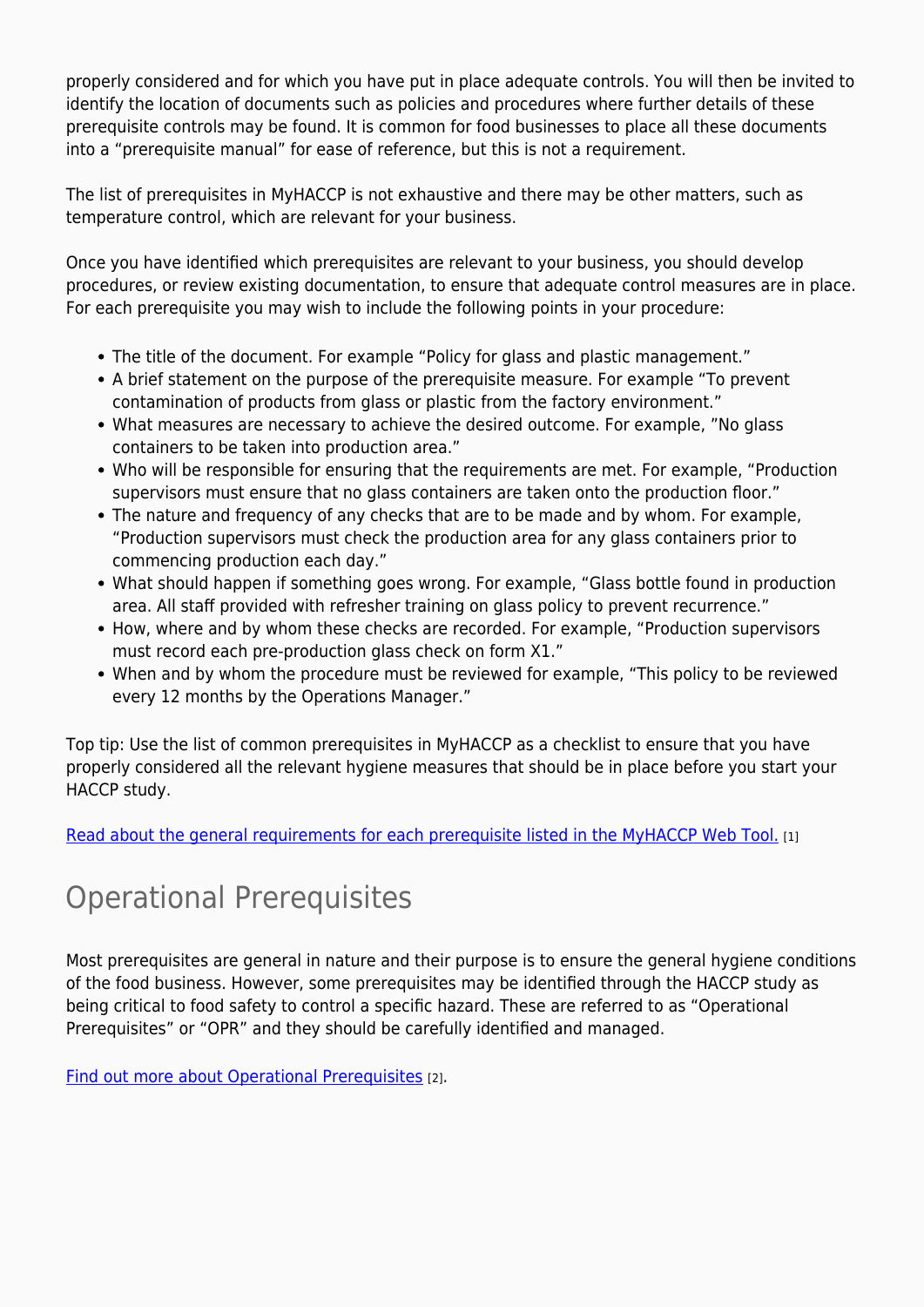### References

You may find the following links helpful when putting together your prerequisite programme:

- 1. [Codex alimentarius food hygiene \(basic texts\) Fourth edition](http://www.fao.org/docrep/012/a1552e/a1552e00.pdf) [3]
- 2. [Canadian Food Inspection Agency: Guide to prerequisite control](http://www.inspection.gc.ca/food/safe-food-production-systems/food-safety-enhancement-program/program-manual/eng/1345821469459/1345821716482?chap=4#s6c4) [4]
- 3. Appropriate Industry quides [5]

## Preparatory Stage B: Obtain Management Commitment

The preparation and effective implementation of a HACCP system requires both time and effort not just on the part of the HACCP development team but also by everyone who is involved in the preparation and handling of your food. As such, there should be a clear statement by management which commits their support to the process. The MyHACCP tool will ask you to provide evidence that such management commitment has been obtained.

It is best for the commitment to be made in the form of a clear written statement of management support for the HACCP process which gives authority to the HACCP team and can be referred to in staff briefings and training sessions. It would also be helpful to include details of the resources that will be made available for the process.

You might prefer to include the commitment to HACCP within a broader food safety policy that you make available to both staff and customers, for example on your website, to demonstrate your determination to develop and implement an effective food safety management. Smaller food businesses in particular may choose to simply make such a declaration.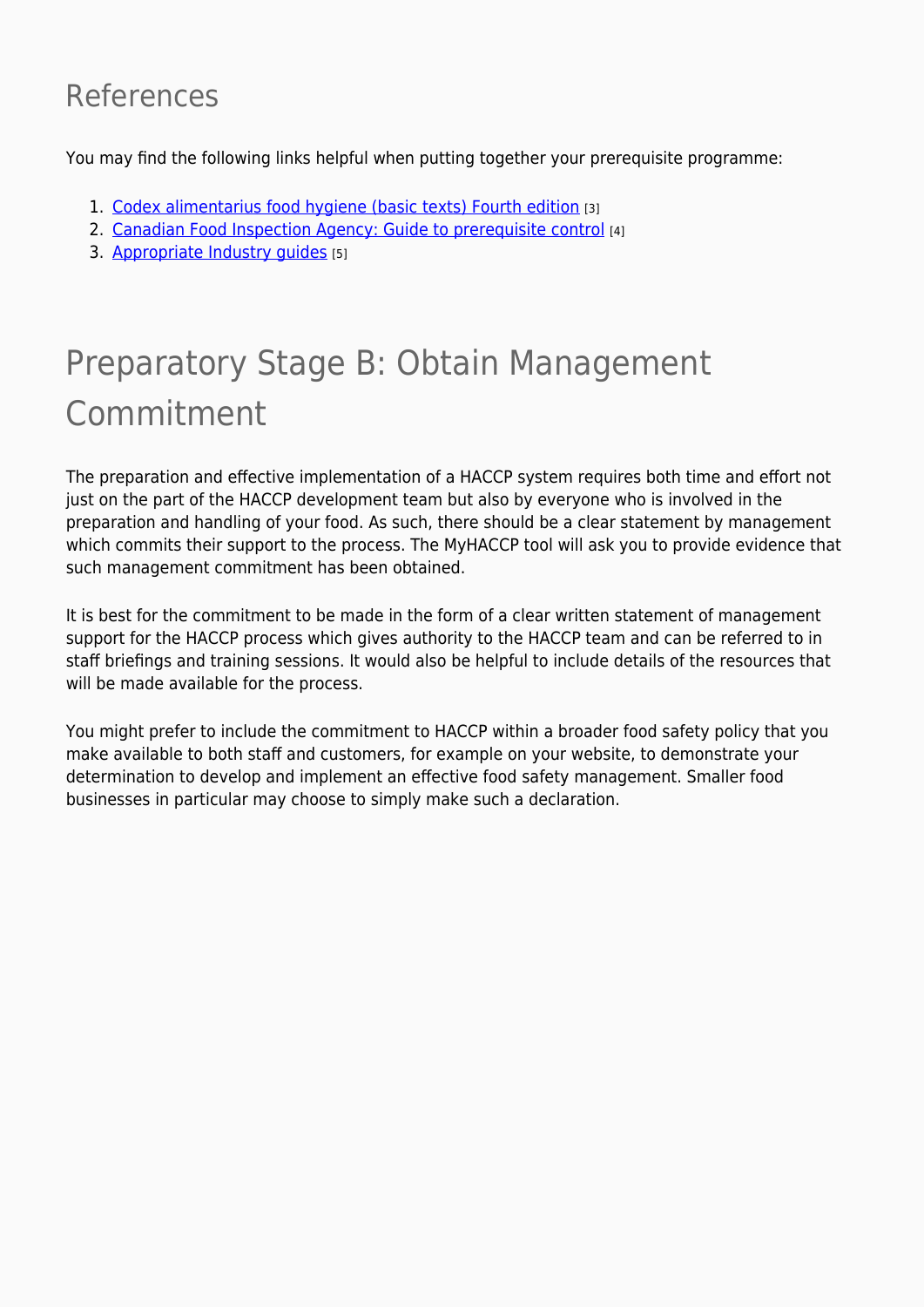| <b>Preparatory Stage B: Obtain Management Commitment</b>                                                                                                                                    |
|---------------------------------------------------------------------------------------------------------------------------------------------------------------------------------------------|
| You need to provide details of support by management to an ongoing HACCP study.                                                                                                             |
| 1. What documented evidence do you have to show the support of the food business operator or<br>senior management to the food safety management system based on HACCP principles? $\bullet$ |
| $\Box$ N/A - I am the management and can confirm that I am committed.                                                                                                                       |
| $\boxtimes$ A Food Safety Policy has been drawn up and signed by management.                                                                                                                |
| $\Box$ Senior management document, support and communicate their food safety policies.                                                                                                      |
| $\Box$ Minutes of HACCP team meetings.                                                                                                                                                      |
| $\Box$ Senior management support the work of the HACCP team.                                                                                                                                |
| □ Resources identified by the HACCP team are made available as required to develop, implement and maintain the<br>HACCP system.                                                             |
| $\Box$ Training takes place for HACCP studies.                                                                                                                                              |

The key elements of a declaration of management commitment might include:

- Allocation of sufficient staff resources to complete the HACCP study and implement the HACCP system.
- Recruitment of any specialist staff needed to support the HACCP team.
- Raising awareness of the HACCP process with all staff and provide sufficient training to those directly involved in the study.
- Involvement of members of the management team as necessary.
- A commitment to provide timely management decisions as required by the HACCP team to facilitate the development and implementation of the HACCP.
- Purchase of additional equipment as required to ensure the effective operation of the HACCP system.

## Preparatory Stage C: Define scope of the study

The purpose of this step is to ensure that you are absolutely clear about the nature and extent of your HACCP study. It involves:

- selecting an appropriate plan
- briefly describing the product
- identifying the start point and end of the study
- considering the likely hazards to be encountered

### 1. Type of HACCP plan

You are asked to choose between a "Linear" or a "Modular" plan and you should select the appropriate one based on the complexity of your food operation.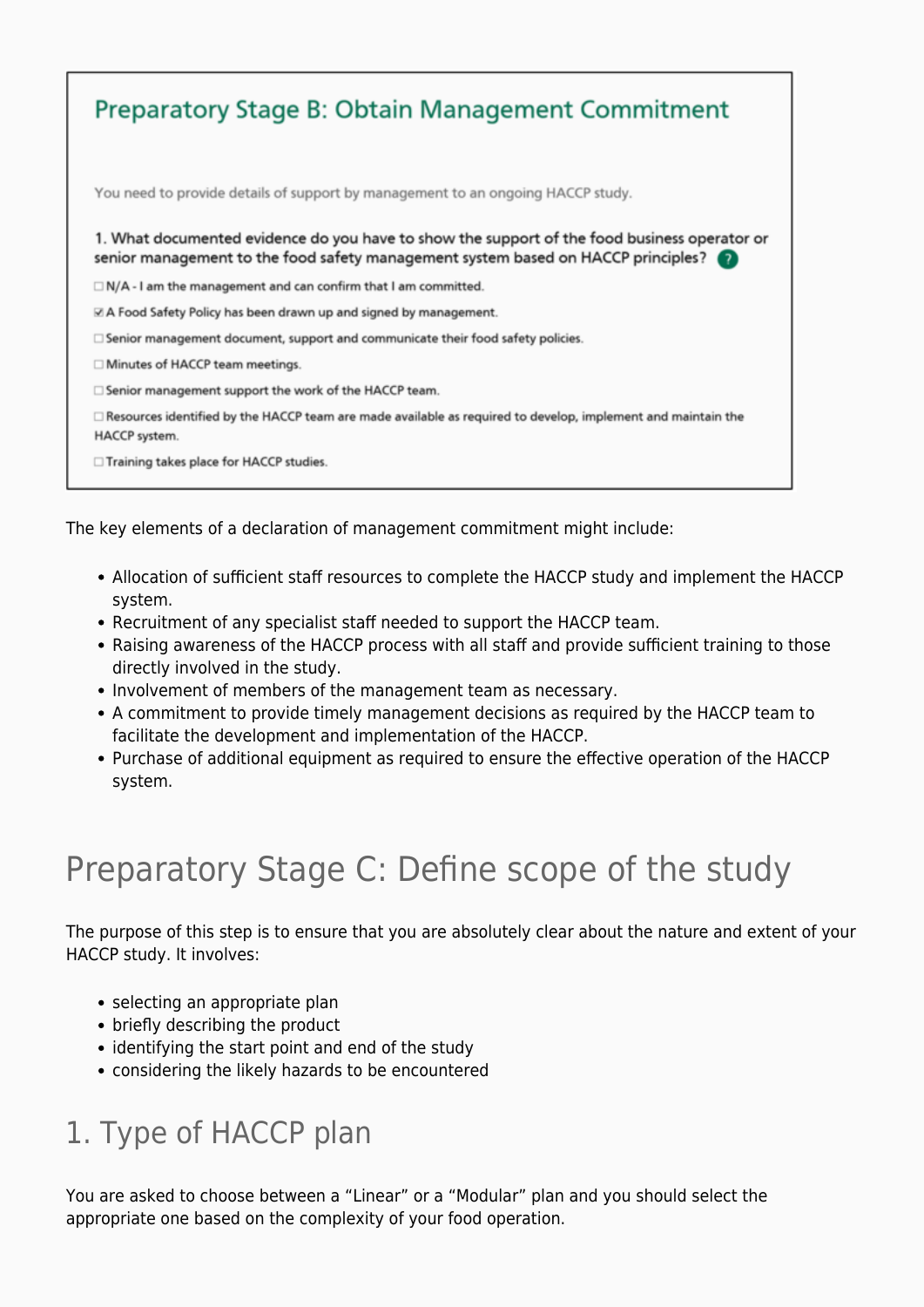A linear HACCP plan is one which considers each product as a whole, starting from the raw materials and ending with the finished product. A modular plan produces a plan made up of a series of building blocks or modules.

Linear plan

This would be suitable for a basic food production process where only a limited number of products are produced. For example, a manufacturer of orange juice may choose this approach because the manufacturing process involves a relatively small number of process steps. However, if the manufacturer decides to extend its product range to include apple, grapefruit and pineapple juices then a modular approach may be more suitable.



This is an example of a "linear HACCP" plan because the process flows in a simple line from one process step to another.

The diagram shows a linear plan with stages which follow each other in order.

- 1. Picking of fruit
- 2. Transport
- 3. Reception
- 4. Storage
- 5. Juice extraction
- 6. Clarification
- 7. Juice production
- 8. Packaging
- 9. Despatch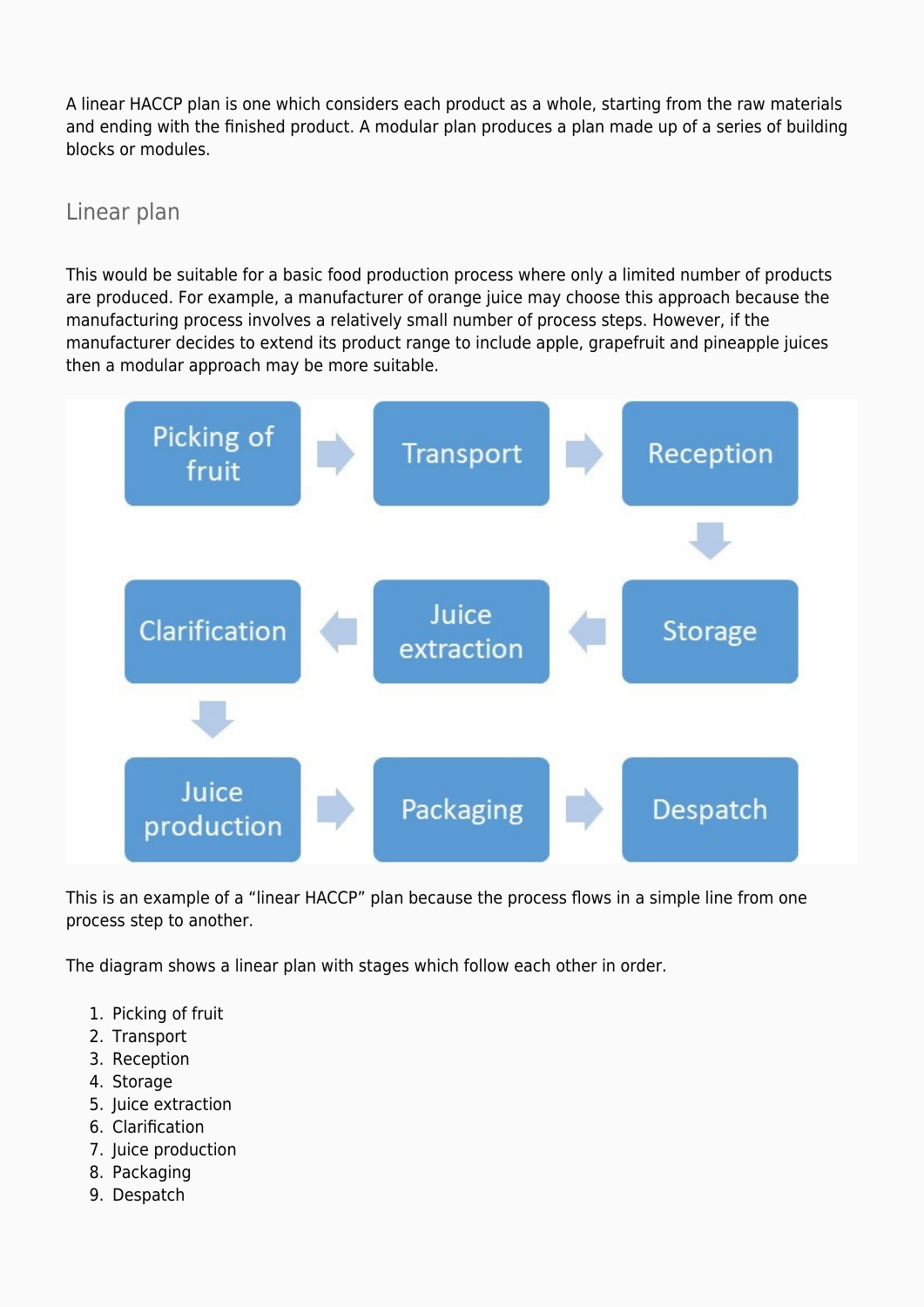#### Modular plan

This is the more common approach where the food production process is more complex and typically involves several steps which are shared with other products. The HACCP principles can be applied to specific activities or "modules" which are then added together to make a complete HACCP plan.

For example, a juice manufacturer may identify the following modules which are common to several products:

- Module 1: Fruit reception
- Module 5: Juice extraction

The hazards and controls will be the same for these operations, irrespective of the type of juice produced and so once the HACCP has been completed for each, they can be used wherever relevant for different products.



The diagram shows one module of a modular HACCP plan, relating to fruit reception in the production of fruit juices. The module contains steps which follow each other in order. The HACCP plan for each step could be used for any product type where the processes involved are the same, because the hazards and controls will also be the same.

Module: Fruit reception

- 1. Unload
- 2. Prewash
- 3. Pregrade
- 4. Sampling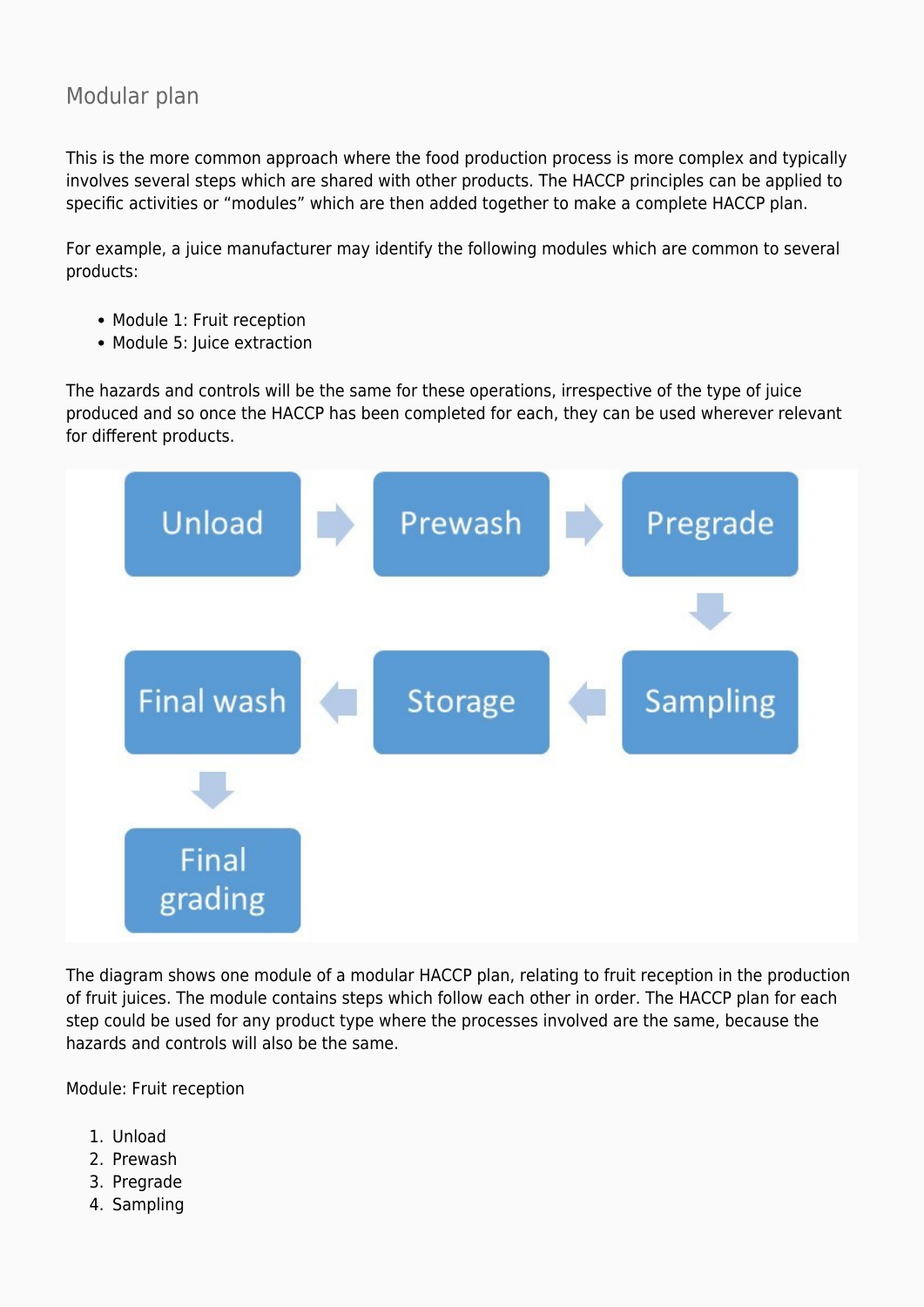- 5. Storage
- 6. Final wash
- 7. Final grading

## 2. Type of product and how it is packed

You may choose to undertake a HACCP study of an individual product or prefer to group similar products together and include them in the same study. Whichever you prefer, you should clearly state your choice and include details of any relevant packaging. For example, "Manufacture of vacuum packed sliced ham" or "Preparation of individually boxed fresh cream cakes".

## 3. Start and end points of study

The typical study will begin with the intake of ingredients and will end with the despatch of the final product.

However, in order to achieve food safety, you may need to consider activities not just within your own establishment but also those carried out by others such as distributors, retailers and customers. Of course you cannot be sure how your food is handled once it has left your control, but you should consider whether the study needs to include details of the likely way that others will handle your products and take these into account by, for example, providing instructions on the product label and/or packaging for storage and use.

### 4. What hazards will the HACCP plan cover?

The purpose of this step is to identify a "long list" of potential hazards which may be relevant to the production of your food. Hazards are anything which have the potential to cause harm and you will be required to identify hazards which fall into four categories: Physical, Chemical, Microbiological and Allergens.

- Physical hazards are specifically associated with a food, for example bones in fish or stones in fruit, or where a residual risk exists once appropriate pre-requisite controls have been put in place. For example, glass contamination in areas where products are packed in glass containers.
- Chemical hazards might include, for example, detergent residues from cleaning or chemical residues from farming practices such as antibiotic residues in milk.
- Microbiological hazards will include relevant bacteria, such as Salmonella, viruses such as norovirus and parasites such as nematodes. In most cases microbiological hazards should be specifically identified rather than merely classifying them by type such as "bacteria" or "viruses". This is because different microorganisms will have different growth, death and survival characteristics which must be addressed separately in the HACCP plan.
- Food allergens: There are many foods which may cause allergies or intolerances to susceptible consumers but for the purposes of HACCP only the 14 allergens listed in Annex II of [Regulation](https://eur-lex.europa.eu/legal-content/EN/ALL/?uri=CELEX%3A32011R1169) [\(EU\) 1169/2011](https://eur-lex.europa.eu/legal-content/EN/ALL/?uri=CELEX%3A32011R1169) [6] need to be considered. These are:
- 1. Named cereals containing gluten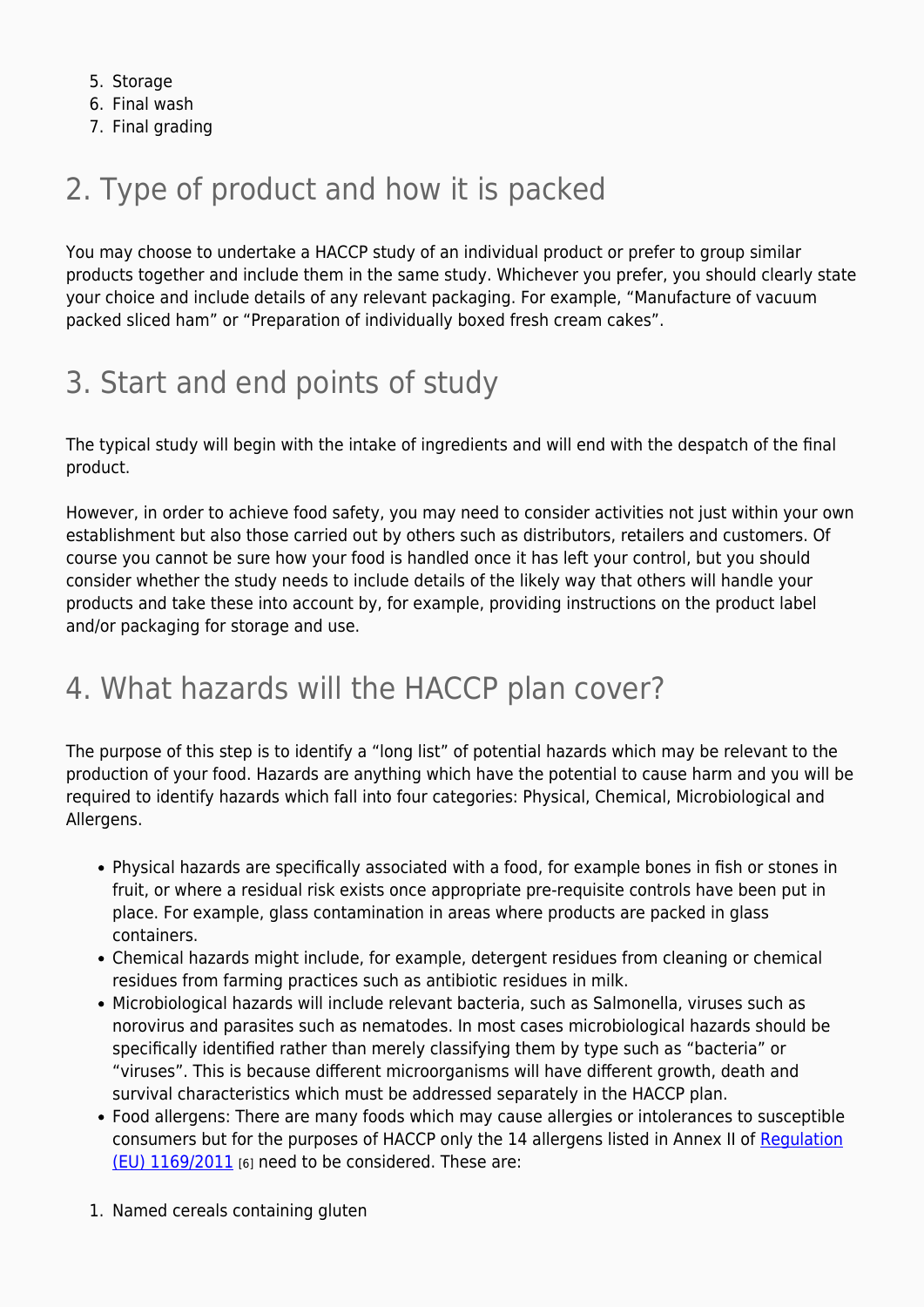- 2. Crustaceans
- 3. Sesame seeds
- 4. Sulphur dioxide & sulphites
- 5. Fish
- 6. Soybeans
- 7. Mustard
- 8. Peanuts
- 9. Celery
- 10. Eggs
- 11. Milk
- 12. Named nuts
- 13. Molluscs
- 14. Lupins

At this stage, you are simply choosing hazards from a suggested list which you consider might be relevant to your food. You will be required to evaluate these hazards, identifying those which are significant and placing them on a "short list" later in the study.

Feel free to add any other hazards that you can think of but which are not included in the list, but do not get carried away. You should take a realistic approach to this step and only include hazards that are likely to be of concern.

## 5. Details of any documents used in the HACCP plan

There are a number of documents that are relevant to your HACCP study but in this part of the tool you should record those documents which either set out your procedures for implementing an effective pre-requisite programme (explained in Preparatory Stage  $A_{[7]}$ ) or those documents that you have relied upon to identify hazards.

For example, you may wish to make reference to your prerequisite documentation and relevant legislation/guidance which might include:

- [Regulation \(EC\) 852/2004: General food hygiene requirements \(HACCP, structure, training etc\)](https://eur-lex.europa.eu/legal-content/EN/TXT/?qid=1541780331357&uri=CELEX:32004R0852) [8]
- [Regulation \(EC\) 178/2002: General food law \(Safe food, traceability, product withdrawal etc\)](https://eur-lex.europa.eu/legal-content/EN/TXT/?qid=1541780363298&uri=CELEX:32002R0178) [9]
- [Regulation \(EC\) 2073/2005: Microbiological criteria for food](https://eur-lex.europa.eu/legal-content/EN/TXT/?qid=1541780412349&uri=CELEX:32005R2073) [10]
	- o [Food Standards Agency Guidance](https://www.food.gov.uk/business-guidance) [11]
	- [Chilled Food Association guidance on microbiological testing and interpretation](https://www.chilledfood.org/product/microbiological-testing-interpretation-guidance-2nd-edition-2016/) [12]

## Preparatory Stage D: Select the HACCP team

The preparation of a HACCP plan involves a thorough review of the activities undertaken or proposed by the business and then the collection and evaluation of scientific and technical data relating to the production and handling of relevant products.

Not every member of the HACCP team needs to have a detailed knowledge of all these aspects, but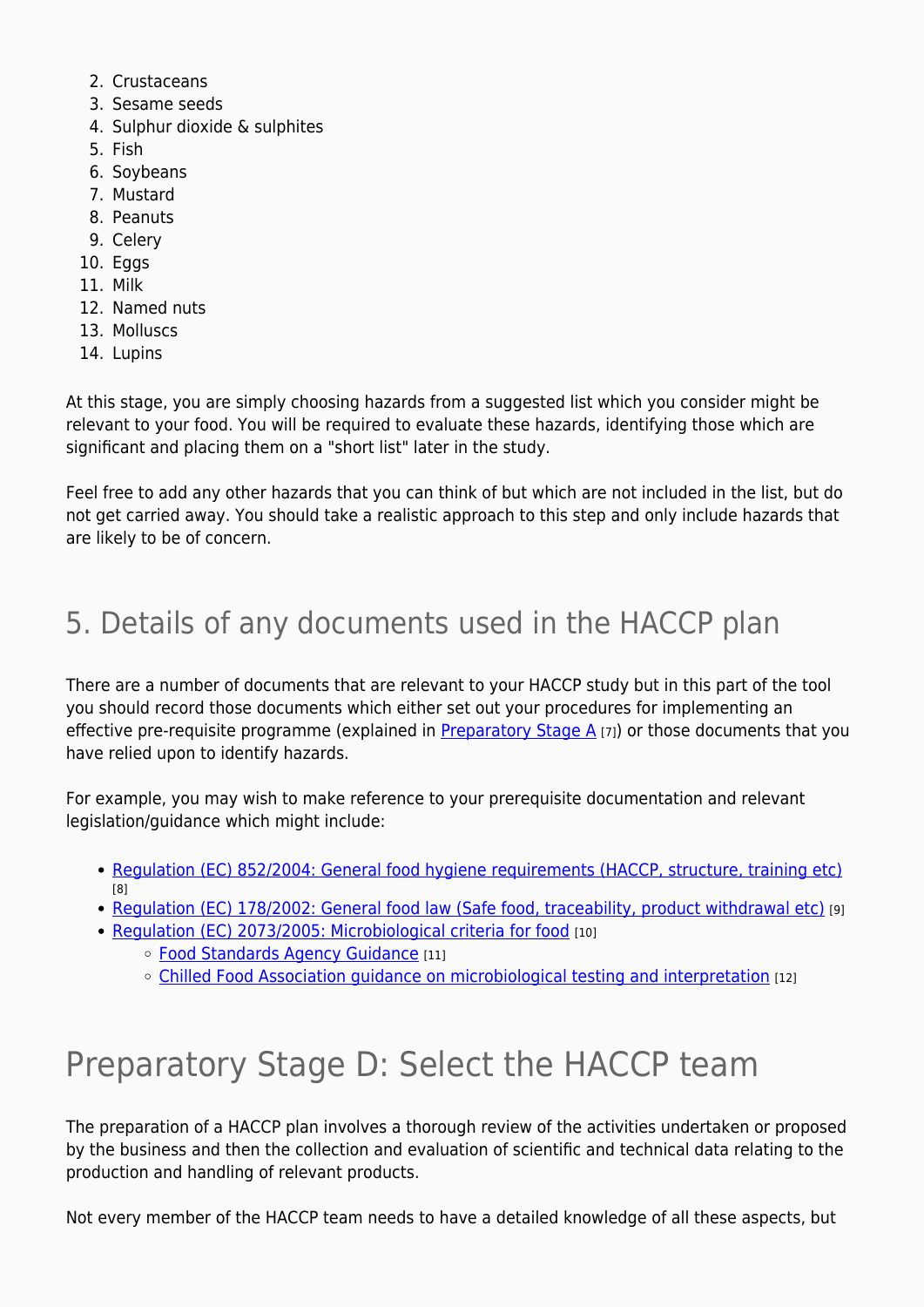they should collectively have sufficient knowledge of all the food activities being considered by the study as well as a thorough technical knowledge of relevant food safety matters.

It normally requires a team effort to produce a successful HACCP plan even in small businesses which only employ a few staff. Irrespective of the size of business, the HACCP team should meet the following key criteria:

- Members of the team should be drawn from all relevant areas of the business and from all relevant staff levels. There should be, where possible, a healthy mix of management and operators from different parts of the business.
- The team should possess adequate technical knowledge to identify relevant hazards and appropriate controls. The team should also include members with sufficient practical knowledge of the process to advise on the practicalities of implementing such controls.
- Members of the team should be provided with sufficient training and management support to allow them to participate freely in the HACCP team.

In small businesses, one or two people may take on the role of the HACCP team.

### Choosing members of the HACCP team

The members of the HACCP team are normally selected by the "HACCP lead" (this role is described later in this section). The lead may find reference to the process flow diagram (described in [Preparatory Stage G](https://myhaccp.food.gov.uk/help/guidance/preparatory-stage-g-construct-a-flow-diagram) [13]) useful to select members of the team who at each process step can provide:

- the necessary technical expertise
- knowledge of what actually happens in practice during the manufacture of the food
- knowledge of the practicalities of any controls suggested by the HACCP team

Some members of the team will be required throughout the study, for example those possessing technical knowledge and an understanding of the processes in overview. Others, who may have more specific knowledge at certain process steps, may be brought onto the team at relevant points during the study.

Each member of the HACCP team must be clear of their role, have been provided with adequate training and have been given express authority by management to participate effectively in the HACCP study.

To satisfy these requirements, you may find it helpful to create a HACCP team matrix, summarising the selection, roles, responsibilities and authorities of HACCP team members for each step.

Example Team Matrix for process step 1, Goods In

| <b>Process</b><br>step | <b>Team</b><br>member | <b>Team role</b> | <b>Job title</b> | <b>Training</b><br>provided | <b>Reason for</b><br>inclusion in<br><b>HACCP team</b><br>for this step | <b>Authorised</b><br>bv |
|------------------------|-----------------------|------------------|------------------|-----------------------------|-------------------------------------------------------------------------|-------------------------|
|------------------------|-----------------------|------------------|------------------|-----------------------------|-------------------------------------------------------------------------|-------------------------|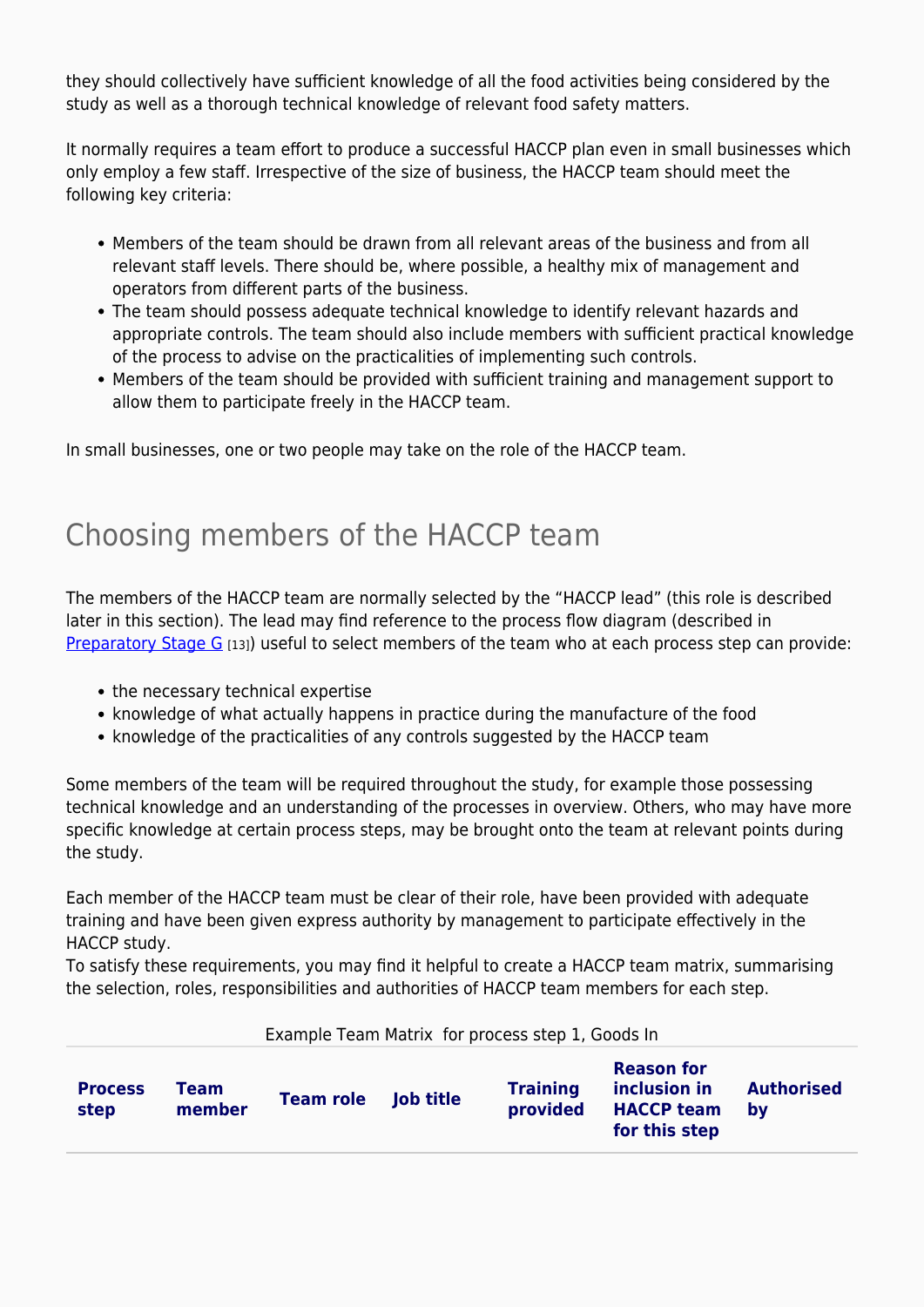| <b>Process</b><br>step          | <b>Team</b><br>member         | <b>Team role</b> | <b>Job title</b>                                | <b>Training</b><br>provided | <b>Reason for</b><br>inclusion in<br><b>HACCP team</b><br>for this step    | <b>Authorised</b><br>by |
|---------------------------------|-------------------------------|------------------|-------------------------------------------------|-----------------------------|----------------------------------------------------------------------------|-------------------------|
| 1.<br><b>Goods</b><br><b>In</b> | John<br><b>Philips</b>        | <b>Technical</b> | <b>Technical</b><br>Manager                     | Yes                         | <b>Technical</b><br>assistance                                             |                         |
| 1.<br><b>Goods</b><br>$\ln$     | Jane<br><b>Foster</b>         | Operational      | Forklift<br><b>Driver</b>                       | Yes                         | Practicality of<br>controls in<br>goods<br>in/despatch<br>areas            |                         |
| 1.<br><b>Goods</b><br><b>In</b> | <b>Trevor</b><br><b>Grubb</b> | Other            | Transport<br>Supervisor                         | Yes                         | Description of<br>goods in/out                                             |                         |
|                                 |                               |                  | Example Team Matrix for process step 2, Storage |                             |                                                                            |                         |
| <b>Process</b><br>step          | <b>Team</b><br>member         | <b>Team role</b> | <b>Job title</b>                                | <b>Training</b><br>provided | <b>Reason for</b><br>inclusion in<br><b>HACCP</b><br>team for<br>this step | <b>Authorised</b><br>by |
| 2.<br><b>Storage</b>            | John<br><b>Philips</b>        | <b>Technical</b> | Technical<br>Manager                            | Yes                         | Technical<br>assistance                                                    |                         |
| 2.<br><b>Storage</b>            | <b>Terry</b><br><b>Connor</b> | Operational      | Warehouse<br>Operative                          | Yes                         | Practicality of<br>controls on<br>goods in<br>storage                      |                         |

### Roles of HACCP team members

Whilst there are several different roles to be fulfilled within a HACCP team, it is a matter for each business to decide whether these roles are allocated to individual team members or whether some team members can undertake several roles. In small businesses, one person may assume several or all of these roles.

It can be helpful to separate roles into the following groups:

- Administrative Members of the administrative group will be responsible for ensuring that the HACCP process is completed in a logical way and adequately documented. They will typically need a detailed understanding of the HACCP process.
- Technical Members of this group will have a detailed understanding of food science, technology and hygiene as well as a good knowledge of HACCP.
- Operational Members of this group should have a detailed knowledge of how the business operates in practice.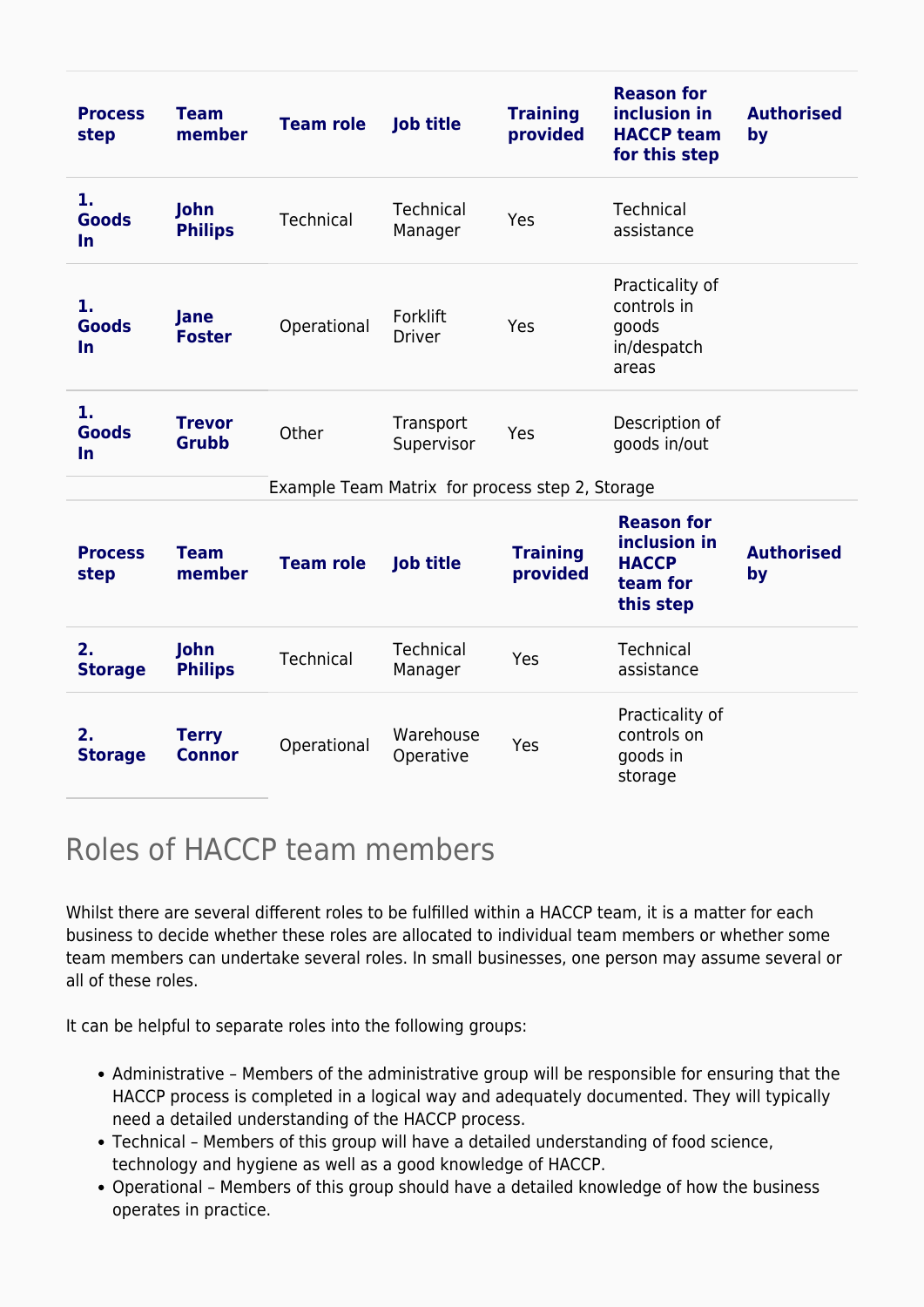Other – Additional expertise should be recruited into the HACCP team as necessary.

#### Table of typical roles in a HACCP team

| <b>Group</b>          | <b>Role</b>            | <b>Job title</b>                   | <b>Main functions</b>                                                                            | <b>Skills required</b>                                                                      |
|-----------------------|------------------------|------------------------------------|--------------------------------------------------------------------------------------------------|---------------------------------------------------------------------------------------------|
| <b>Administrative</b> | <b>HACCP Lead</b>      | Technical<br>Manager               | <b>Select HACCP</b><br>team, chair HACCP<br>meetings, manage<br><b>HACCP</b> process             | Management and<br>communication<br>skills, detailed<br>knowledge of<br><b>HACCP</b> process |
| <b>Administrative</b> | Administrator          | Quality<br>Assurance<br>Technician | Produce HACCP<br>plan, note taking<br>at HACCP<br>meetings                                       | Administrative<br>skills, good<br>knowledge of<br><b>HACCP</b> process                      |
| <b>Administrative</b> | Challenger             | Quality<br>Assurance<br>Manager    | Challenge the work<br>of the HACCP team<br>to identify any<br>weaknesses in the<br>system        | Thorough<br>understanding of<br><b>HACCP</b> process                                        |
| <b>Technical</b>      | Product<br>specialist  | <b>Technical</b><br>Manager        | Advise the team<br>on the product<br>description, its<br>intended use and<br>required shelf life | Detailed knowledge<br>of the product<br>recipes, processes<br>and design                    |
| <b>Technical</b>      | Food<br>technologist   | Technical<br>Manager               | Assist team with<br>food science and<br>technology<br>matters                                    | Good<br>understanding of<br>relevant food<br>science and<br>technology matters              |
| <b>Technical</b>      | Food<br>microbiologist | Laboratory<br>Manager              | Assist team with<br>microbiological<br>matters                                                   | Thorough<br>understanding of<br>relevant<br>microorganisms<br>and their control in<br>food  |
| <b>Technical</b>      | Hygiene<br>specialist  | <b>Technical</b><br>Manager        | Advise team on<br>hygienic design<br>and layout                                                  | Detailed<br>understanding of<br>hygiene and<br>prevention of<br>contamination               |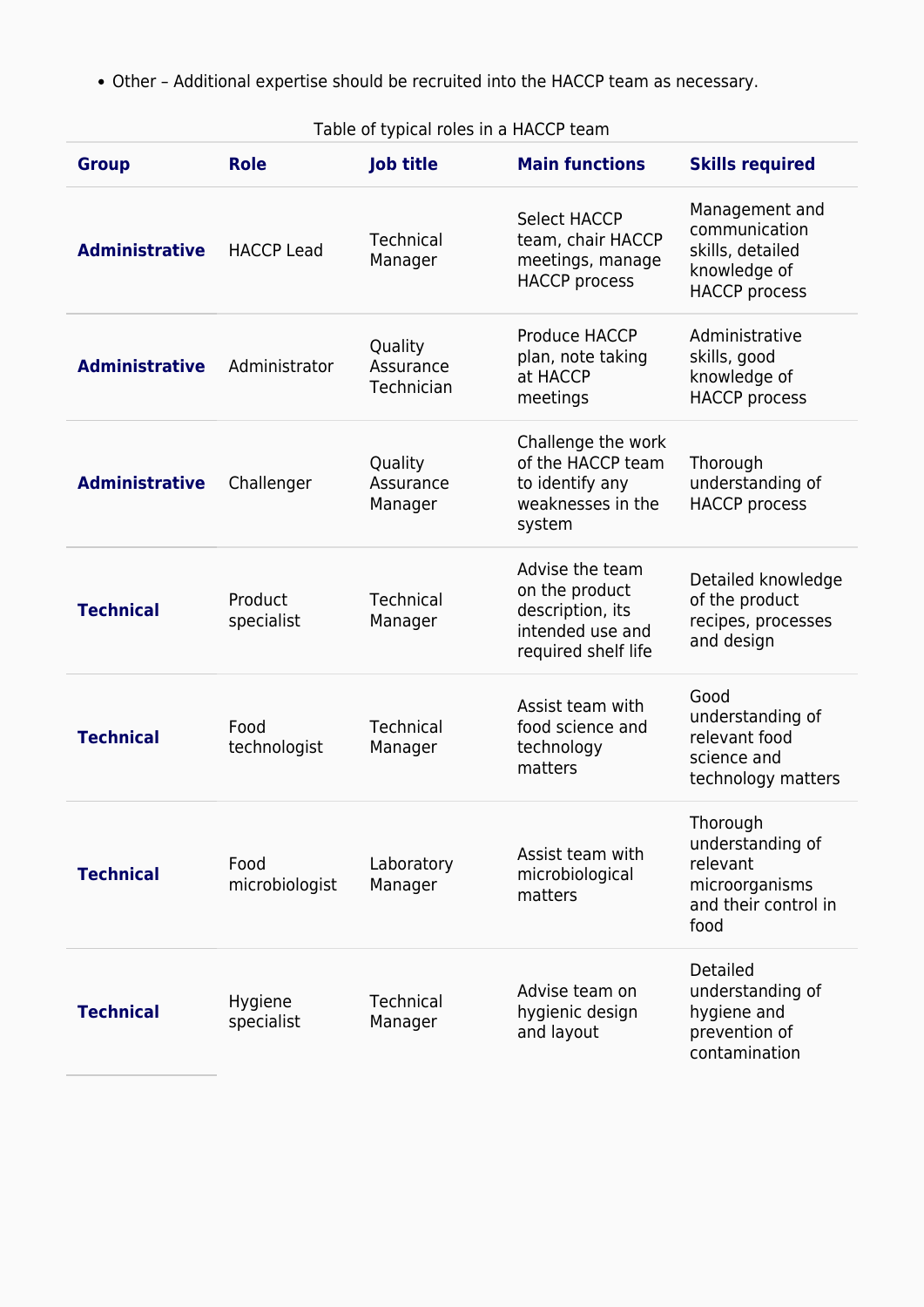| <b>Group</b>       | <b>Role</b>               | <b>Job title</b>                                                                        | <b>Main functions</b>                                                                                                         | <b>Skills required</b>                                                                                    |
|--------------------|---------------------------|-----------------------------------------------------------------------------------------|-------------------------------------------------------------------------------------------------------------------------------|-----------------------------------------------------------------------------------------------------------|
| <b>Operational</b> | Process<br>specialists    | Process<br>operator, Fork<br>lift truck<br>operator etc<br>(including shift<br>workers) | To advise the team<br>on existing<br>working practices<br>and on the<br>practicality of any<br>proposed revisions<br>to these | Detailed knowledge<br>of what actually<br>happens in practice<br>throughout the<br>process                |
| <b>Operational</b> | Equipment<br>specialist   | Engineer/fitter                                                                         | Advise the team<br>on the normal<br>capabilities of<br>equipment and on<br>maintenance<br>issues                              | Good working<br>knowledge of all<br>existing plant and<br>equipment                                       |
| <b>Operational</b> | Logistics<br>specialist   | Transport<br>supervisor                                                                 | Advise team on<br>existing and<br>proposed delivery<br>and storage<br>arrangements                                            | Good working<br>knowledge of<br>current logistical<br>chain including<br>receipt and<br>despatch of goods |
| <b>Other</b>       | Additional<br>specialists | External<br>consultant                                                                  | To advise team on<br>matters outside of<br>their competence                                                                   | Detailed knowledge<br>of areas identified<br>by the HACCP team                                            |

### Recording details of the HACCP team on MyHACCP

The following information must be recorded as part of the MyHACCP study:

#### 1. Name of HACCP lead for the business

The HACCP lead should have a sound understanding of HACCP and a good knowledge of both the food activities that form part of the study and the technical information that underpins it. The person named in the study will be responsible for managing the HACCP study and so should possess good management and communication skills. The full name of the HACCP lead should be given.

The competence of the person nominated as the HACCP lead can be demonstrated by recording any relevant training that they have completed, their qualifications gained and their relevant experience.

Relevant training: The law requires that those responsible for the development and maintenance of HACCP procedures have received adequate training in the application of the HACCP principles. As such, there is no legal requirement for the HACCP lead to have completed any formal accredited HACCP training, but it is recommended that the lead complete a level 4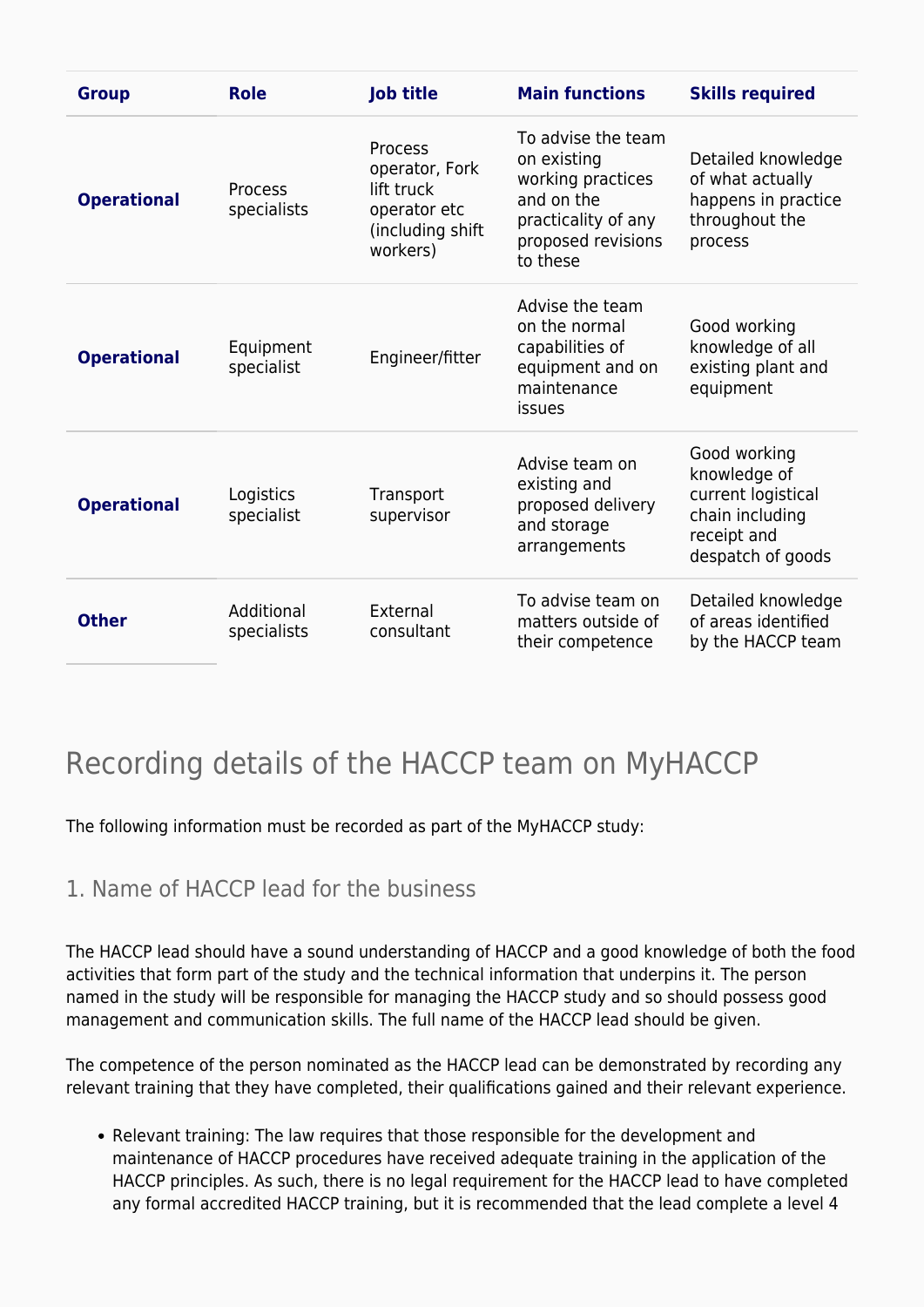HACCP in Manufacturing course or similar. (The law relating to training is set out in [Regulation](https://eur-lex.europa.eu/legal-content/EN/TXT/?qid=1541793369246&uri=CELEX:32004R0852) [\(EC\) 852/2004](https://eur-lex.europa.eu/legal-content/EN/TXT/?qid=1541793369246&uri=CELEX:32004R0852) [14] Article 4, Annex II, Chapter XII (OJ L 139, 30.4.2004, p. 1).)

- Qualifications: Any relevant qualifications, such as those gained in food science, technology or microbiology should be recorded.
- Relevant experience: Such experience may have been gained in the preparation and/or implementation of HACCP systems in other food businesses or in the auditing of HACP systems.

Once the details for the HACCP lead have been recorded, the process should be repeated for each member of the HACCP team.

#### 2. Name of HACCP team member

The full name of the team member should be given.

#### Is this person Internal or External to the company?

HACCP plans are best developed by those who know the business and will be required to implement controls identified by the HACCP team. As such, where possible, members of the HACCP team should be drawn from employees working within the business. Such employees are referred to as "internal" for the purposes of the study.

However, the HACCP lead may identify areas where there is insufficient knowledge or experience within the business to properly consider the control of all relevant food hazards. As such it may be appropriate to appoint external consultants, advisers or temporary employees to perform some roles within the HACCP team.

#### What is the role of this individual in the HACCP team?

For a HACCP plan to be successful it must be appropriately designed to control specified food hazards. This will require certain members of the HACCP team to have adequate technical knowledge and as such their role will be focused on the identification of such hazards and suggestion of appropriate methods for their control. However, a control measure will only be effective if it is reliably implemented. If a control measure is not achievable in practice then it will be of little value in the production of safe food. It is therefore recommended that relevant staff with practical knowledge of the food production and handling processes are adopted onto the HACCP team. Typical roles within the HACCP team might include:

- Technical Manager: Member of administrative and technical groups. Provide technical expertise in the identification and control of hazards.
- Consultant: Member of technical group. Advise on the application of HACCP principles.
- Production Supervisor: Member of operational group. Advise on process steps and practicality of implementation of control measures.
- Ouality assurance technician: Member of administrative group. Writing of HACCP plan, note taking at HACCP meetings.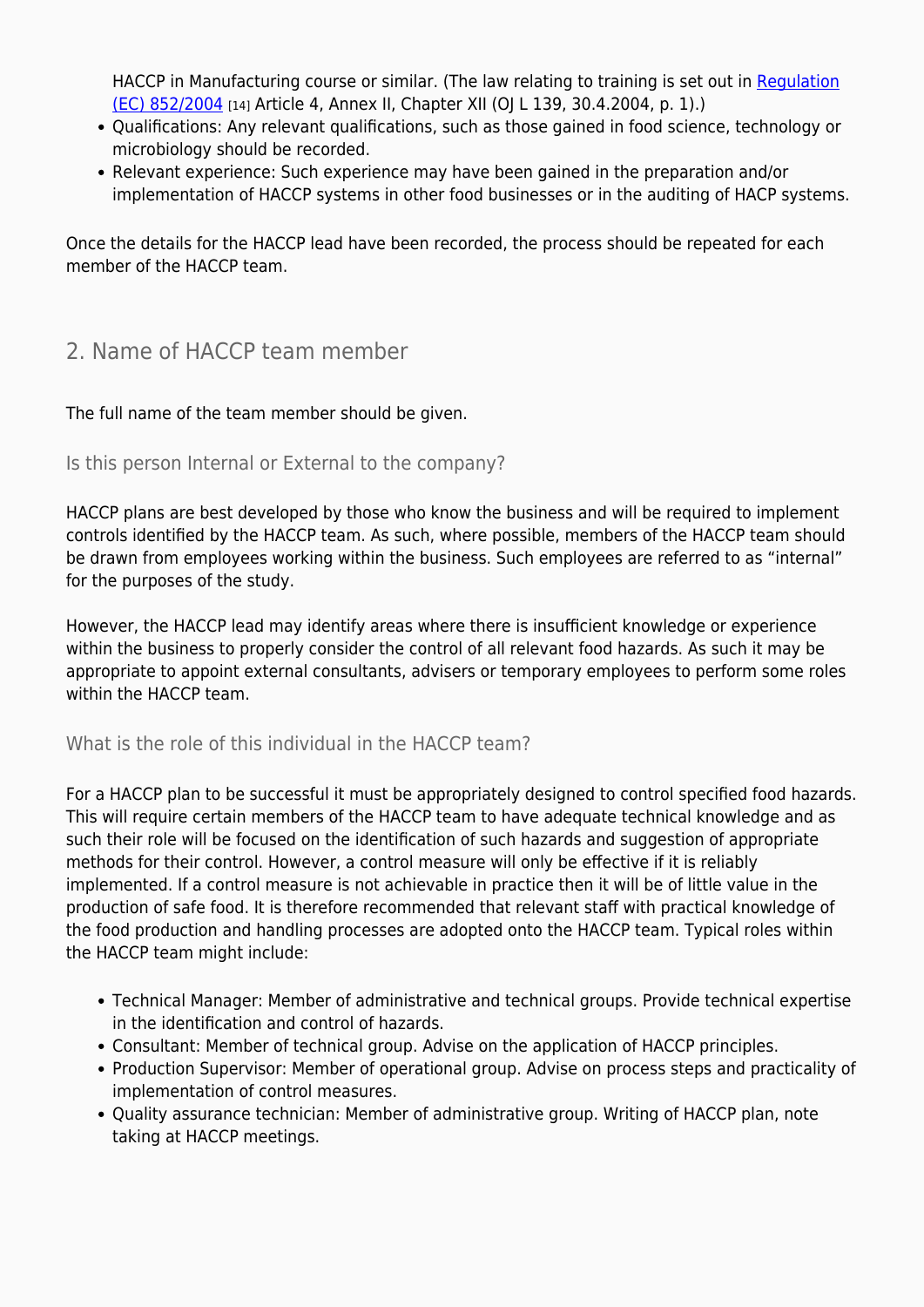#### Relevant training

The law requires that those responsible for the development and maintenance of HACCP procedures have received adequate training in the application of the HACCP principles. As such, there is no legal requirement for members of the HACCP team to have completed any formal accredited HACCP training, but it is recommended that each member undertakes at least a Level 2 HACCP in Manufacturing course or similar.

#### **Oualifications**

Any relevant qualifications should be recorded although it is not a requirement that all members of the HACCP team possess academic qualifications. Relevant vocational qualifications should be included for example "Basic fork lift truck training" or "Certificate in logistics".

#### Relevant experience

Details should be recorded of any experience that the team member has gained which is relevant to their role on the HACCP team. For example:

"Six years' experience operating polybottle filling machines as well as two years as an operator in the process control room."

#### 3. Do you consider the team to have sufficient skills (scientific/technical

knowledge and HACCP expertise) to ensure the HACCP study will be

#### effective?

The HACCP lead should undertake an honest appraisal of the competence of the HACCP team to produce an effective HACCP plan based collectively on their qualifications, experience and relevant training.

One way to achieve this in practice is to systematically work through the process flow diagram (described in [Preparatory Stage G](https://myhaccp.food.gov.uk/help/guidance/preparatory-stage-g-construct-a-flow-diagram) [13]) and to consider at each process step whether the team includes someone who can advise on:

- the technical aspects of food safety at this step
- the practical elements of the food business and implications of suggested controls

Where gaps in knowledge are identified, these should be recorded and steps taken to bring additional members into the HACCP team to cover the gaps.

## Preparatory Stage E: Describe the product

The first principle of HACCP involves the identification of significant hazards associated with a food and the implementation of effective control measures to ensure that these hazards do not harm the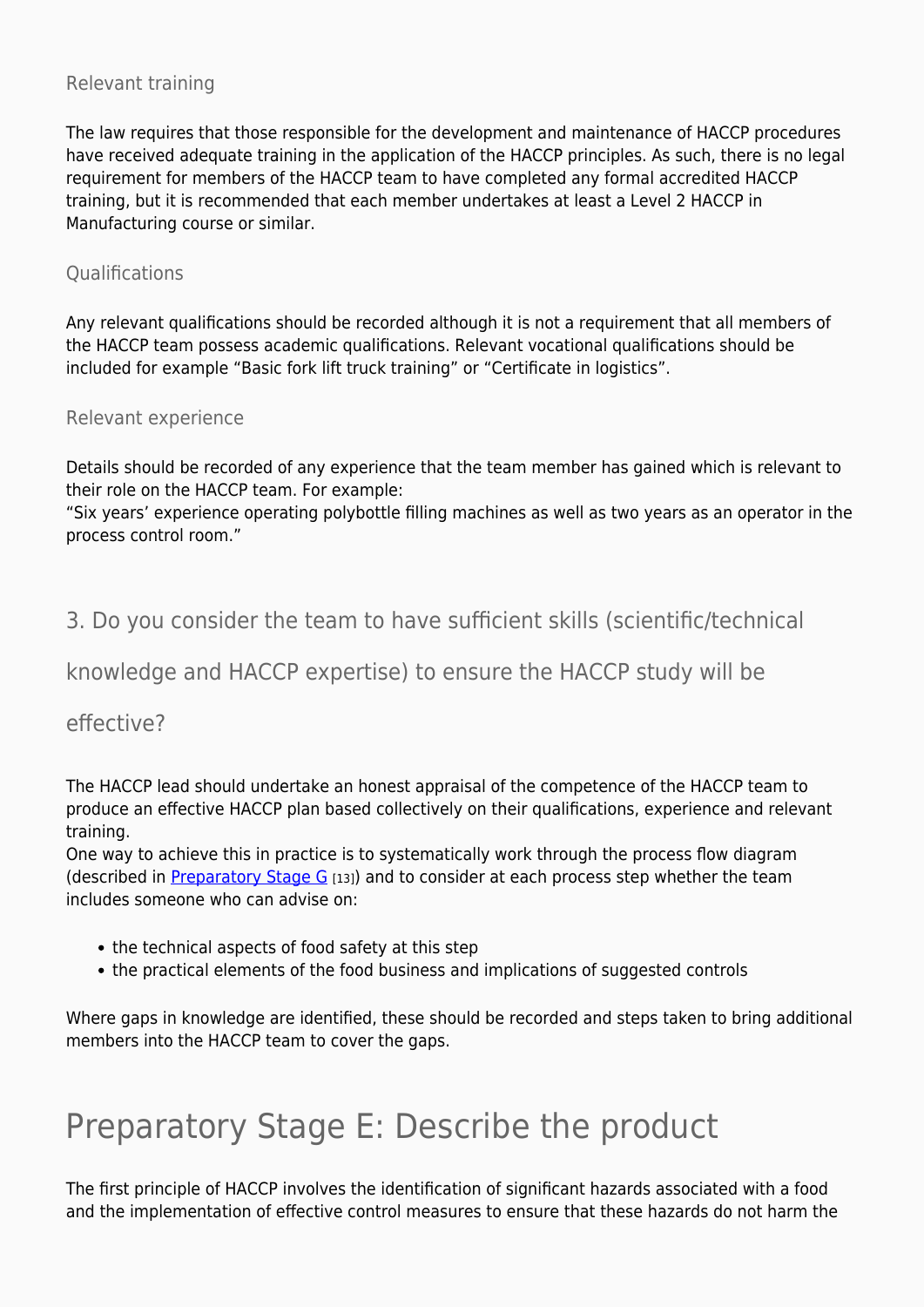#### consumer.

The correct identification and control of such hazards requires a thorough understanding of aspects of the product such as:

- physical and chemical properties of the food
- the food packaging
- conditions of storage and distribution
- required shelf life
- information to be provided to the consumer regarding appropriate storage, handling and use.

These factors are particularly important with respect to the control of microbiological hazards such as bacteria, which typically require moisture, favourable temperature conditions and time to grow to dangerous levels or produce harmful toxins.

The purpose of this preparatory stage therefore is to describe your products in terms of their suitability or otherwise to permit the growth of dangerous bacteria, so that adequate control measures can be identified and implemented at a later stage as part of your HACCP study.

Description of the product is normally achieved by considering two types of factors:

- Intrinsic factors: those found within the product itself such as its structure and composition.
- Extrinsic factors: those which are external to the food such as temperature control, packaging and method of processing.

It is helpful to think about your food in this way because any changes in recipes or ingredients are likely to affect the intrinsic factors, whereas changes in equipment or in the distribution chain are likely to affect the extrinsic factors. If full information about both factors is made available to the HACCP team they may choose to control an identified hazard by a change in the recipe, a change in the method of distribution or both.

All the information gathered in Preparatory Step E will be helpful to you when undertaking the hazard analysis of your products in Principle 1.2.

So that you can record all the relevant intrinsic and extrinsic factors and properly describe your food, MyHACCP asks you to provide the following information:

## 1. List all the ingredients and the name of the supplier for each one

This list will be of assistance later in the study to ensure that all ingredients are properly documented for each product and is of particular relevance to the control and provision of correct information to the consumer of the presence of food allergens.

Example list of ingredients, suppliers and allergens for a 'Chocolate celebration cake' product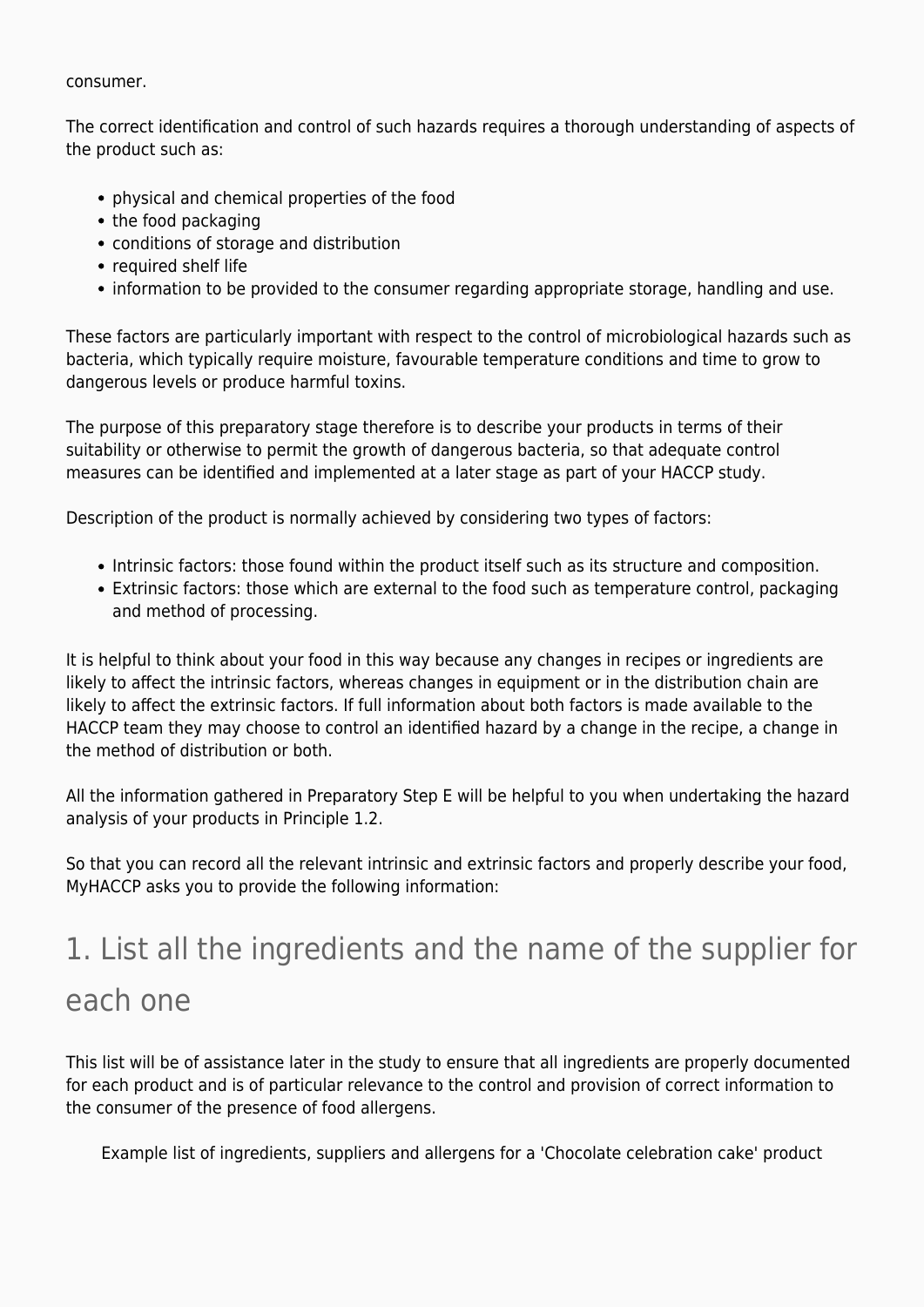| <b>Ingredient</b>      | <b>Supplier</b>         | <b>Specification</b> | <b>Allergens</b> |
|------------------------|-------------------------|----------------------|------------------|
| Sugar                  | <b>Chester Supplies</b> | See Spec 123-456     | None             |
| Wheat flour            | Grove Ingredients       |                      | Wheat            |
| Vegetable oil          | VegePure                |                      | Soya, celery     |
| Vegetable margarine    | VegePure                |                      | soya             |
| Glucose syrup          | <b>Chester Supplies</b> |                      | None             |
| Cocoa powder           | Grove Ingredients       |                      | None             |
| Skimmed milk powder    | Dairy Badge             |                      | Milk             |
| Milk chocolate         | Grove Ingredients       |                      | Milk, soya       |
| Whey powder            | Dairy Badge             |                      | Milk             |
| Cocoa butter           | <b>Chester Supplies</b> |                      | None             |
| Powdered egg           | Dairy Badge             |                      | Egg              |
| Sodium bicarbonate     | Grove Ingredients       |                      | None             |
| <b>Emulsifier E471</b> | Grove Ingredients       |                      | None             |

### 2. State the physical properties of the product

The physical properties of the food will influence whether dangerous bacteria will be able to grow in the food and/or produce dangerous toxins. The main factors to consider here are:

- Physical state Is the food a liquid, solid, foam, emulsion etc
- Water activity ( $a_w$ ) this is the water that is available to microorganisms in the food. Whilst some foods may appear moist, the presence of sugar or salt in the liquid component of the food may prevent microorganisms from accessing the water thus restricting their growth. This is why the use of sugar, for example in jam making, or salt in the case of smoked salmon can be very effective at controlling the outgrowth of both spoilage and dangerous bacteria. Drying foods has an effect on both the moisture content and the a<sub>w</sub>. Pure water has an aw of 1.0 and the addition of salt or sugar will reduce this value closer to 0. Most bacteria require an aw value > 0.92 to successfully grow in food but some moulds may be able to grow below this. The aw value is most easily determined in liquid and homogenous foods where the sugar/salt content is likely to be evenly distributed throughout the food. Difficulties in determining a representative aw value may arise in composite foods which contain different varieties of ingredient distributed in an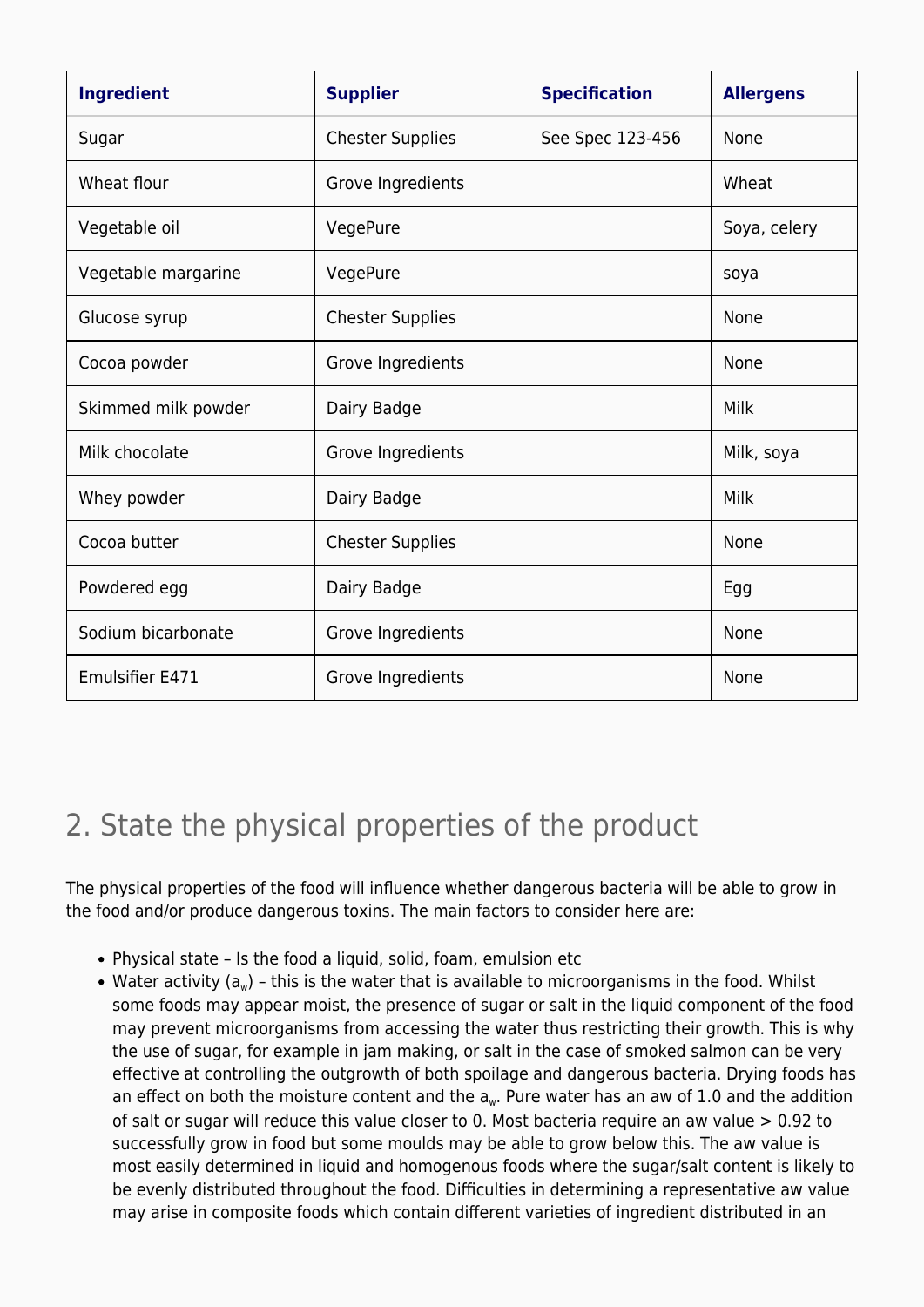uneven way through the food, for example a meat stew. This will be a matter for your HACCP team to consider.

- pH This is the measure of the acidity of a food and many bacteria are unable to grow in acidic conditions. For example, Salmonella species will typically grow well at neutral pH (7.0) but are unable to grow in acid conditions of 4.0 or below. As for aw, care should be taken to ensure that any pH measurements taken are representative of the food. For example, in a ready meal the pH of the curry sauce may be 5.5, which would inhibit the growth of some bacteria, but within clumps of vegetables it might be 7.0 which might permit the outgrowth of dangerous bacteria.
- Salt content Whilst this affects the aw of the food, salt can also have an inhibitory effect on some bacteria in its own right.

All the above factors influence the growth of microorganisms in food but so does a combination of these factors together.

## 3. Describe how the product is processed and/or other

### preservation methods used

Many traditional preservation techniques, if performed correctly, will produce safe food by the development of dry or acid conditions in the food. The most common types of process include:

- Heat treatment Microorganisms can be affected by heat in different ways. Some, such as Salmonella and Campylobacter, will be easily killed by normal cooking temperatures (70°C for 2 minutes) whereas others, such as Clostridium botulinum and Bacillus cereus, will survive such temperatures by forming spores
- Hot smoking Typically used for fish and meat products at temperatures of approximately 70°C – 80°C and often used in combination with brining
- Brining Can involve the immersion of food into salt water or the direct application of salt crystals to the outside of the food
- Drying used for a range of products including milk, egg, herbs, fish and meat products
- Fermentation the production of alcohol and/or acids in foods, used in the production of meats such as salami as well as in bakery and brewing products

## 4. Describe how the product is packed and the packaging materials

Some methods of packaging will affect the nature and likelihood of food hazards associated with a food. For example, hot filling product into glass jars or the use of vacuum packing will create anaerobic conditions (reduced oxygen levels) which will favour the growth of certain bacteria such as Clostridium botulinum. If you are using such materials, then your HACCP team will need to identify suitable controls to prevent the outgrowth and toxin formation by these dangerous bacteria.

The packaging may also emit gasses or absorb them from the food, again changing the conditions for growth by microorganisms. Packaging could also protect microorganisms from damage by sunlight. The use of glass containers may introduce an additional physical hazard, especially if they are reusable, whereas the use of aseptic filling lines may reduce the likelihood of contamination from the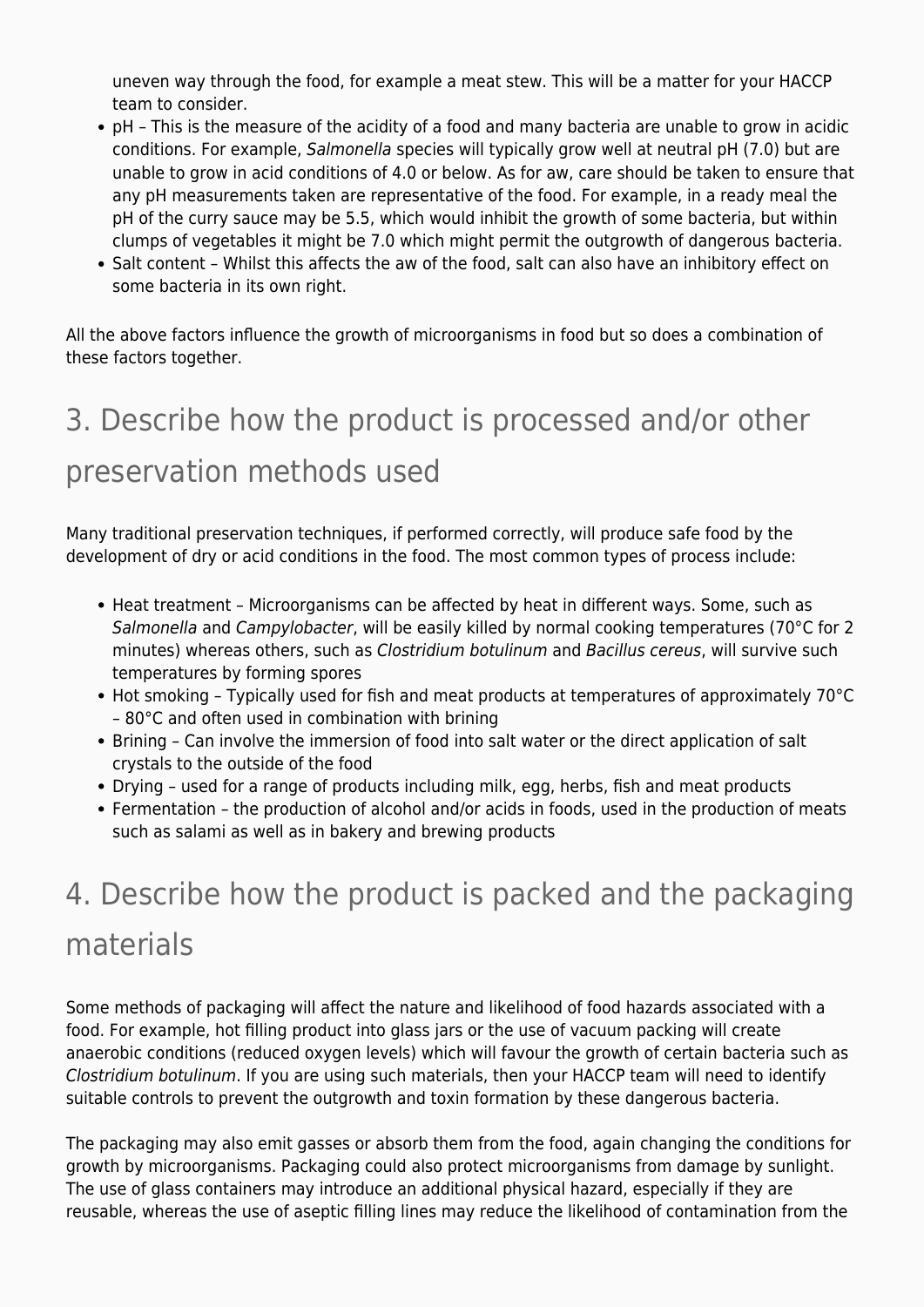## 5. How is the product going to be stored and distributed?

The main options for storage and distribution are:

- ambient
- chilled
- frozen

Some common hazards will be controlled by freezing food, for example bacteria will not grow at frozen temperatures and most parasites, for example those found in fish, are destroyed by prolonged freezing of food. However, the storage and distribution of chilled foods may introduce additional hazards, such as Listeria monocytogenes. Prolonged ambient storage may render some foods susceptible to mould growth and toxin formation.

### 6. What is the shelf life of the product?

The shelf life that you assign to your products should be sufficiently long to allow your customers to make full use of them. However, in general, the longer the shelf life of a product, the more likely it is to spoil within date and the more food safety hazards it will present. As such it is advisable to think carefully about the need for an extended shelf life and it may be appropriate to undertake shelf life testing to verify that the products perform as expected throughout their shelf life.

#### Durability date

If you are satisfied that no food safety issues will be presented by your products at the end of their shelf life, you should assign a "Best Before" date to the product. If, however, the food is likely to present a danger to health on expiry of the durability date, a "Use by" date should be applied.

## 7. State what your advice is to the purchaser for storing, handling and preparing the product

You should consider whether instructions for the storage, handling and preparation of the product are necessary to ensure the safety of the consumer. Such instructions should be in addition to other control measures introduced during manufacture and might include:

- Storage instructions prior to opening packaging
	- "Store in a cool dry place"
	- "Keep refrigerated"
	- "Keep frozen"
- Storage instructions once packaging has been opened
	- "once opened, keep refrigerated and use within 3 days"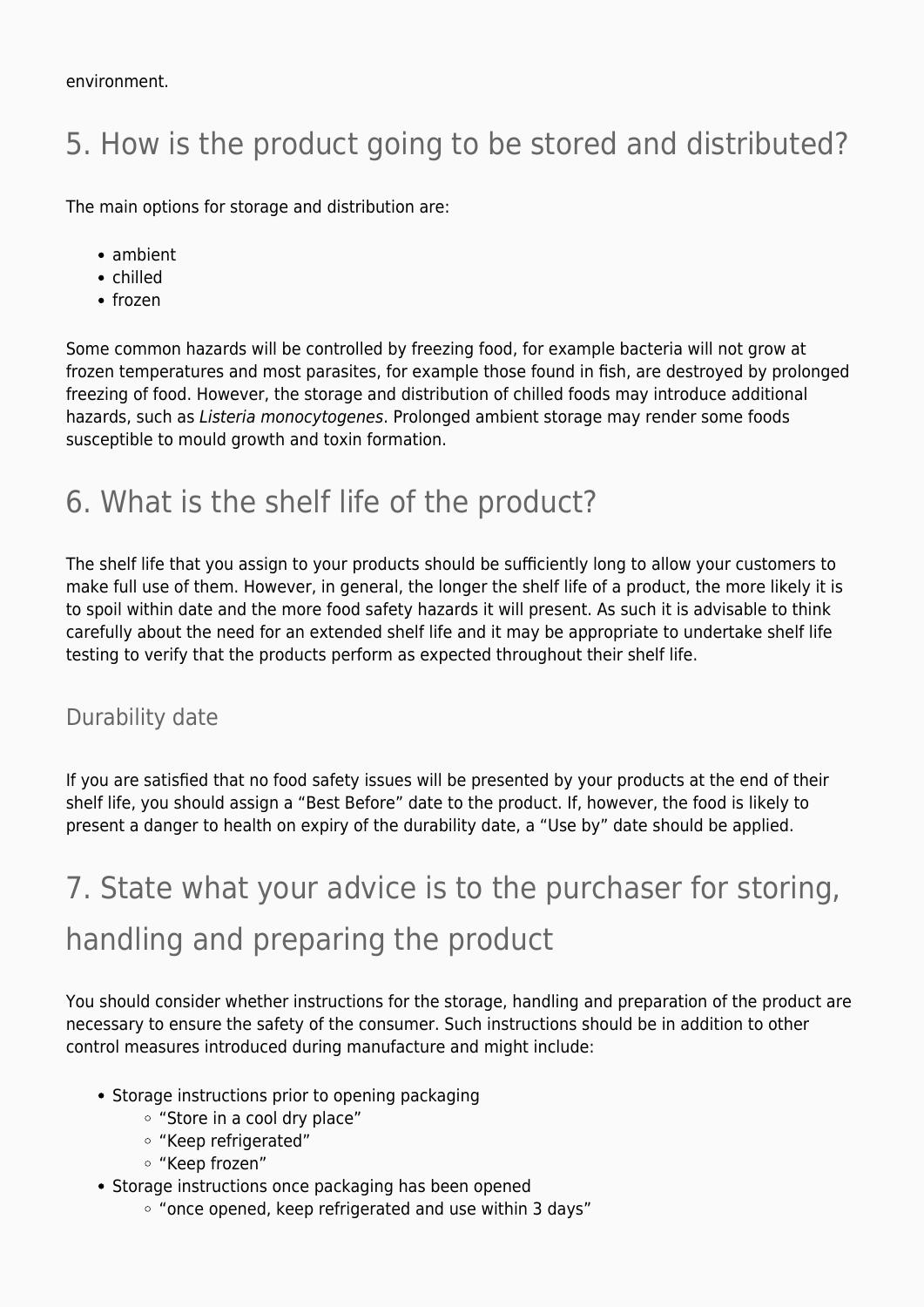- Cooking instructions
	- "Cook at 200°C for 30 minutes. Check that food is piping hot before serving"

# Preparatory Stage F: Identify intended use of the product

#### *This page is currently being updated. Apologies for any inconveniences caused.*

#### Statement

The HACCP team need to have a thorough understanding of the intended use of the product(s) included in the HACCP study so that they may undertake an accurate hazard evaluation as part of the Hazard Analysis.

How is this stage achieved?

There are two key factors which are relevant here:

- 1. The nature of the intended customer.
- 2. The extent of any further processing of the food prior to consumption.

#### 1. **The nature of the intended customer**

You should consider whether the product is intended for supply to other food businesses or direct to the final consumer. You should also consider whether target consumers fall into one of the following vulnerable groups. Ask yourself "Do the consumers of my product have a particular food safety requirement?" It is your responsibility to understand your target group and increase your knowledge and awareness of hazards (physical, chemical, biological and allergens) that are of a particular concern to the vulnerable group/s.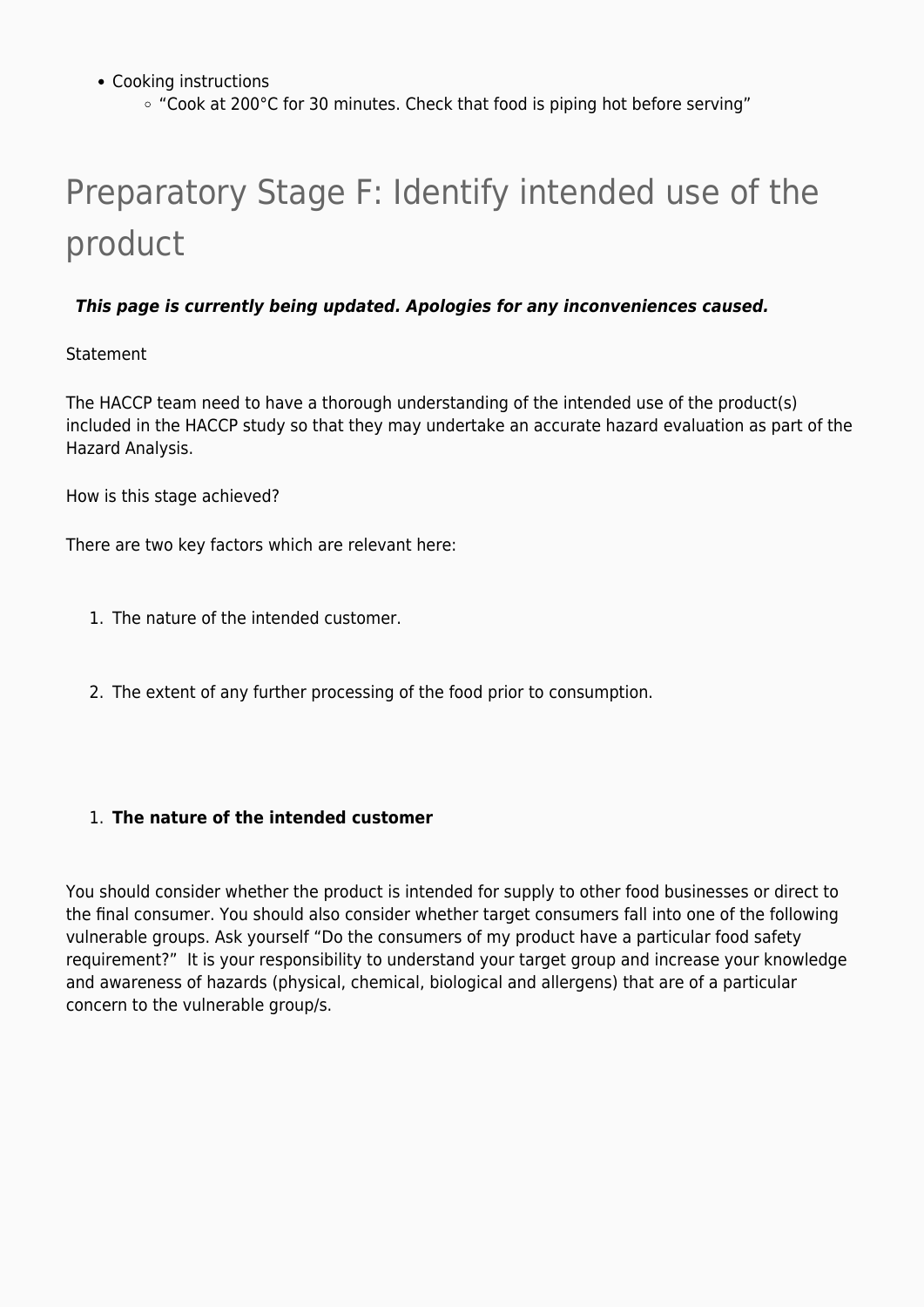| <b>Vulnerable</b><br>group | <b>Considerations</b>                                                                                                                                                                                                                                                                                                                                                                                                                           |
|----------------------------|-------------------------------------------------------------------------------------------------------------------------------------------------------------------------------------------------------------------------------------------------------------------------------------------------------------------------------------------------------------------------------------------------------------------------------------------------|
| Allergy<br>sufferers       | Is the product intended to be consumed by sensitive groups who may be<br>allergic to specific food ingredients. Are claims such as "free from" made on the<br>product label and if so are such claims substantiated? Disclaimers such as "May<br>Contain" should only be made where a thorough risk assessment identifies a<br>residual risk of contamination by a food allergen after all reasonable control<br>measures have been applied.[1] |
| Young                      | Infants and young children are regarded as a vulnerable group when it comes to<br>food safety. You need to think about what additional hazards may be specific to<br>this target group (e.g. type of food [15], size of food, choking hazards, mineral<br>levels).                                                                                                                                                                              |
| Elderly                    | If elderly people are going to consume the product think about hazards that are<br>specific to this group. Older adults are more susceptible to foodborne<br>illness. The immune system often weakens as you get older and stomach acid<br>also decreases, stomach acid plays an important role in reducing the number of<br>bacteria in our intestinal tracts and the risk of illness.                                                         |

#### [\[1\]](https://myhaccp.food.gov.uk/help/guidance/principles#_ftnref1) See [FSA Guidance on food allergen management](https://www.food.gov.uk/business-industry/allergy-guide) [16]

| <b>Vulnerable group</b>                                     | <b>Considerations</b>                                                                                                                                                                                                                                                                                                                                                                                                   |
|-------------------------------------------------------------|-------------------------------------------------------------------------------------------------------------------------------------------------------------------------------------------------------------------------------------------------------------------------------------------------------------------------------------------------------------------------------------------------------------------------|
| Pregnant                                                    | There are some foods that pregnant women are advised to avoid<br>[17] consuming because they can make the woman ill or harm the<br>unborn child.                                                                                                                                                                                                                                                                        |
| Immunocompromised/<br>immunosuppressed/ immune<br>deficient | Is the product to be consumed by people that have an <i>impaired</i><br>immune response [18] (for instance those undergoing<br>chemotherapy or have AIDS, premature infants or transplant<br>recipients that take drugs to prevent their body from rejecting the<br>new organ). Consideration should be given to that fact that the<br>immune system may be prevented from attacking<br>harmful microorganisms in food. |

#### **Note this list is not exhaustive**

Again, the HACCP team should consider the likely abuse/unintended use of the product by the customer or final consumer (See guidance on this under Preparatory Stage E). You should consider if the product you produce could result in it being sold to a market other than that intended.

#### **2. The extent of any further processing of the food prior to consumption.**

Different microbiological criteria will apply depending on whether the food product is supplied raw, processed or ready to eat to the final consumer. The HACCP team will need to clearly define which of these categories applies to the food and what, if any, instructions will need to be provided to the customer to assure the safe consumption of the food.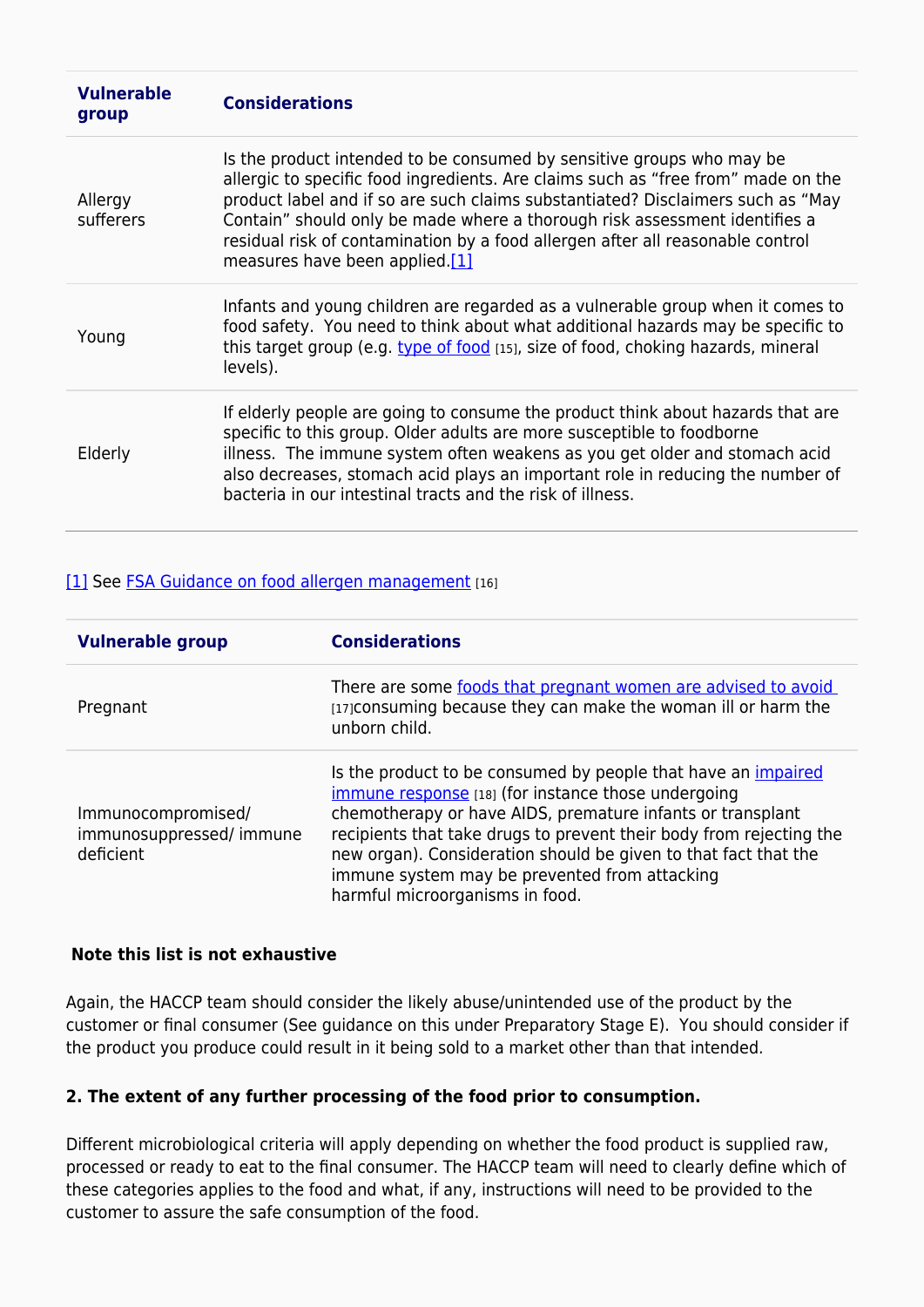For example, if the product is supplied to the customer as a ready to eat food, this should be clearly stated on the labelling. Most importantly, however, the HACCP team will need to ensure that any decisions made during the hazard analysis element of the HACCP study takes into account the fact that the food will receive no further processing prior to consumption. Critical control points identified by the HACCP team in the production of such foods will need to "prevent or eliminate" hazards arising from the presence of pathogens such as Salmonella and E.coli o157.

For other types of food, clear information, typically on the food label, should be provided to the consumer where steps are required to be taken prior to the consumption of food to make it safe. For example, a product containing raw poultry should be clearly labelled as such and include clear, validated cooking instructions. It may be that the identified critical control points for a raw or processed food are sufficient to reduce a hazard, such as Salmonella, to an "acceptable level" rather than total elimination because the food will be subjected to further processing by the customer.

## Preparatory Stage G: Construct a flow diagram

A process flow diagram shows all the steps involved in the process outlined in the scope of the study. The scope is defined in [Preparatory Stage C](https://myhaccp.food.gov.uk/help/guidance/preparatory-stage-c-define-scope-study) [19].

### Making a process flow diagram

The HACCP team or the person leading the development of the HACCP study should construct a flow diagram. Whatever format you choose, all steps in the process outlined in the scope of the study should be included.

You may wish to use a schematic layout of the factory to help you. Knowledge of what actually occurs in your processes is essential.

### Listing the steps in the process

List each step in the process or module. You should consider what happens all the way from receiving the raw materials, through to at least the point of despatch or up to the point of final consumption of the product.

Think about:

- Preparation
- Packing
- Storage
- Distribution
- You could also consider the following:
- Raw material addition (including water)
- Services (air, water, steam)
- Any temporary product storage or hold periods (particularly during peak production times)
- Recycle or rework loops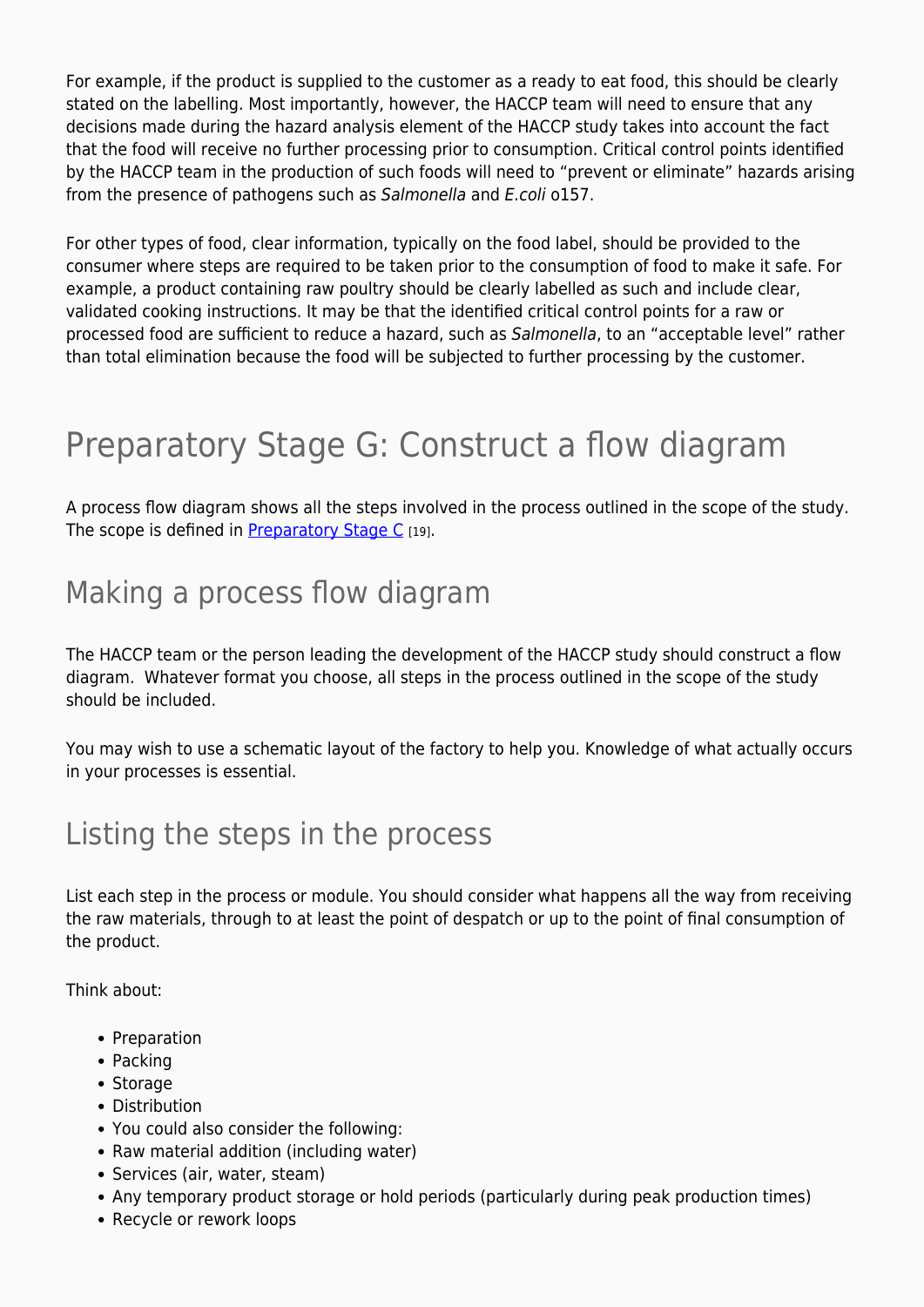• Process delays

You can use a linear or modular format for your process flow diagrams. This might depend on how complex your processes are, and whether parts of a process are the same for several products.

View '[Process flow diagrams](https://myhaccp.food.gov.uk/help/guidance/process-flow-diagrams) [20]' for some examples of linear and modular diagrams and when you would use them.

Draw a rough paper sketch of the product flow. Consider how the process is managed and what could realistically happen while it's in progress. For example, consider optional and intermittent activities.

### Including technical data

The inclusion of relevant technical data will depend on the complexity of the operation. This data is useful at the Critical Control Points that you will identify later.

Technical data could include:

- Time for process or process element (e.g. fry for 2 minutes at  $190^{\circ}$ C or cool to  $5^{\circ}$ C in 4 hours)
- Temperature at different parts of the process (e.g. fry at 190°C for 2 minutes or cool to <5°C in four hours)
- Line speed
- Floor plan, equipment and services layout
- Segregation of low/high risk operations
- Personnel routes
- Flow conditions for liquids and solids (psi=pounds per square inch or temperature in  $^{\circ}$ C)
- Waste flows
- Movement routes for raw materials/ingredients

A piece of equipment may have several functions (e.g. a bottle filling machine including rinsing, volumetric/gravity/vacuum/hot fill and capping functions). All functions should either be included in the description at the process step OR each function entered as a different process step.

## Preparatory Stage H: On-site confirmation of flow diagram

### Statement

The flow diagram must be checked to verify that it is correct and shows all steps involved in the process as outlined in the Scope of the study (Preparatory Stage C).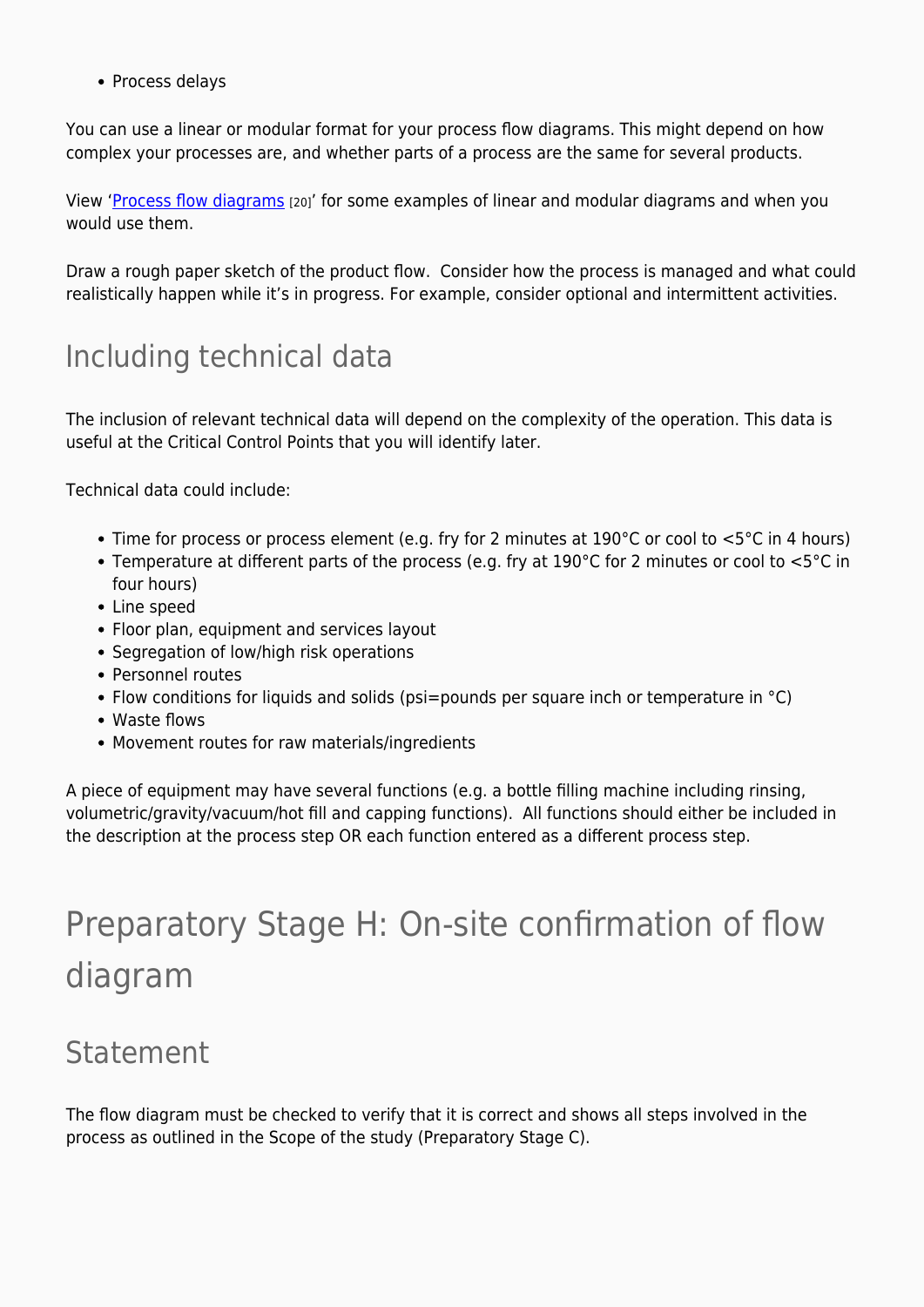### How is this stage achieved?

The flow diagram should be confirmed as being correct. It is recommended that this is carried out by someone not familiar with the process in addition to members of the HACCP team. The advantage of having someone not familiar with the process to check the diagram is that "they are a fresh pair of eyes", and may identify a step that has been overlooked.

You may wish to consider the following:-

- Ensure it is a current and accurate representation of the process/module
- Ascertain if practices are the same for all shift patterns, differing staff levels, seasonal variations, all production patterns (e.g. high and low production volumes)

Documentation and Records

- 1. Record that the flow diagram has been confirmed as being correct
- 2. Record the date it was confirmed as correct
- 3. Record who confirmed the flow diagram as being correct

Records of out-of-date flow diagrams must be kept.

#### Review

The flow diagram shall be subject to review and should be current and accurate at all times. Amend the flow diagram as the process changes.

## Principle 1.1: Identify and list potential hazards

### What does this mean?

A hazard is something that has the potential to cause harm. This principle requires you to identify all such hazards that may reasonably occur in the production of your food. Hazards may be physical, chemical, allergenic or microbiological in nature and, depending on the size and complexity of your food business, you may need to consider each category in turn.

### How is this stage achieved?

You should already have completed much of the groundwork for this step in [Preparatory Stage C](https://myhaccp.food.gov.uk/help/guidance/preparatory-stage-c-define-scope-study) [19] by identifying relevant hazards. If you skipped this stage then you are encouraged to return and complete it now.

Once you have produced a list of relevant hazards, you should refer to your process flow diagram (see Preparatory Stage  $G$  [13]) and work through each process step of the flow diagram in a logical way,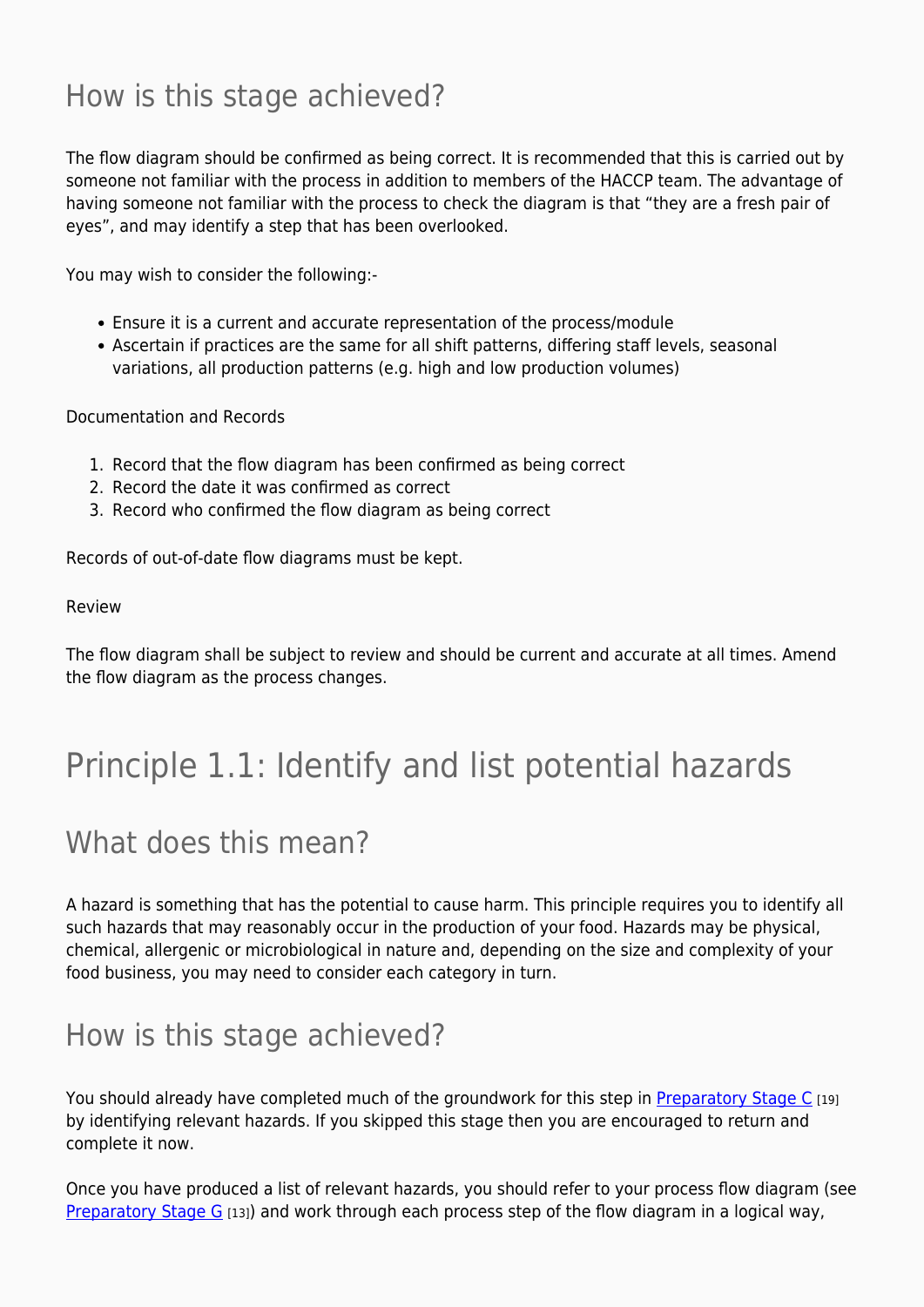recording the relevant hazards on MyHACCP as you go.

When identifying hazards you should consider:

- The likely presence of the hazard in raw materials
- Whether the hazard may be introduced during a process step
- Potential for the survival, multiplication or increase in frequency of a hazard at a process step

### What will be the result?

On completion of this stage you will have completed a list of hazards which are reasonably likely to occur in your food. This can be considered to be a "long list" which will now be subject to a process of evaluation to reduce it to a "short list" of hazards that should be considered further in this study.

## Principle 1.2: Conduct a hazard analysis

### What does this mean?

For a HACCP plan to be effective, control measures need to be targeted at those hazards which are more likely to occur in practice and which if they occur may lead to actual harm. The process of identifying such significant hazards is known as "Hazard Analysis" and requires you to work through each process step in turn, describing the identified hazards and then ranking them in terms of their likelihood of occurrence and severity. At the end of this process, you will be required to identify suitable control measures for those hazards ranked as significant (see [Principle 1.3](https://myhaccp.food.gov.uk/help/guidance/principle-13-specify-control-measures-each-hazard)  $_{[21]}$ ) but can ignore any hazards which you have ranked as insignificant.

### How is this stage achieved?

#### 1. Write a hazard description for each hazard

MyHACCP will invite you to write a brief description for each of the hazards that you identified in Principle 1.1. The description should refer to the source or cause of the hazard and whilst brief, should contain sufficient detail to properly characterise the hazard. When writing the hazard description you should include one of the following terms which provide an explanation of the nature of the hazards at each process step. Using the same terminology throughout the HACCP plan will help you to produce a coherent plan.

#### Presence:

Use this description when the hazard is likely to be already present in the food at the process step. For example:

• Presence of Salmonella in raw chicken pieces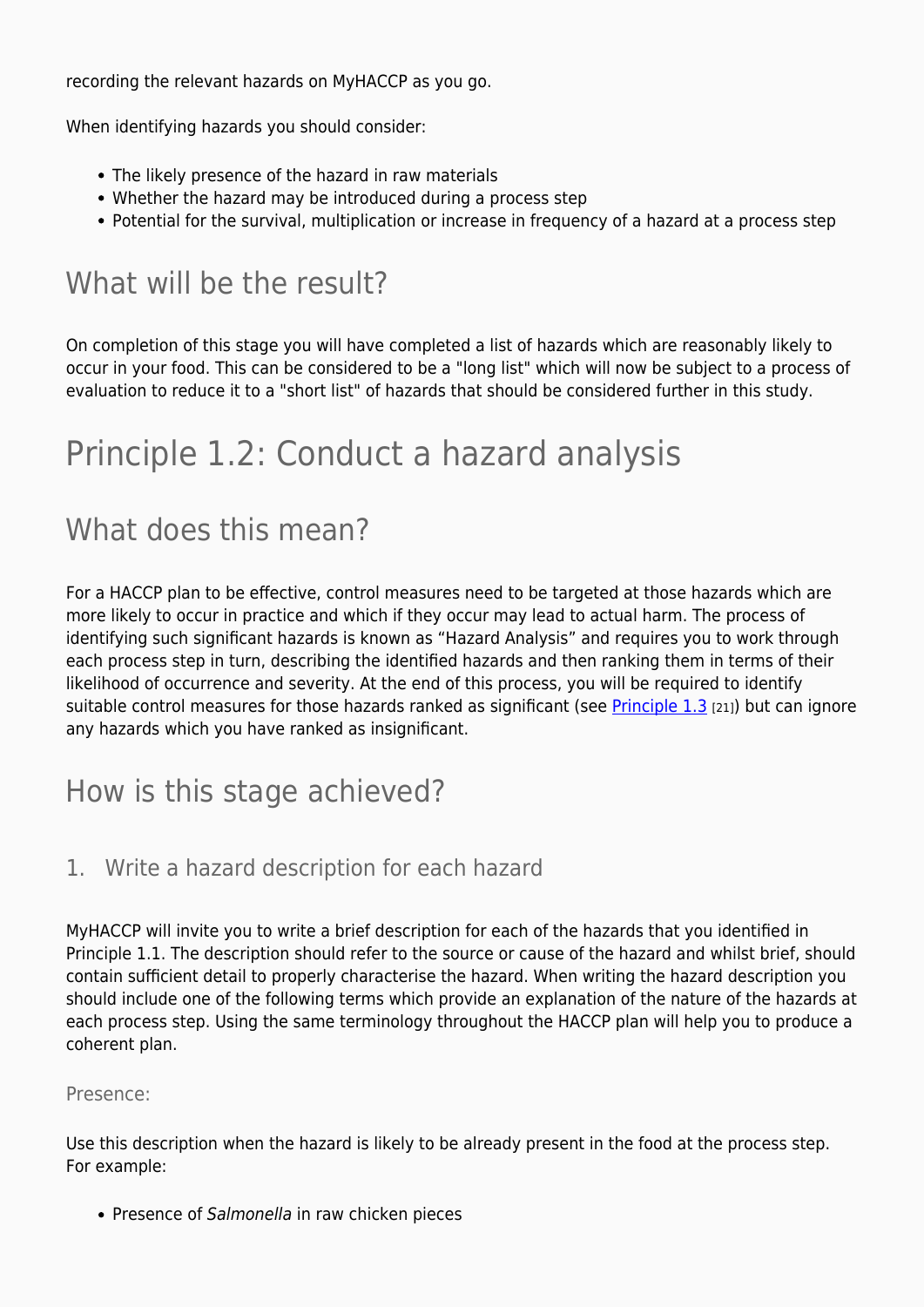- Presence of E.coli o157 in raw beef mince
- Presence of stones in sacks of chick peas
- Presence of bones in fish

#### Introduction:

This description should be used where the hazard is potentially introduced at the process step itself. For example:

- Introduction of *E.coli* o157 by cross-contamination from utensils
- Introduction of glass from broken light fittings
- Introduction of Listeria from condensate dripping into open food

#### Growth:

This description should be used where there is potential for growth of microorganisms at a process step. For example:

- Growth of Salmonella during ageing process
- Growth of Clostridium perfringens during cooling
- Growth of moulds during maturing process

#### Survival:

This description should be used at a process step which will not adequately remove the hazard. For example:

- Survival of Clostridium botulinum spores
- Survival of Trichenella parasites
- Survival of spoilage spore-forming bacteria

So far you have identified a "long list" of hazards and briefly described how they are likely to have arisen in the food. The next task is one of the most important of the HACCP process: the identification of those hazards which are significant and the rejection of those which pose no significant risk to the consumer and can be controlled by your prerequisite programme. The purpose is to produce a "short list" of significant hazards which must be considered further by the HACCP study. This will be achieved by you scoring each of the identified hazards in terms of "Severity" and "Likelihood" to obtain a "Significance" score.

#### 2. Provide a severity score for each hazard

MyHACCP uses a 1-3 scoring system to specify the severity of each identified hazard, in terms of the potential harm that could be caused to the consumer. A score of 1 indicates low severity of the hazard, and 3 is high severity. You should base your severity score purely on the potential outcome of the hazard remaining in the food at the time it is consumed. Do not consider the likelihood of this happening, as this is covered in the next stage.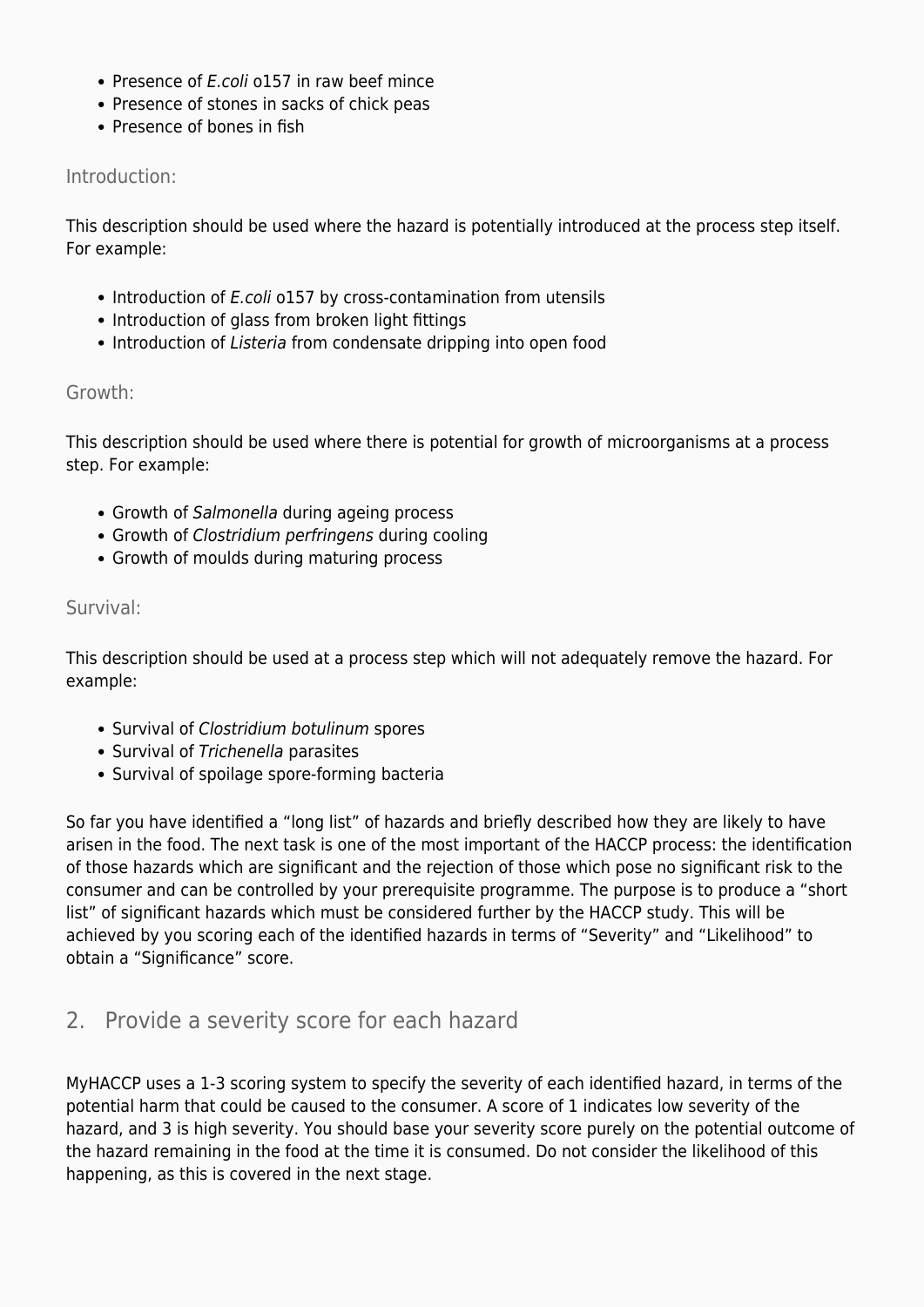#### Score 1: Low severity

Here there is little risk of serious harm to the consumer although there might be some concerns regarding the quality of the product. Some examples of low severity issues which may score a "1" here include:

- Taints in food where there is no actual chemical contamination; for example, exposure to diesel exhaust fumes or taints from packaging
- Discolouration of food
- Use of wrong ingredient (except if this introduces an undeclared allergen)
- Incorrect "Best before date" applied

#### Score 2: Medium severity

This type of hazard could cause serious harm to the consumer, for example short term illness or perhaps slight cuts or abrasions. Typical examples of this type of hazard might include:

- Foreign objects which are unlikely to be ingested or to present a choking hazard
- Residual detergent in process equipment
- Enteric viruses such as Norovirus
- Pathogenic bacteria such as Campylobacter, Bacillus cereus and Staphylococcus aureus which rarely cause serious illness
- Pesticide or heavy metal residues in food

#### Score 3: High severity

This type of hazard could cause actual significant illness such as food poisoning or actual bodily harm such as choking or internal bleeding. Typical examples might include:

- Pathogenic bacteria or their toxins which cause serious illness or may kill such as E.coli o157 and other VTEC, Salmonella, Clostridium botulinum.
- Protozoa such as Cryptospiridium
- Sharp glass or metal fragments which might be ingested
- Food allergens

#### 3. Provide a likelihood score for each hazard

This is an assessment of the likelihood that the hazard will actually occur. Careful judgement should be exercised here to ensure that an effective filter is put in place to ensure that you do not spend an inordinate amount of time taking measures to prevent an event that is unlikely to happen in the first place. When considering this score you should take into account:

- The product description as set out in **[Preparatory Stage E](https://myhaccp.food.gov.uk/help/guidance/preparatory-stage-e-describe-product)** [22] and in particular any chemical or physical properties of your food which might encourage or inhibit microbial growth
- Any published guidance on the likelihood of the hazard, such as food poisoning statistics or information produced by the [Food Standards Agency](http://www.food.gov.uk/) [23]
- The history of such hazards associated with your food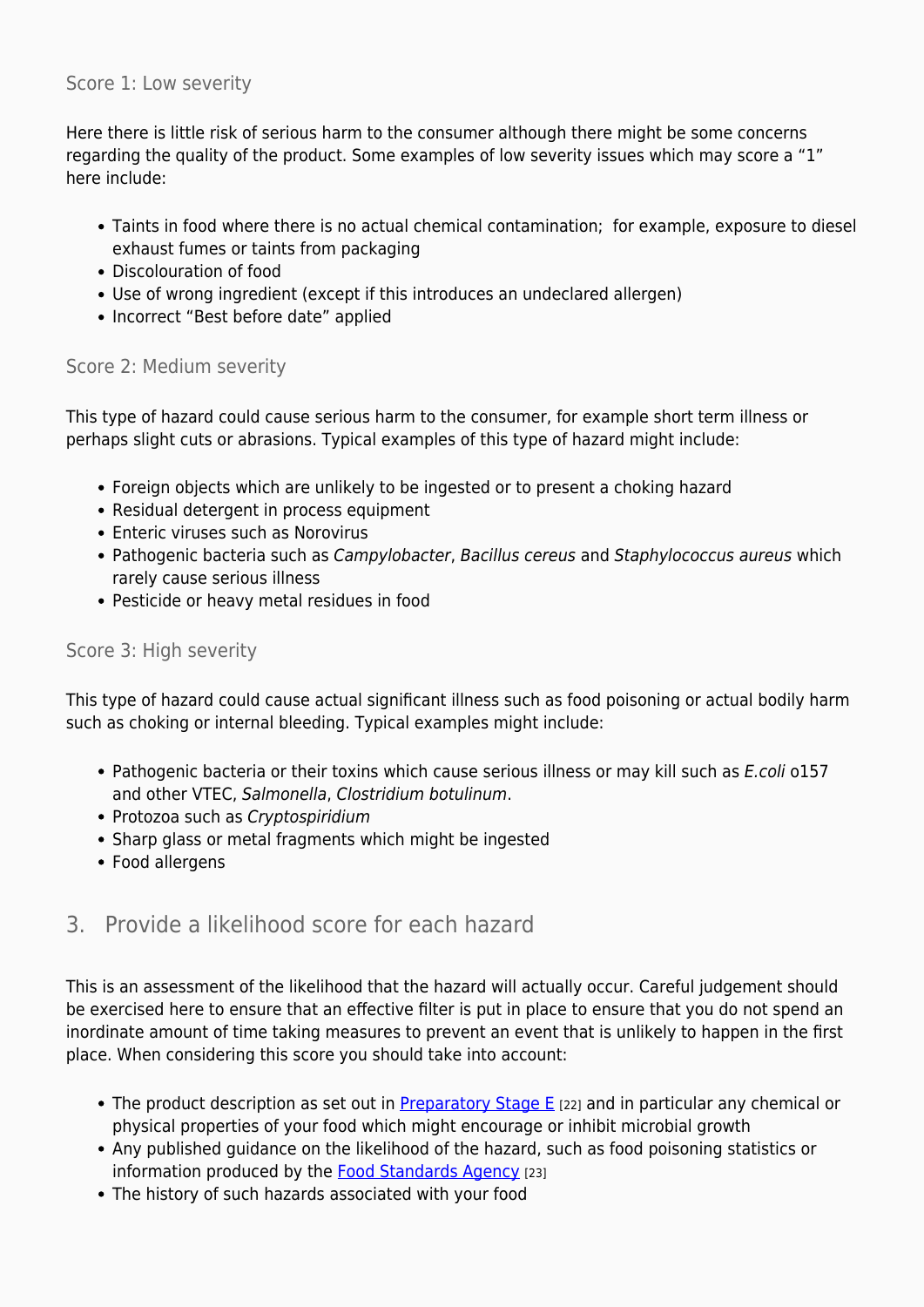You should score the likelihood of the hazard actually occurring on a scale of 1 to 3.

- Score 1 indicates "Low" likelihood. Here it is unlikely, although still possible, that the event will occur. In other words, it is possible but not probable that the hazard will occur in practice.
- Score 2 indicates"Medium" likelihood. Here it is reasonably foreseeable that the hazard will occur. It could happen although there may not be any evidence of it having happened before.
- Score 3 indicates "High" likelihood. It is very likely that the hazard will occur.

#### 4. Determine your significant score

Once you have entered values for the "Severity" and "Likelihood" for a given hazard at a process step, a "Significance" rating score (9 is the maximum score) will automatically be generated.

You should now identify a significance score above which you are going to consider the hazard to be significant and take it forward to the next stage.

For example:

If you specify that a score of 3 is significant all those hazards scoring 3 or above will be taken through to the next stage in MyHACCP (Principle  $1.3$  [21]), all those hazards scoring 2 and below will be controlled and managed through effective prerequisite programmes.

If you specify that a score of 4 is significant all those hazards scoring 4 or above will be taken through to the next stage in MyHACCP (*Principle 1.3* [21]), all those hazards scoring 3 and below will be controlled and managed through effective prerequisite programmes.

## Principle 1.3: Specify the control measures for each hazard

### What does this mean?

Control measures are actions and/or activities that are taken to prevent, eliminate or reduce the occurrence of a hazard that you have identified.

### How is this stage achieved?

Only significant hazards (those above your predetermined significance score trigger point) will be carried forward to this stage.

For each significant hazard record what actions and/or activities are to be taken to prevent, eliminate or reduce the hazard to an acceptable level.

Control measures are often confused with monitoring. Monitoring is carried out to check that the control measure put in place to control the hazard is working. Here are the definitions of "control measure" and "monitoring" to help you understand the difference: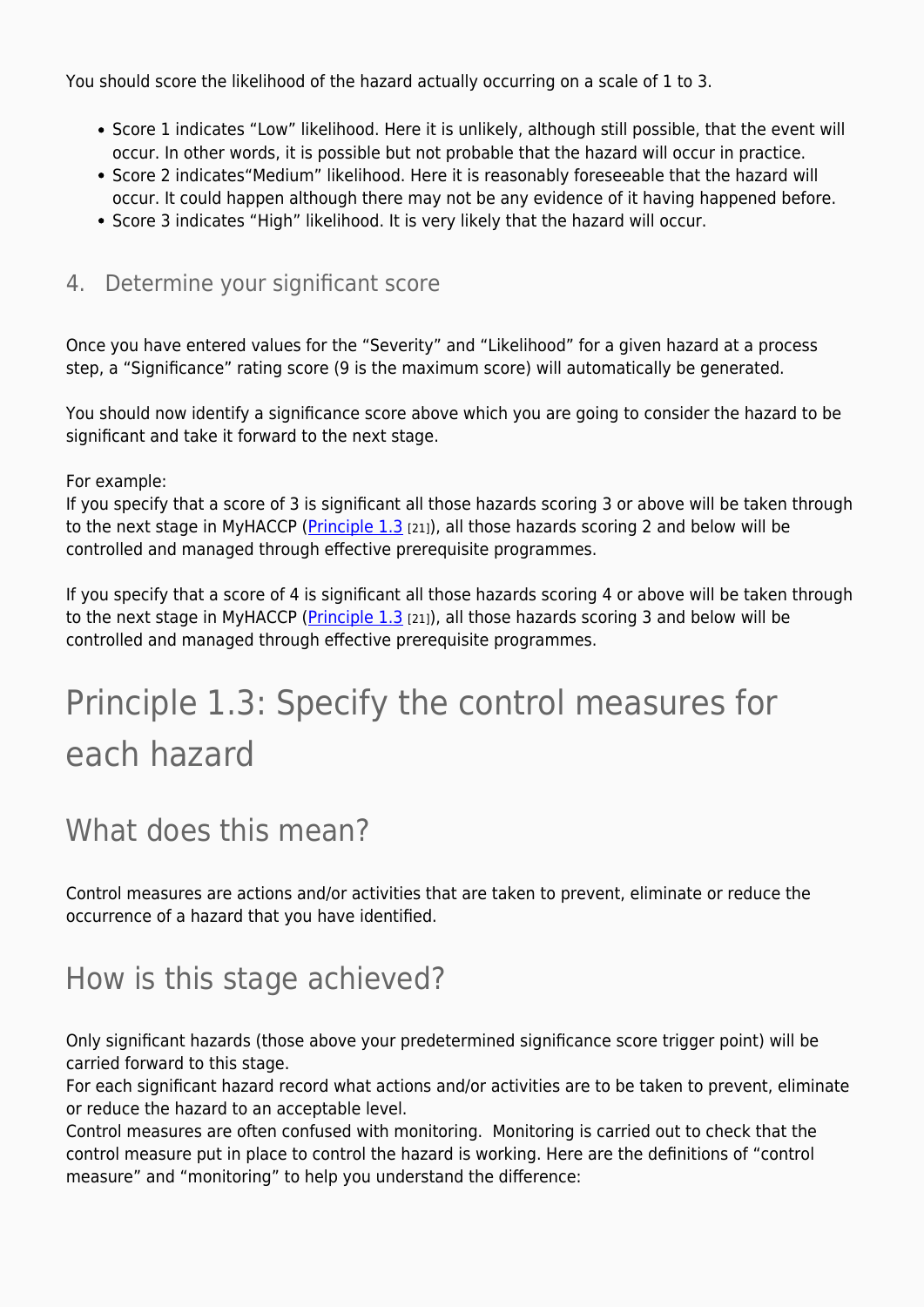#### Control measure

Any action and/or activity that can be used to prevent or eliminate a food safety hazard or reduce it to an acceptable level.

#### Monitoring

Conducting planned observations or measurements to assess whether a CCP is under control.

You should remember that:

- More than one control measure may be necessary to effectively manage a specific hazard. For example, use of a metal detection system, maintenance of the detection system, and training on using it might all be needed to avoid the hazard of metal pieces in food.
- One control measure may manage more than one hazard. For instance, oil temperature and fry time can be an effective control for reducing both numbers of Salmonella and Campylobacter in fried food.
- Control measures are not always carried out at the same Process Step where the hazard arises. For example a hazard at Process Step 1 may be 'presence of metal in raw material from supplier'; this may have several controls including the use of only pre-approved suppliers, or supply to an agreed specification. These controls will appear at Process Step 1, however a control measure at Process Step 15 'effective working metal detector and rejection system' is also a control for this hazard.

| <b>Step</b><br>number | <b>Process step</b><br>description | <b>Hazard and</b><br>possible cause                                                                 | <b>Control</b><br>measure                                      | <b>Monitoring</b>                                                                                                                                                                                                                                                                        |
|-----------------------|------------------------------------|-----------------------------------------------------------------------------------------------------|----------------------------------------------------------------|------------------------------------------------------------------------------------------------------------------------------------------------------------------------------------------------------------------------------------------------------------------------------------------|
| 10                    | Deep frying                        | Survival of bacteria<br>due to<br>undercooking: low<br>oil temperature or<br>short exposure<br>time | Stated oil<br>temperature and<br>fry time                      | Checks on the continual<br>measurement of oil<br>temperature to be taken<br>on the first product at<br>the start of the shift,<br>every 30 minutes<br>thereafter and on the<br>last product of the shift.<br>Timer with alarm to be<br>activated as each batch<br>is placed in the fryer |
| 15                    | Metal<br>detection                 | Introduction of<br>metal from broken<br>machinery used in<br>other process steps                    | Effective working<br>metal detector<br>and rejection<br>system | Metal detector checks<br>taken at the start of a<br>run, end of a run and<br>every 20 minutes. The<br>checks are carried out<br>using 1.5mm Ferrous,<br>2.0mm Non-Ferrous and<br>3.0mm Stainless Steel,<br>all are to be detected<br>and rejected by the<br>metal detector               |

A table to show examples of an identified hazard at a process step, its likely cause, the control measures for the hazard and how these are monitored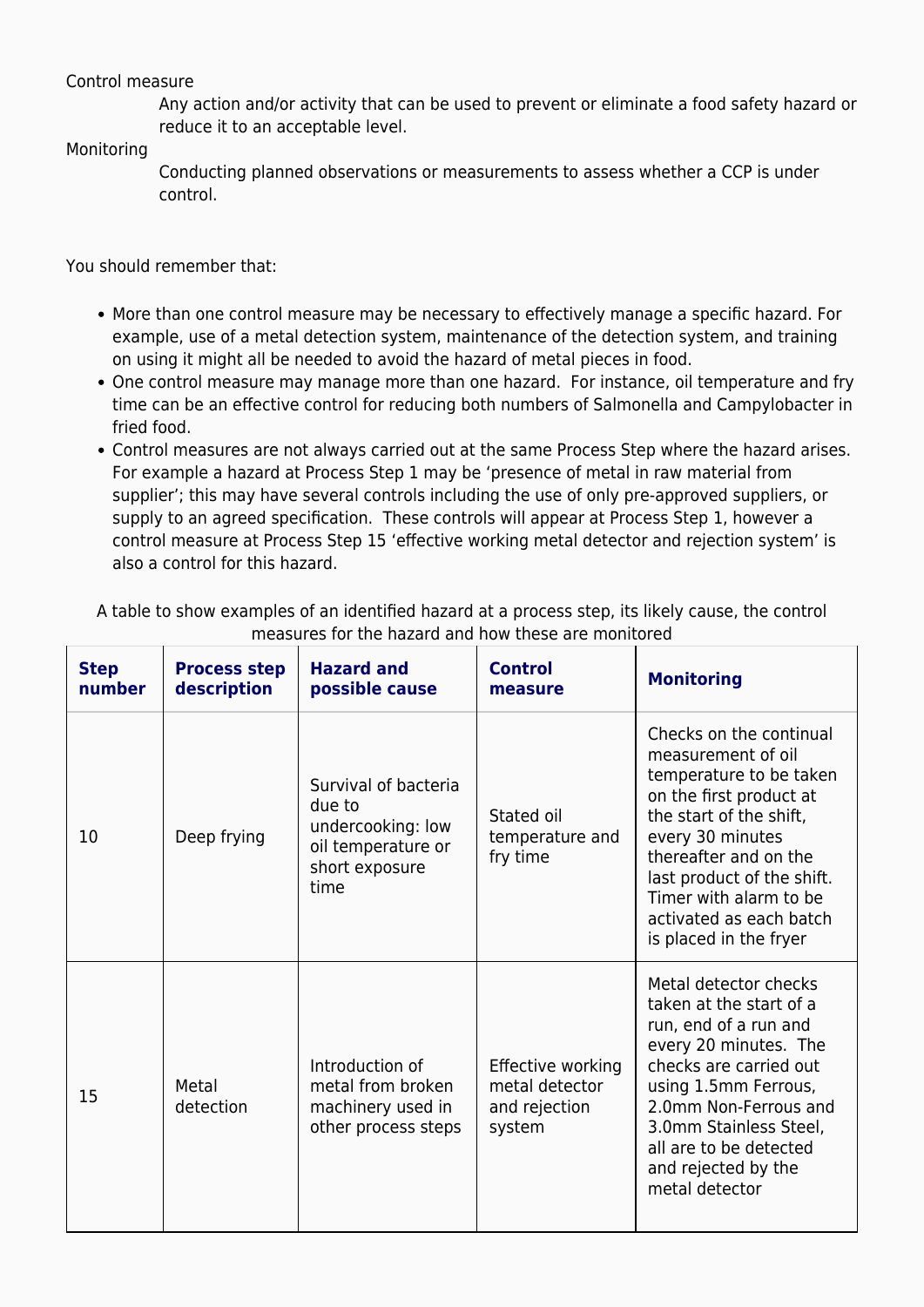| <b>Step</b><br>number | <b>Process step</b><br>description | <b>Hazard and</b><br>possible cause                                              | <b>Control</b><br>measure                                                | <b>Monitoring</b>                                                                                                          |
|-----------------------|------------------------------------|----------------------------------------------------------------------------------|--------------------------------------------------------------------------|----------------------------------------------------------------------------------------------------------------------------|
| 15                    | Metal<br>detection                 | Introduction of<br>metal from broken<br>machinery used in<br>other process steps | Prerequisite<br>requirement of<br>Planned<br>preventative<br>maintenance | Routine maintenance will<br>be carried out as<br>outlined in the Planned<br>preventative<br>maintenance procedure<br>PPM01 |
| 15                    | Metal<br>detection                 | Introduction of<br>metal from broken<br>machinery used in<br>other process steps | Prerequisite<br>requirement of<br>Training                               | All staff in must be<br>trained in operation and<br>checking of the metal<br>detector                                      |

## Principle 2: Determine the Critical Control Points (CCPs)

### What does this mean?

A Critical Control Point (CCP) is a step at which control can be applied and is essential to prevent or eliminate a food safety hazard, or reduce it to an acceptable level.

### How is this stage achieved?

The correct determination of CCPs is vital to ensure that there is effective management of food safety. The number of CCPs in a process will depend on the complexity of the process itself and the scope of the study (for example, whether there are just a few types of hazard, or lots of different hazards).

CCPs should be determined through experience and judgement; this may be aided by the use of a decision tree.

## If you decide to use a decision tree

There are many different decision trees to choose from. The MyHACCP tool shows you the Codex decision tree or Campden BRI decision tree, but you are not restricted to using these. You can use a decision tree of your choice, some businesses devise their own.

• [Codex decision tree](https://myhaccp.food.gov.uk/sites/default/files/resources/codex_decision_tree_0.pdf) [24]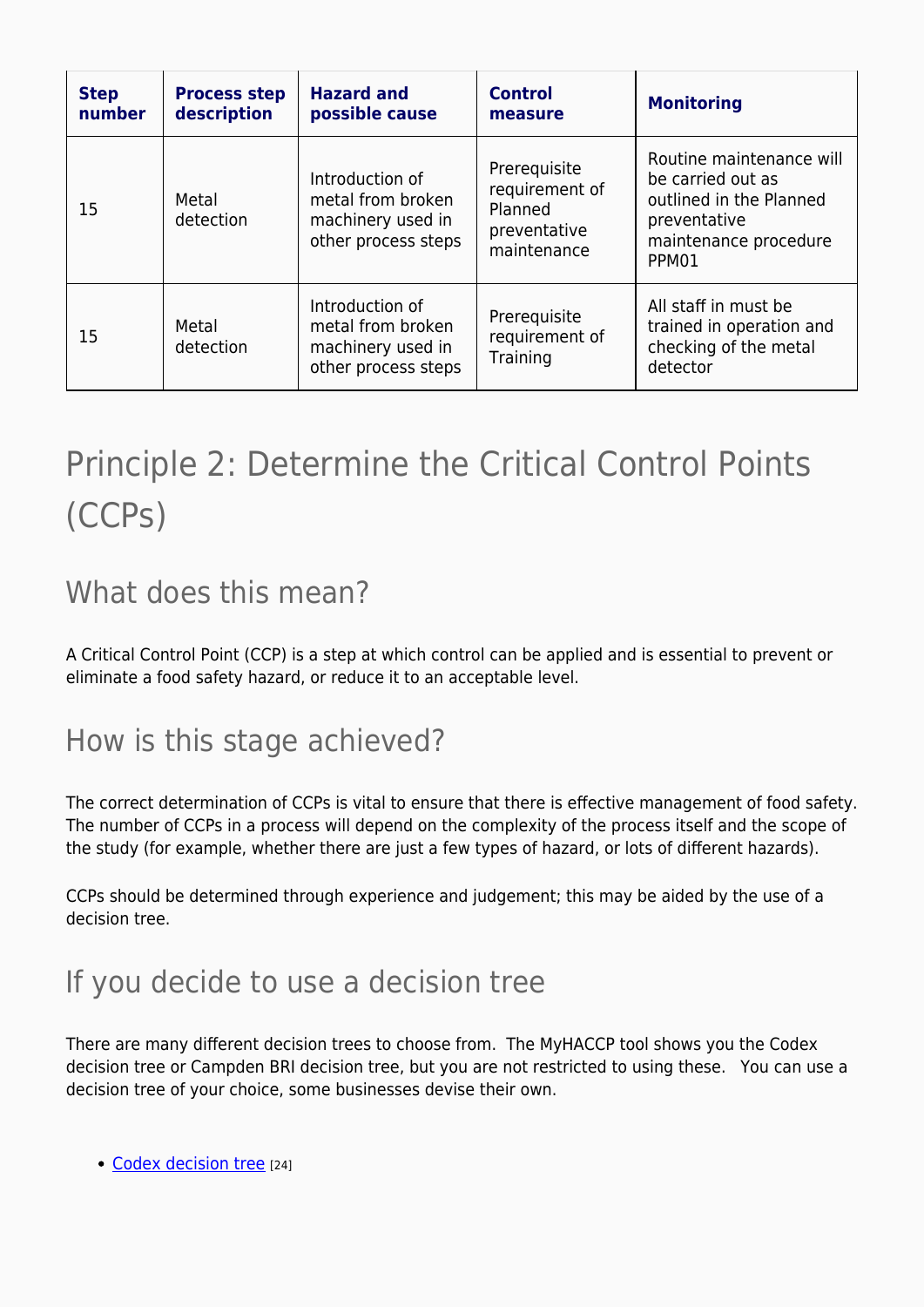• [Campden BRI decision tree](https://myhaccp.food.gov.uk/sites/default/files/resources/campdenbri_guidline42page41.pdf) [25]

Using the Campden BRI decision tree, Process steps where hazards are effectively controlled by prerequisite food hygiene requirements will not be identified as CCPs. Using this tree will therefore typically generate fewer CCPs than the Codex decision tree. Your prerequisite food hygiene requirements will need to be well developed, implemented and maintained to ensure continued safe production of food. For example, if you take the physical hazard glass and run it through both decision trees, the Codex tree will identify it as a CCP whereas the Campden BRI decision tree will not, as long as effective prerequisite requirements are in place to control it.

## Using MyHACCP to work through a decision tree (Codex or Campden BRI's)

Apply the HACCP decision tree (whichever one you use) to each hazard at each process step. You will be prompted to record responses to the questions (yes or no). Campden BRI decision tree has 6 questions: Q1,Q2,Q2a,Q3,Q4,Q5 whereas the Codex decision tree has 5 questions: Q1, Q1a (N.B. Q1a 'Is control at this step necessary for safety?' is not identified by a number on the tree), Q2,Q3,Q4.

If using the Codex Decision Tree the following guidance to each question may help.

- Q1. Do control preventative measure(s) exist? This refers to control measures.
- Q2. Is the step specifically designed to eliminate or reduce the likely occurrence of a hazard to an acceptable level? This refers to the process step (not the controls).
- Q3. Could contamination with identified hazard(s) occur in excess of acceptable level(s) or could these increase to unacceptable levels? Think about this in terms of 'if you lost control'.
- Q4. Will a subsequent step eliminate identified hazard(s) or reduce likely occurrence to an acceptable level? This refers to whether there is another process step further on in the process flow diagram that will eliminate identified hazard(s) or reduce likely occurrence to an acceptable level.

You should keep a record of the decision tree you use and the reasons for your answers to each of the questions asked.

If in doubt over the answer to a question, assume the worst situation until you have evidence to say otherwise.

If no CCPs are identified, you should look again at the decision tree you used and check your answers to the questions, in case you have missed anything. However, if you are using [Operational Pre-](https://myhaccp.food.gov.uk/help/guidance/operational-prerequisite-programmes-oprps)[Requisite Programmes](https://myhaccp.food.gov.uk/help/guidance/operational-prerequisite-programmes-oprps) [2] (OPRP), these may be controlling some significant hazards in your process. Operational Pre-Requisite Programmes are broad controls (for example, temperature control) which may be critical to food safety.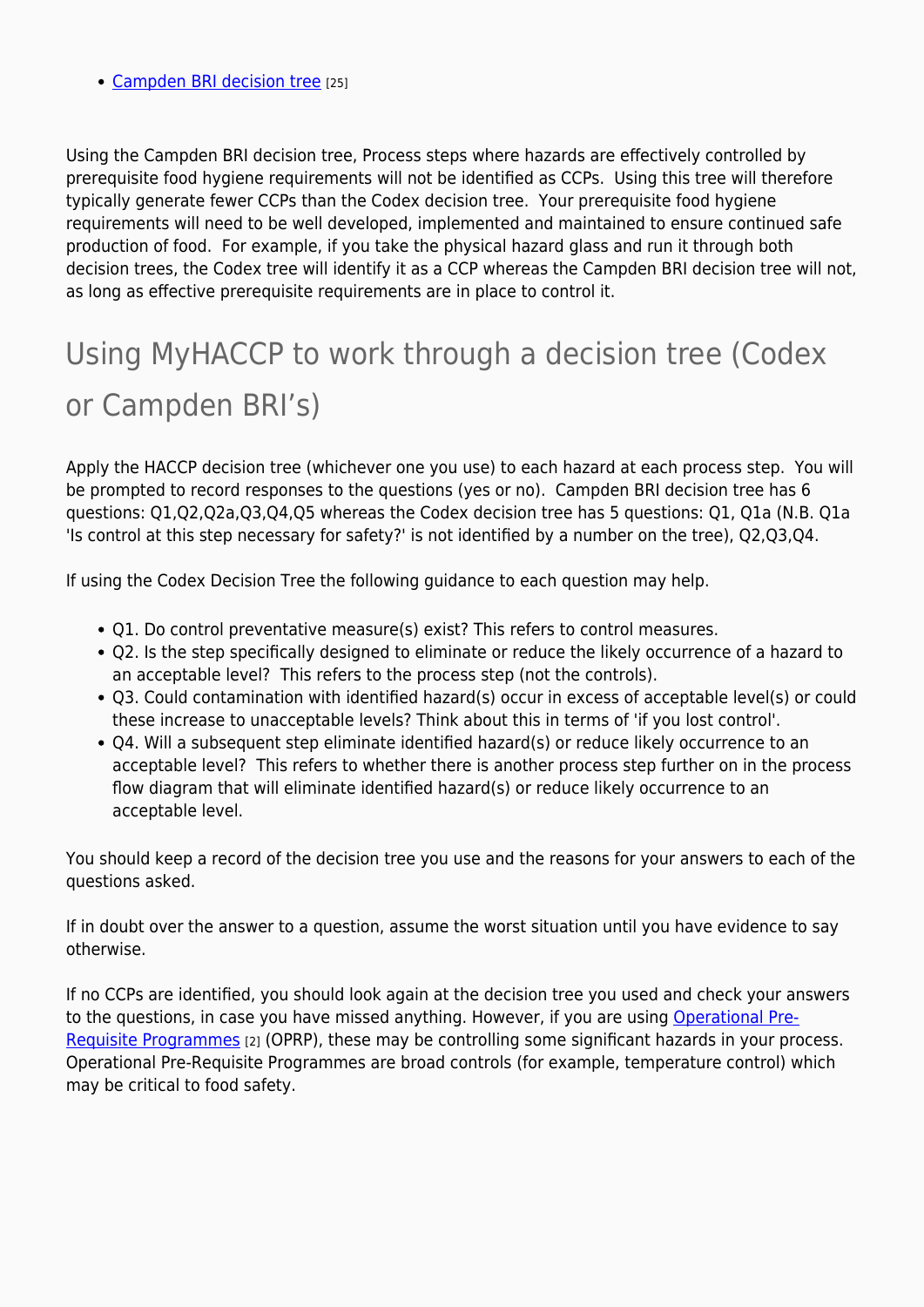### Documentation and Records

You should keep evidence of how you determined whether control of each hazard is a CCP or not. If your decisions are based on the experience and judgment of HACCP team members, you should document their experience and the reasons for the judgments made, for every hazard you considered.

If you are using a decision tree to help with this decision-making process, you should keep a copy of the decision tree you use.

### Review

A review of this principle should be planned for and triggered if there are changes within the company (e.g. a change to the process, ingredients, products, technology). [Principle 6 includes further details](https://myhaccp.food.gov.uk/help/guidance/principle-6-verification) [on reviewing your HACCP plan](https://myhaccp.food.gov.uk/help/guidance/principle-6-verification) [26].

## Principle 3: Establish the Critical Limits

Critical limits are the values at critical control points (CCPs) that must be achieved to ensure the safety of food. These critical limits must be monitored at CCPs, as [explained in Principle 4](https://myhaccp.food.gov.uk/cymorth/canllawiau/egwyddor-4-llunio-system-fonitro) [27], and failure to consistently achieve these values must result in appropriate corrective action, as [outlined in](https://myhaccp.food.gov.uk/cymorth/canllawiau/egwyddor-5-llunio-cynllun-camau-unioni) [Principle 5](https://myhaccp.food.gov.uk/cymorth/canllawiau/egwyddor-5-llunio-cynllun-camau-unioni) [28].

### **Choosing critical limits**

The critical limits that you choose must be suitable to ensure that the control measures that you have selected at the CCPs are adequately controlled. As such, appropriate critical limits should meet the following criteria. They should be:

- **Observable**: Achievement of and any subsequent changes in the critical limits during processing can be detected.
- **Measurable**: Achievement of the critical limits can be confirmed by measurement and any deviations quantified.
- **Subject to "real time" monitoring**: Any observations and measurements must be capable of being made whilst processing is in progress to allow appropriate corrective actions to be made in good time.

Critical limits may be chemical, physical or even procedural in nature depending on the type of hazard that is subject to control. Some examples include: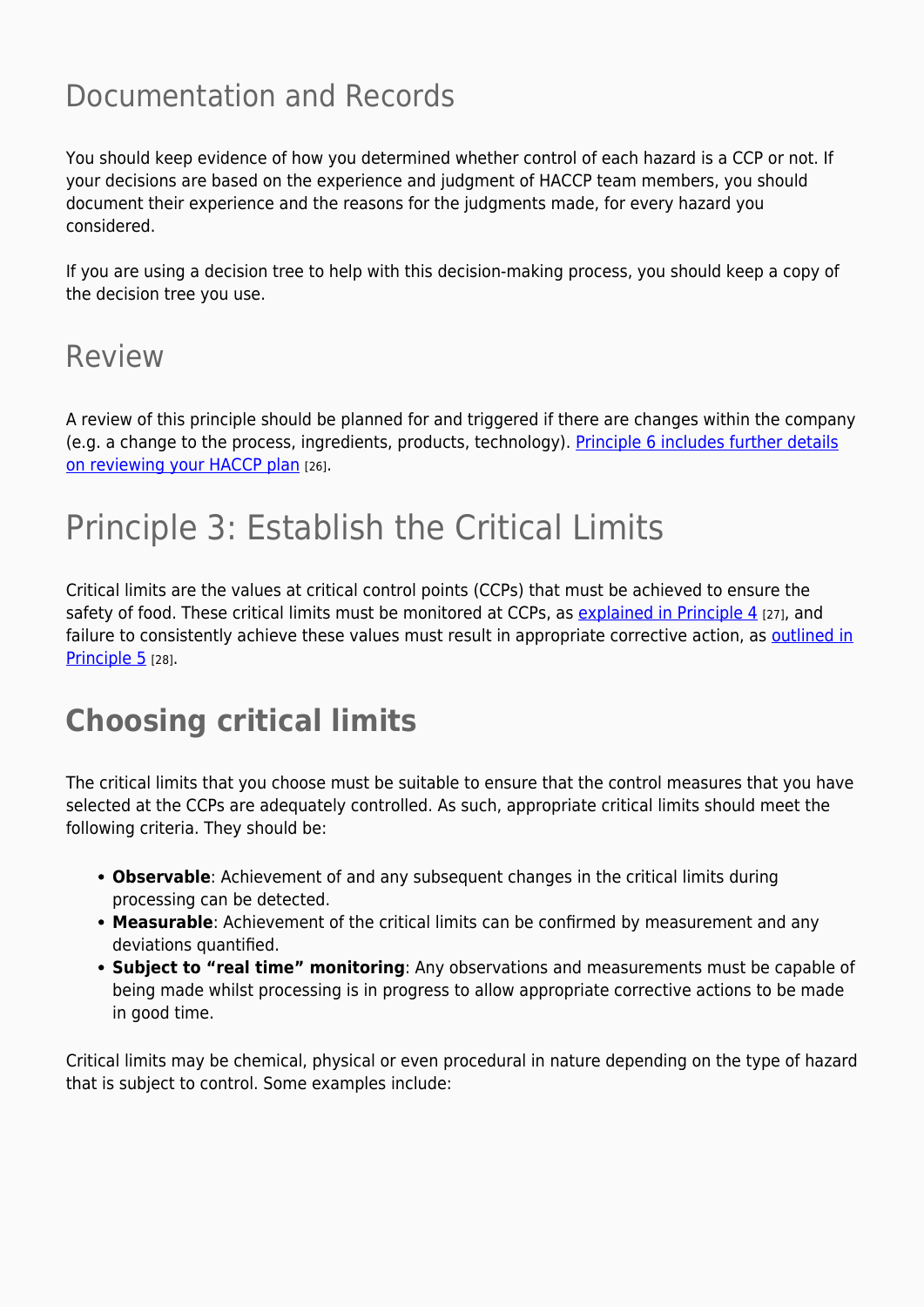### Chemical critical limits

- Water activity  $(A_w)$
- $\bullet$  pH
- Salt content
- Mycotoxin levels
- Absence of allergens

#### Physical critical limits

- Temperature
- Dried weight
- $\bullet$  Time
- Absence of metal
- Viscosity
- Moisture content

#### Procedural critical limits

"Supply of raw beef from approved slaughterhouses which have specific controls in place to minimise the risk of contamination of meat intended to be eaten raw or lightly cooked."

It is common for a combination of factors to be used as critical limits at a CCP and each must be separately measurable. For example:

The critical limits for controlling Salmonella in chicken pieces at the cooking step (CCP) could be 70°C for 2 minutes. Both the time and temperature are critical limits and must both be achieved.

### MyHACCP tool requirements

MyHACCP requires you to provide information on the following:

1. What is the critical limit for this critical control point?

You should insert the values and any relevant units of measurement. For example:

- "70°C for 2 minutes"
- $A_{w}$  of 0.92"
- "pH of 4.0"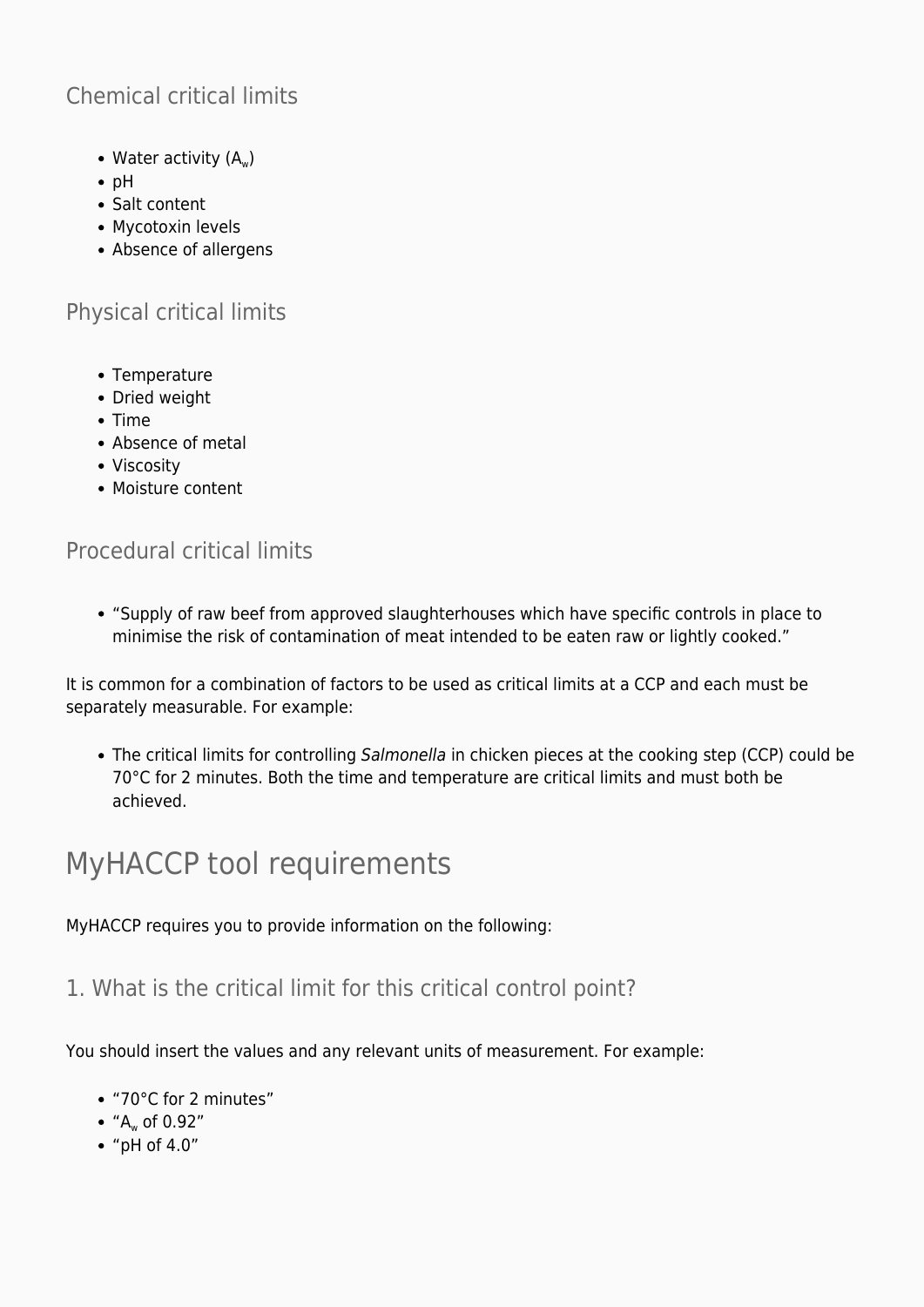#### 2. Provide details of how the critical limit was determined

Some critical limits are set out in legislation, for example for the pasteurisation of milk (in [Regulation](https://eur-lex.europa.eu/LexUriServ/LexUriServ.do?uri=OJ:L:2004:139:0055:0205:en:PDF) [853/2004 Chapter II, Article 3, Annex III, Section IX, Chapter II, Paragraph II \(1\)](https://eur-lex.europa.eu/LexUriServ/LexUriServ.do?uri=OJ:L:2004:139:0055:0205:en:PDF) [29]) whereas others may be obtained from guidance issued by the Food Standards Agency, Industry Guides, trade associations or published in peer-reviewed journals. Care must be taken to ensure that critical limits are based on scientific evidence, as [outlined in Principle 6](https://myhaccp.food.gov.uk/cymorth/canllawiau/egwyddor-6-gwirio) [30].

#### 3. Is the critical limit appropriate to control the specific hazard?

The critical limit selected must be adequate to either prevent, eliminate or reduce the identified hazard to an acceptable level.

#### 4. Is the critical limit measurable or observable in real time?

It is possible for some critical limits to be observed rather than actually measured, for example water can be seen to boil. However, it must possible to detect such changes in real time.

Microbiological criteria are rarely useful as critical limits because their measurement normally involves a time delay whilst cultures of the relevant microorganisms are grown.

#### 5. Is there a target value?

Target values may be selected which are more stringent than the critical limit values required to control the hazard to assist in the early detection of potential process failures. For example:

The critical limits for controlling Salmonella in chicken pieces at the cooking step (CCP) could be 70°C for 2 minutes. However, a target value of 72°C could be set to provide extra assurances that the minimum temperature will be consistently achieved.

Where a target level is set, the difference between this target and the critical limit is known as the tolerance.

### Documentation and Records

Details of how the critical limit was established (including sources of information or data used) need to be recorded.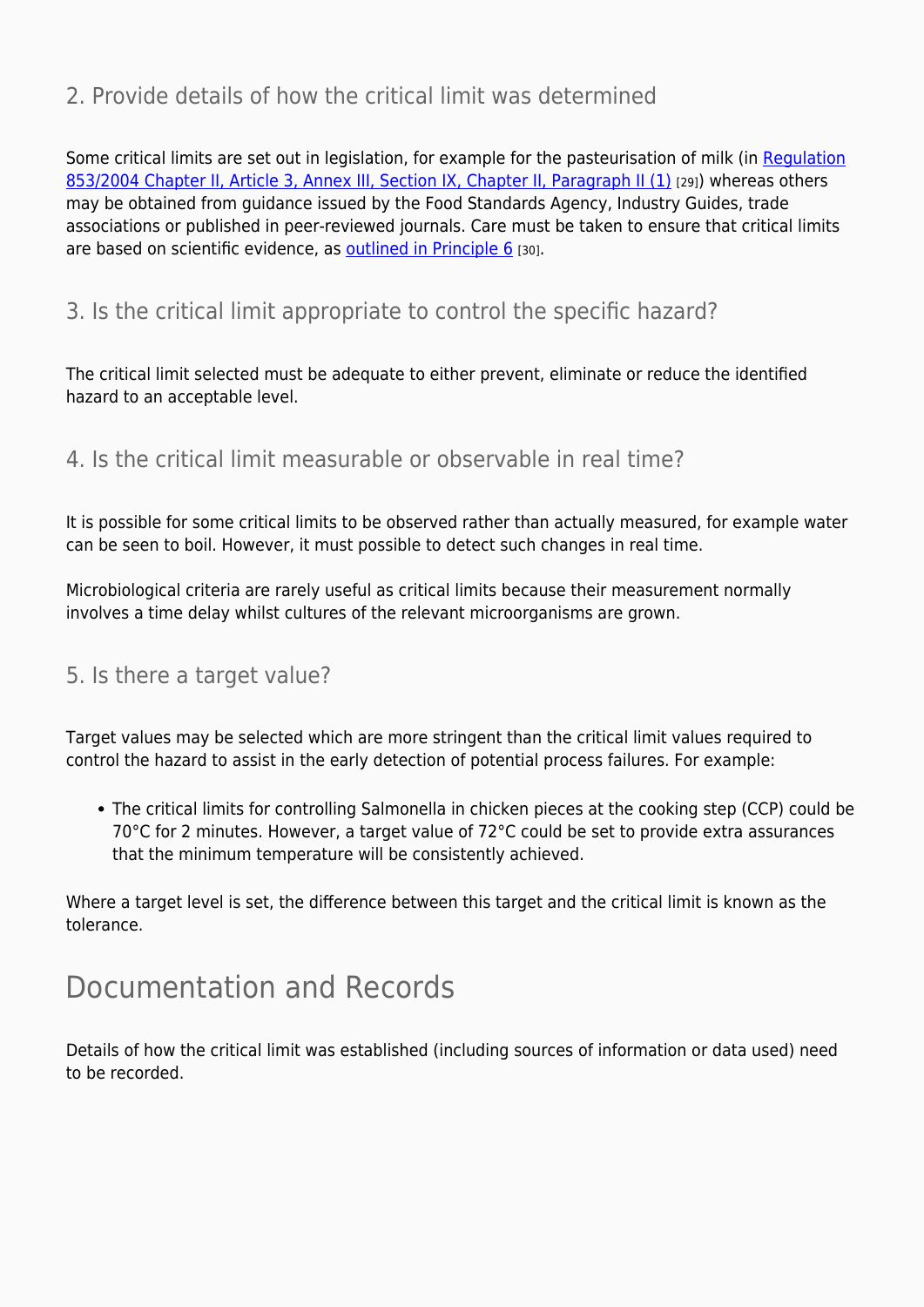### Review

A review of this principle should be scheduled and triggered if there are changes within the company or new information becomes available (e.g. legislation, emergence of a new hazard), as [outlined in](https://myhaccp.food.gov.uk/cymorth/canllawiau/egwyddor-6-gwirio) [Principle 6](https://myhaccp.food.gov.uk/cymorth/canllawiau/egwyddor-6-gwirio) [30].

## Principle 4: Establish a Monitoring System

Monitoring is a planned sequence of measurements or observations at critical control points to ensure that the critical limits are continuously achieved.

### How is this stage achieved?

The purpose of monitoring is to confirm that the critical limits are being continuously achieved and to detect any loss of control to enable effective corrective action to be taken.

Procedures for monitoring should be established and all relevant staff should be trained in the appropriate methods as well as in the appropriate recording of results. The nature and frequency of monitoring will depend on the critical limits that are subject to the monitoring and the likelihood of any anticipated changes.

Issues to consider are:

- Nature of monitoring: Monitoring can be made by taking appropriate measurements or by making observations. For example temperature measurement or observation of colour change in a food.
- Method of monitoring: Monitoring procedures may involve either in-line or off-line systems.
	- $\circ$  In-line systems involve the taking of measurements during the process and may be either continuous, such as using an in-line thermometer or non-continuous for example by inserting a temperature probe into food.
	- Off-line systems may involve the taking of samples for rapid testing for example to determine pH or  $A_w$  using calibrated meters.
	- $\circ$  All monitoring equipment must be calibrated and working correctly.
- Frequency of monitoring: The frequency of monitoring will depend on a number of factors:
	- Nature of the product. The frequency of monitoring may be reduced if the products are all of a uniform size.
	- Nature of the process for example monitoring may be reduced for automated processes compared with manual ones.
	- Nature of production Monitoring may be carried out per batch and hence the size and number of batches produced during a day may influence the frequency of monitoring.
	- History of previous checks: Once an initial frequency of monitoring is established it will be possible to either increase or reduce down the frequency depending on the results obtained.

It should be noted that both the initial nature and the frequency of monitoring will be subject to [verification, as outlined in Principle 6](https://myhaccp.food.gov.uk/help/guidance/principle-6-verification) [26], to ensure that the monitoring is effective.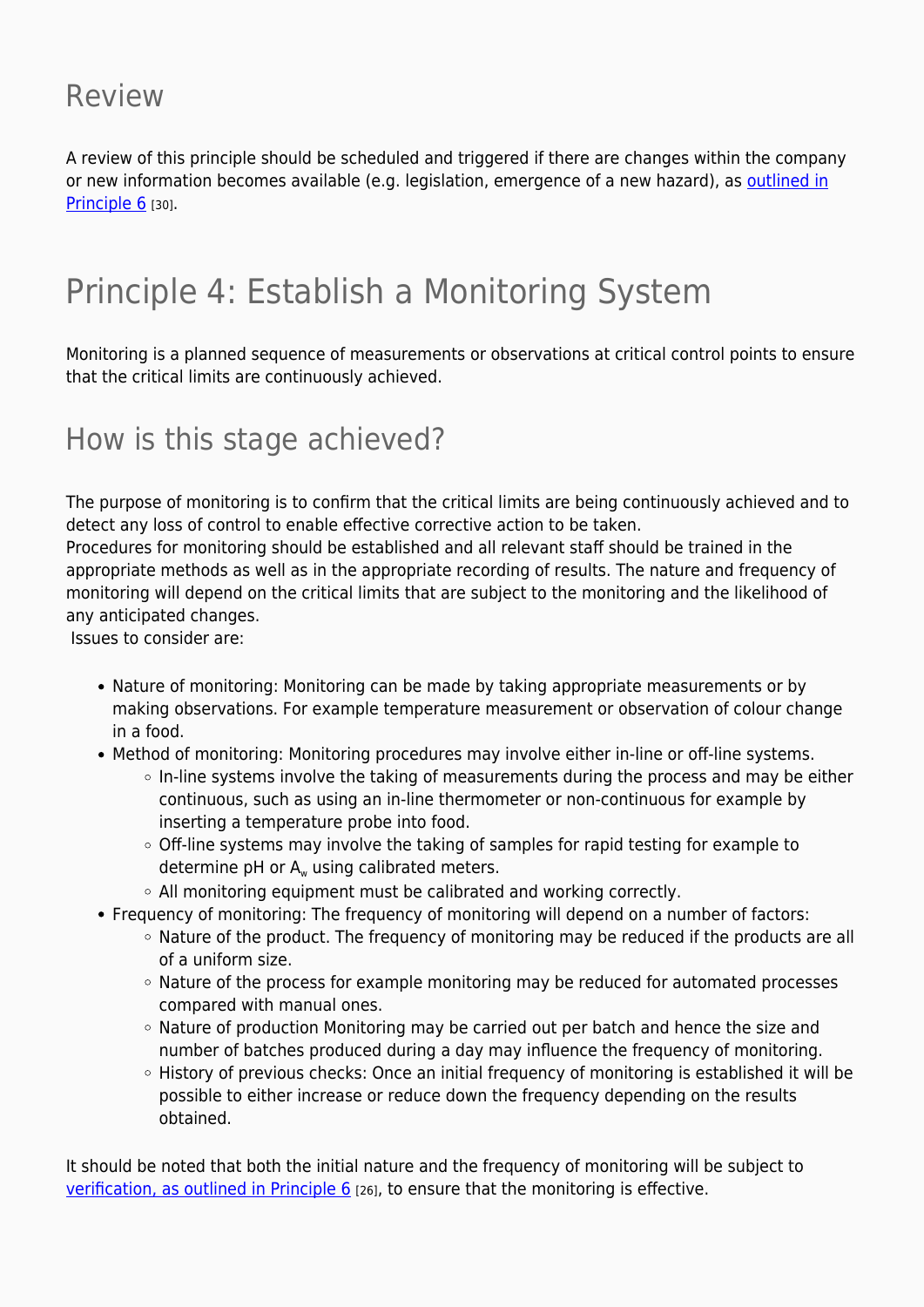To help you to properly describe your monitoring strategy, MyHACCP requires that you answer a series of questions:

#### 1. What monitoring activities are going to take place at this CCP?

You should specify whether you intend to undertake a series of observations or measurements or a combination of both and whether these will be in-line or off-line.

#### 2. Specify how frequently the monitoring activities are to be carried out

For non-continuous in-line and off-line monitoring you should specify a frequency for the measurements or observations to take place. For example, "every 30 minutes" or "every batch" or "at the end of the cooking process". For in-line monitoring systems the frequency of manual checks, if required, should be specified.

#### 3. Define how the monitoring activities are carried out

You may prefer to refer to a work instruction where the methodology of monitoring is clearly explained. Such methods should include details of the equipment to be used.

#### 4. Who is responsible for monitoring actions at this CCP?

The responsibilities for undertaking monitoring should be clearly defined and those responsible must have received adequate training in the relevant procedures. Thought should be given to who is best placed to regularly perform monitoring tasks. Larger businesses may have quality assurance staff to oversee monitoring but production operators may be in a better position to reliably perform these functions.

5. Please state the name and job title of the deputy, if applicable

#### 6. Where are the results of monitoring recorded?

Reference should be made to any documents, online systems or log books where the results of monitoring are recorded.

#### 7. Will the monitoring records be checked and signed off by anyone?

It can be helpful for monitoring records to be signed off by a person who is not directly involved in the monitoring process.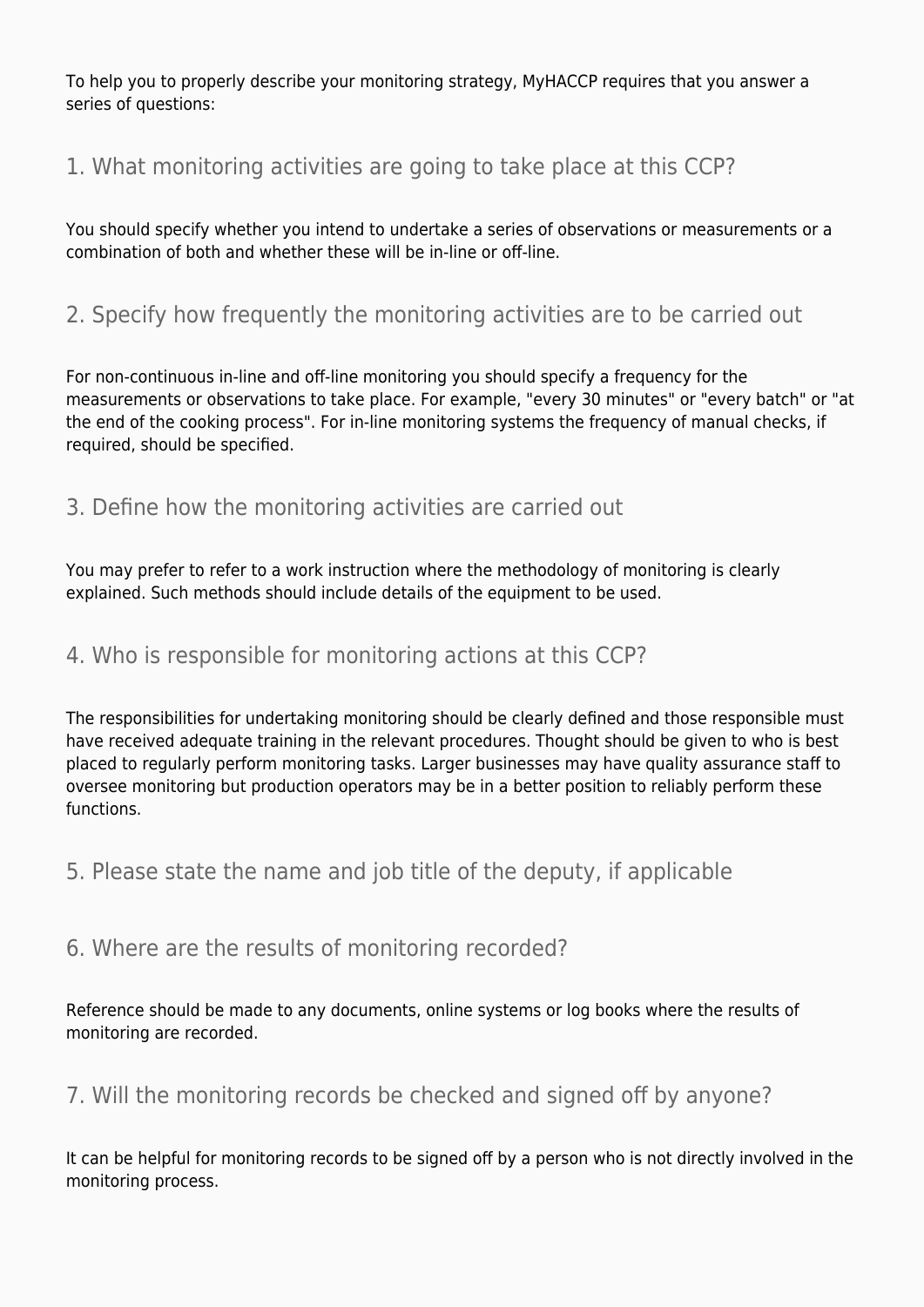### Documentation and records

Record who is to carry out each monitoring activity (specify job title or name). Ensure they are competent to do this and that their training is appropriate to the task being performed. There should be a detailed description of precisely how to carry out the monitoring. They must have the knowledge and authority to take the prescribed corrective action if the critical limit is not achieved. Records of training and competency assessment should be maintained.

Document what control parameter (i.e. temperature, flow, pH) is to be assessed, how the monitoring is going to be carried out and the frequency at which it is to be performed. For the frequency state if it is continuous or discontinuous. If discontinuous state exactly how often the monitoring will be performed. Ensure that this is adequate to confirm control. Monitoring systems should be supported by specifications, procedures and work instructions.

Monitoring records should include the date and time the activity was carried out and actual result. All records and documents associated with monitoring CCPs must be signed by the person(s) doing the monitoring and, where possible, by another nominated person that is responsible for reviewing the monitoring results (typically this would be a manager).

### Review

A review of this principle should be scheduled and [triggered if there are changes within the business,](https://myhaccp.food.gov.uk/help/guidance/principle-6-verification) [as outlined in Principle 6](https://myhaccp.food.gov.uk/help/guidance/principle-6-verification) [26].

## Principle 5: Establish a Corrective Action Plan

Corrective action should be taken by nominated persons whenever monitoring reveals that critical limits are not being achieved at critical control points.

### How is this stage achieved?

Corrective actions are a set of planned actions that should be carried out by nominated persons. There are two types of corrective action:

- Corrective actions intended to prevent loss of control at a CCP: This may become apparent when monitoring at a critical control point identifies a failure to achieve target values but the critical limits have not yet been breached. Appropriate responses to this type of event may be an adjustment of the process to prevent loss of control and an investigation into why the target values were not achieved.
- Corrective actions to be taken when loss of control at a CCP has been identified. This will be the case when monitoring has identified that a critical limit has not been achieved and will require the following response:
	- Restore control to the system
	- $\circ$  Identify and place under control any affected product
	- o Investigate the cause of the loss of control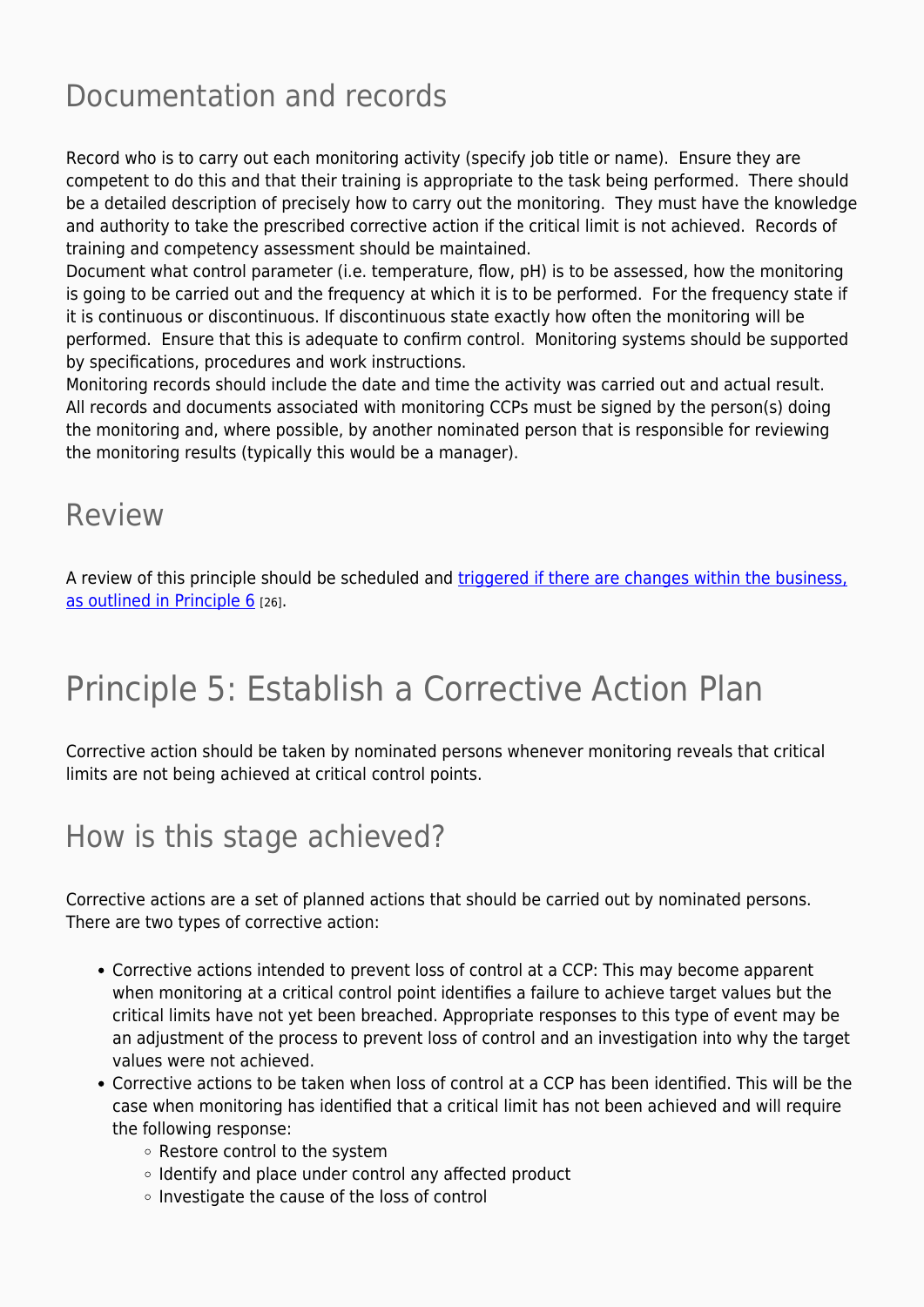You must decide upon and document specific corrective actions that are to be taken if monitoring results for a CCP show that there has been a failure to meet the critical limit. The action to be taken must ensure that the CCP is brought back under control.

When deciding upon corrective actions for a CCP it would be helpful to consider the following:

- 1. **What are you going to do straight away?** Think about the need to stop the process; quarantine the product; and make quick adjustments to relevant equipment or the process for example by increasing the process temperature or extending the process time.
- 2. **What are you going to do about affected product that has been produced since the last good check?** (This may be in storage/despatch.) This does not include recalling the product, because monitoring should be sufficient to capture the issue before the product has left site. Think about the need to quarantine the product from the last good check i.e. product manufactured during out-of-control conditions, disposal of the product.
- 3. **What are you going to do to in the future?** Think about reworking the product if this is appropriate, carrying out an investigation (review cause and correction to prevent recurrence), disposal of the product.
- 4. **Allocate clear responsibility for the above**, for instance who is authorised to dispose/rework the product or take the appropriate corrective action.
- 5. **Are all personnel trained and competent for performing the activities stated?** Think about training and competency of personnel involved with any of the above.

### Documentation and Records

Document the corrective action to be taken when a CCP exceeds its critical limit and who is responsible for this action, or other actions such as disposal, rework. Relevant records must be kept including training records and what happened to the batch of product that was affected by the corrective action.

In a well-organised system it should be possible to identify a procedure which contains the details of the corrective action and who has the authority to authorise the corrective action.

### Review

A review of this principle should be scheduled and [triggered if there are changes within the business](https://myhaccp.food.gov.uk/help/guidance/principle-6-verification) [as outlined in Principle 6](https://myhaccp.food.gov.uk/help/guidance/principle-6-verification) [26].

## Principle 6: Verification

Verification is the principle which confirms that the HACCP plan if followed will produce safe food for the final consumer.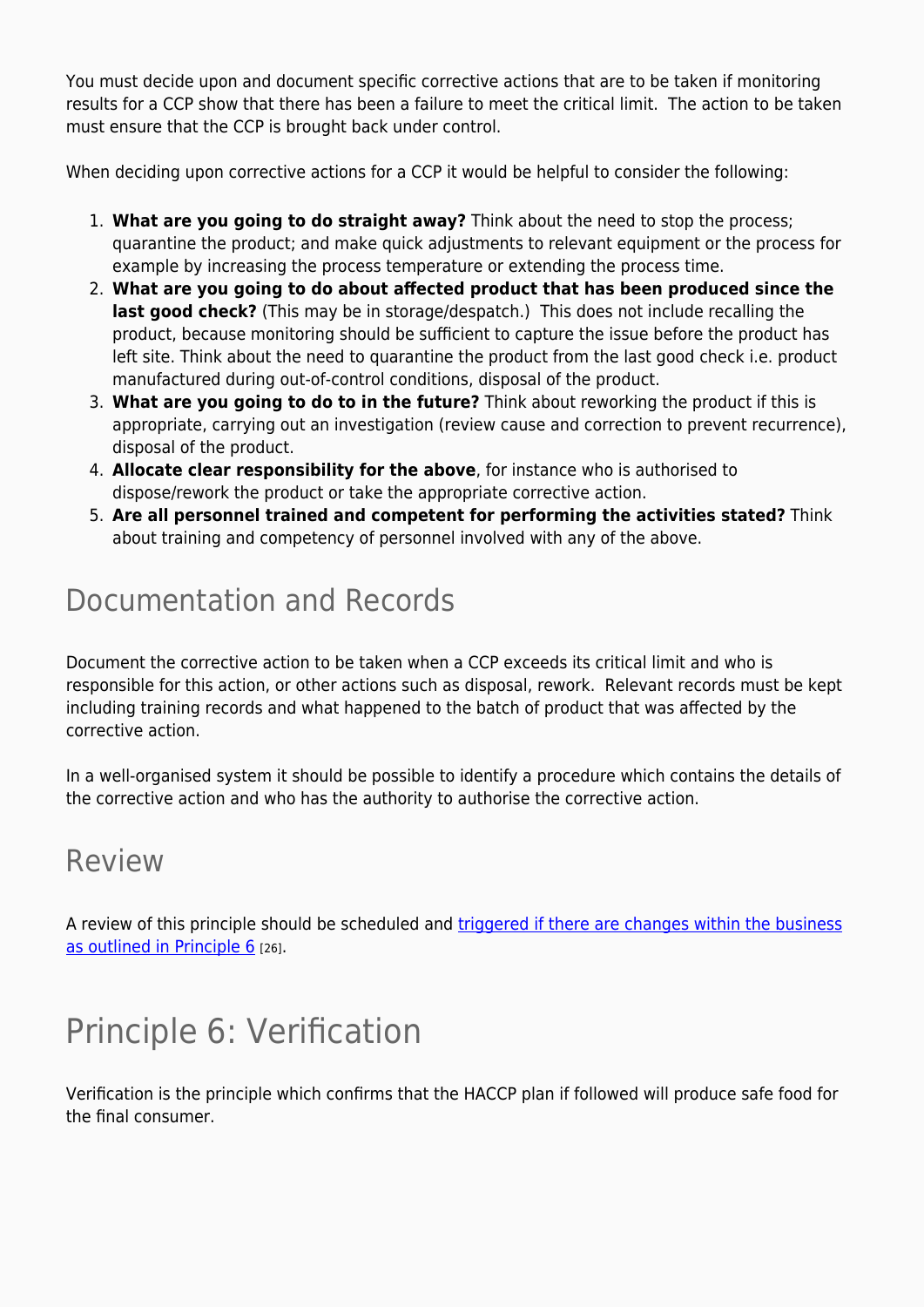## How is this stage achieved?

The process of verification has three key components:

- Validation "Will the HACCP plan ensure that safe food will be produced?"
- Verification "Is the HACCP plan working, is it producing safe food?"
- Review "Is the HACCP plan up to date?"

#### 1. Validation

Validation is the process by which you can prove that all of the judgements and assumptions that you have made to identify and evaluate relevant hazards, identify controls, correctly select critical control points, establish effective monitoring and corrective action procedures are all based on scientific fact. If each and every component of the HACCP system is based on science, then the whole system will be valid.

MyHACCP requires that you document your validation study and this could follow the following format:

- Identification of hazards
	- You should reference an authority (journal, guidance, textbook) for each identified hazard or record the reasoning of the HACCP team for the inclusion of each hazard in the HACCP plan.
- Evaluation of hazards
	- $\circ$  You should include a written justification for the hazard evaluation process used to identify significant hazards in [Principle 1.2.](https://myhaccp.food.gov.uk/help/guidance/principle-12-conduct-a-hazard-analysis) [31]
	- $\circ$  An explanation of why a given hazard has been discounted should be included.
- Selection of critical control points
	- You should specify the method used to select critical control points . For example, use of the [Codex Alimentarius decision tree](https://myhaccp.food.gov.uk/codex-decision-tree) [32].
- Define critical limits
	- Critical limits can often be validated by reference to relevant literature such as legislation or Industry Guides.
	- $\circ$  If such critical limits are selected then you must demonstrate that your process is capable of operating at the proposed critical limits.
	- o If there is no published evidence that proposed critical limits will be sufficient to achieve control at a CCP, it will be necessary to conduct suitable validation exercises such as mathematical and/or microbiological modelling supported by challenge testing or other relevant studies.
- Establish corrective actions
	- Where a corrective action includes an option to rework or reuse a non-conforming product, evidence must be provided to guarantee that such reuse will result in safe food.

This may seem like a complicated process but in practice there are well established safe methods of production for most common types of foods. As such, reference to guidance published by respected bodies such as the Food Standards Agency, Campden BRI, Leatherhead Food Research or the Institute of Food Research will often suffice.

For example, consider the production of vacuum packed ham joints. The validation study might make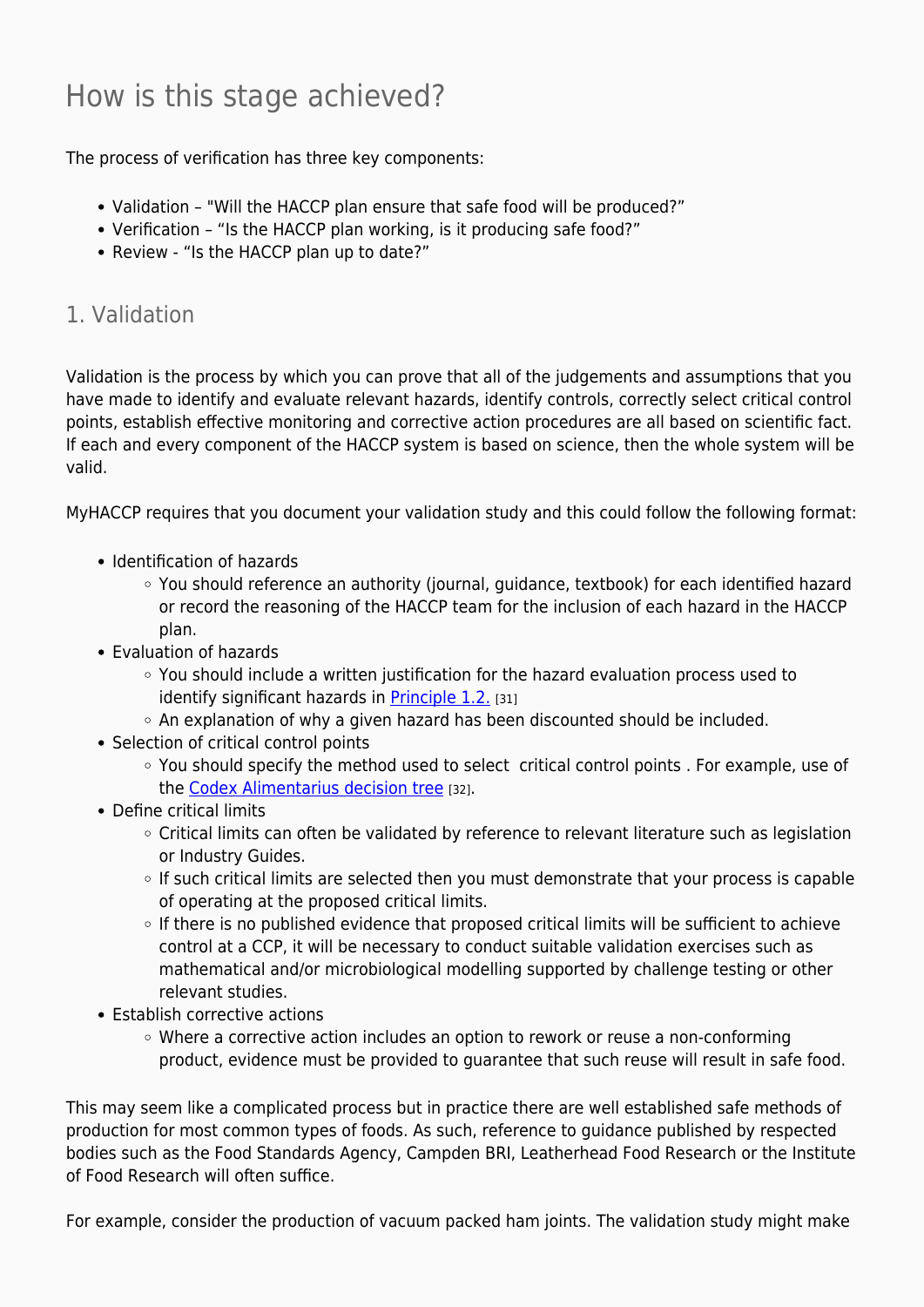reference to the following documents to validate the HACCP plan, which identifies Clostridium botulinum as a significant hazard and sets critical limits of 90°C for 10 minutes at the critical control point of cooking:

- Food Standards Agency guidance on the safety and shelf-life of vacuum and modified atmosphere packed chilled foods with respect to non-proteolytic Clostridium botulinum (2008)
- A code of practice for the manufacture of vacuum and modified atmosphere packaged chilled foods 2nd Ed 2009 (Campden BRI)

In addition to this, the validation plan would need to demonstrate that the equipment used to boil the hams is capable of reaching and maintaining this temperature for the required time. Alternatively, should the business decide to cook the joints at 75°C for 45 minutes instead of 90°C for 10 minutes, they would need to produce their own evidence that this would be adequate to control Clostridium botulinum, which might involve the recruitment of specialist consultants and the use of microbiological modelling.

#### 2. Verification

The process of verification involves taking sufficient steps to ensure that the procedures set out in the HACCP plan are working in practice and in particular that the critical limits are sufficient to ensure that the identified hazards are controlled at critical control points.

In practice this can involve the following steps:

- Taking measurements, for example temperatures, at various points along the process to ensure that the system is behaving as expected.
- Targeted microbiological and/or chemical sampling of intermediate and final products to ensure that the food is meeting expected standards.
- Auditing documents throughout the system to ensure that the correct information is captured, recorded and acted upon in accordance with the HACCP plan.
- External audits on suppliers to verify that raw materials meet expected criteria.
- Staff assessments to ensure that procedures are fully understood and that staff are competent to perform any tasks allocated to them.
- Trend analysis of monitoring data to determine whether process controls are adequate and tolerances realistic.
- Analysis of customer complaints and third party audits to identify any potential gaps in the HACCP plan.
- Analysis of waste and rework figures to ensure that they correspond with records of corrective actions.

#### 3. Review

Your HACCP plan should be up-to-date at all times and reflect any changes that may have taken place since the HACCP study was last carried out. It is recommended that reviews of the HACCP system should be carried out on a routine basis, so all HACCP plans should have built into them a scheduled review which should take place at a prescribed time interval even if nothing has changed. At an absolute minimum this should be annually and cover all areas of the HACCP plan. Any changes should be recorded and a validation study carried out to ensure that the HACCP plan is still capable of producing safe food.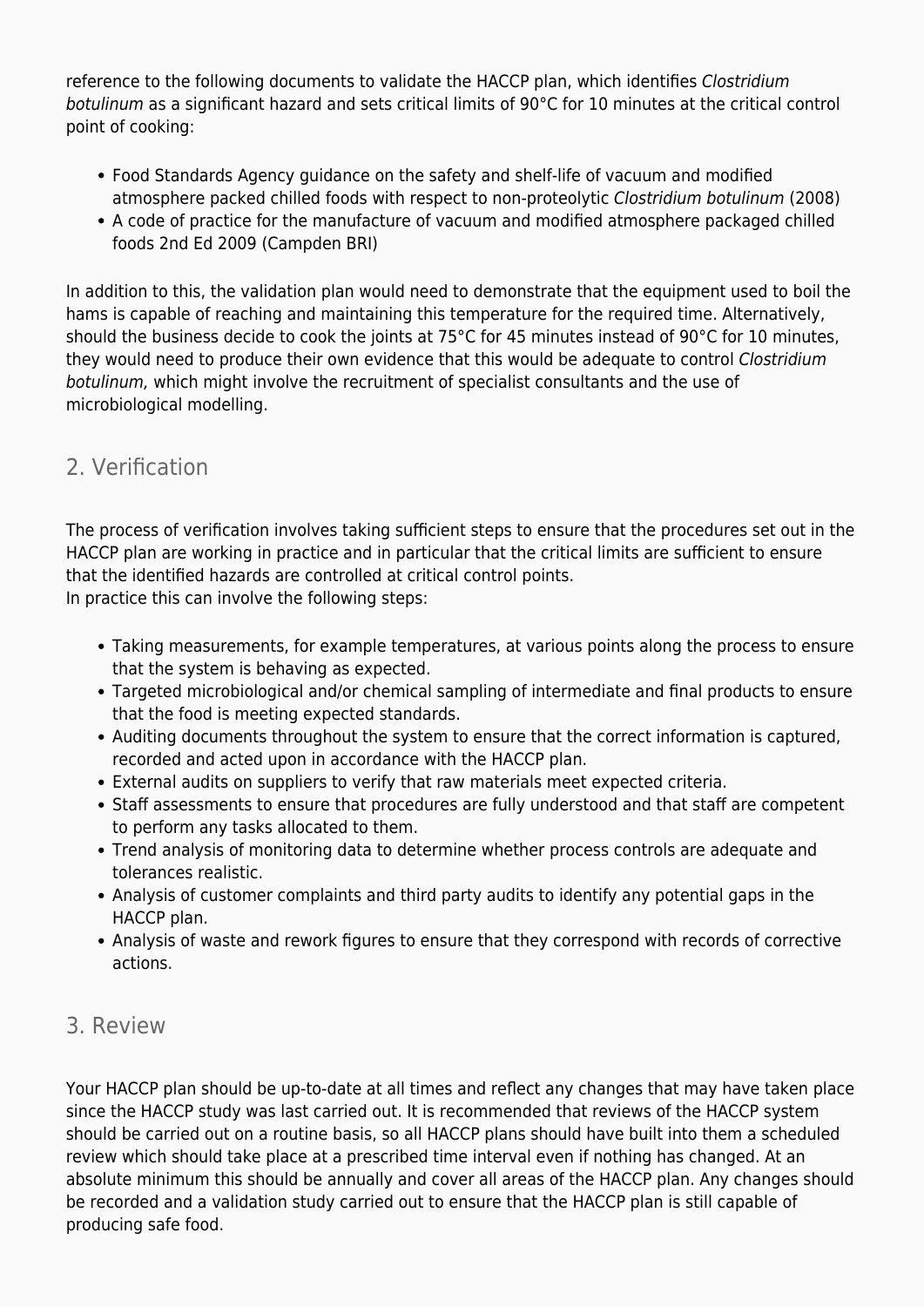Once a review has occurred it must be documented even if nothing has changed. Those responsible for carrying out a review (usually the HACCP team in larger businesses) need to ensure that a proposed change does not adversely affect conclusions reached in the HACCP study and compromise product safety, and that the HACCP study is kept up-to-date.

In addition, the HACCP plan should identify circumstances that would initiate or "trigger" a review. Some examples of such triggers might include:

- Changes in raw materials or product formulation
- Introduction of new product
- Change in raw materials supplier
- Change in processing system
- Change in layout or environment
- Modification to process equipment or new equipment
- Failures in system e.g. corrective action or product recall
- Anticipated change in customer or consumer
- Any report from the market place that indicates a health or spoilage risk associated with the product
- Emergence of a new food-borne pathogen (such as bacteria that can cause illness) with public health significance or other health issue
- Changes in legislation

### Documentation and Records

Records of validation and verification studies are to be kept as evidence that they have been carried out successfully and to assist with a due-diligence defence.

## Principle 7: Establish documentation and record keeping

Efficient and accurate record-keeping is essential to the application of a HACCP system.

### How is this stage achieved?

In the unfortunate event of a food safety incident that is connected to your products you may have to show that you have taken all reasonable precautions to produce food safely. Demonstrating that the principles of HACCP have been correctly applied as required by law and that documentation and records are kept, may provide evidence of due diligence in the event of legal action.

Documentation and record-keeping should be:

- 1. Appropriate to the nature and size of the operation your local environmental health practitioner will be able to guide you on this requirement.
- 2. Sufficient to assist the business to verify that the HACCP controls are in place and being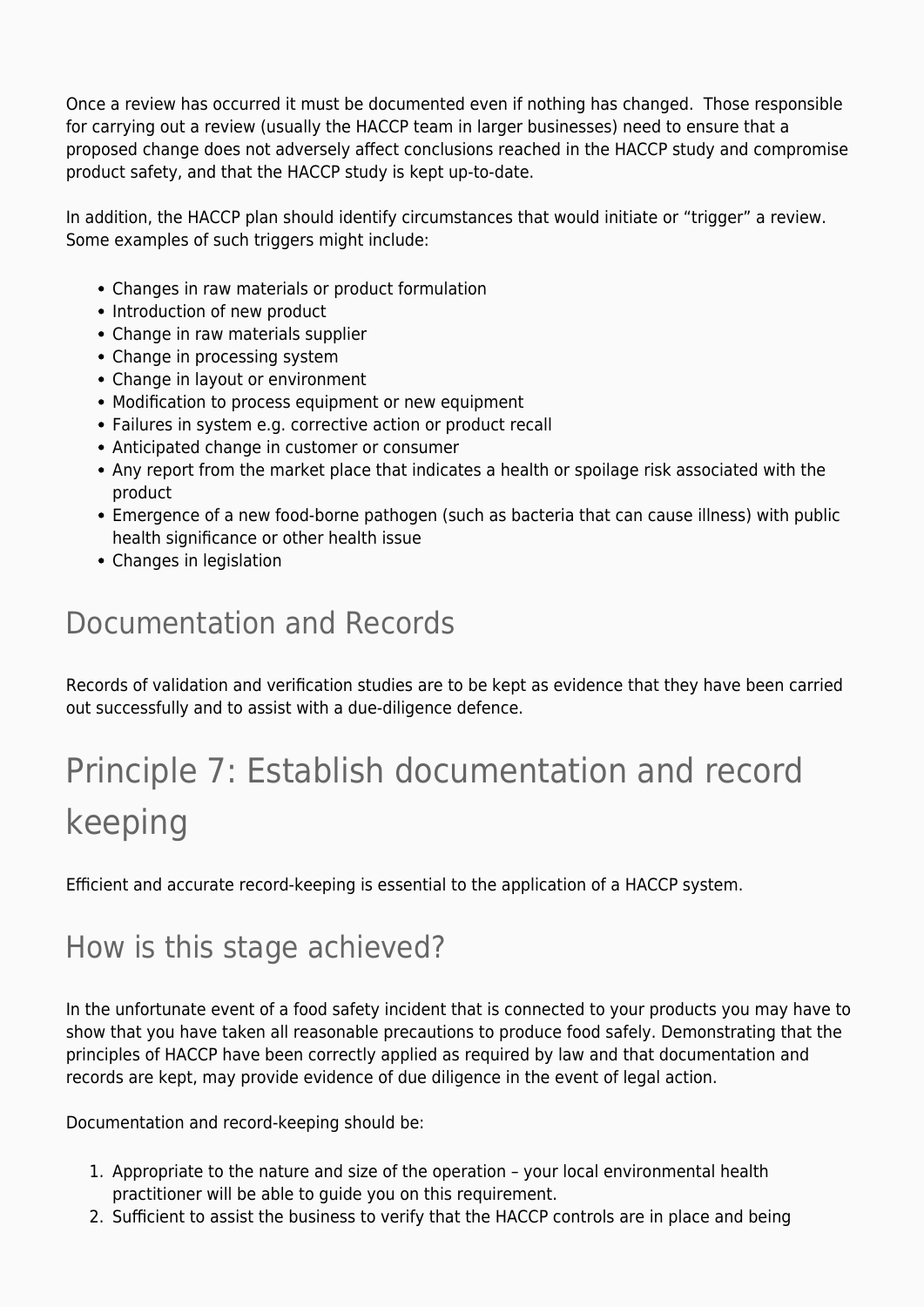maintained.

#### What to consider regarding documentation

- What records need to be kept?
- How are they to be stored e.g. hard copy, electronic?
- Where are the documents to be stored?
- How long are the records to be retained for? (what is an appropriate time, think about the shelflife of the product and possibly how the product may be misused)
- Who is responsible for the records?
- Who needs frequent access to the records?

#### Examples of documentation

- The HACCP plan
- List of hazards and details of the hazard analysis
- CCP determination
- Critical limit determination
- Training needs analysis
- Procedures e.g. standard operating procedures, corrective action procedure
- Work Instructions

#### Examples of records

- CCP monitoring activities
- Deviations and associated corrective actions
- Verification procedures performed
- Modification to the HACCP plan
- Training undertaken
- Daily records (glass and brittle plastic check)
- Visual inspection reports
- Team meeting records
- Processing records

### Review

A review of this principle should be scheduled and triggered if there are changes within the company [\(see Principle 6](https://myhaccp.food.gov.uk/help/guidance/principle-6-verification) [26]).

During a review you may wish to consider the following:

- Does the documentation cover all of the HACCP system operation?
- How is the document controlled with regards to update and issue etc?
- Are all documents accurate and current?
- Are verification procedures documented?
- How is change and version control managed?